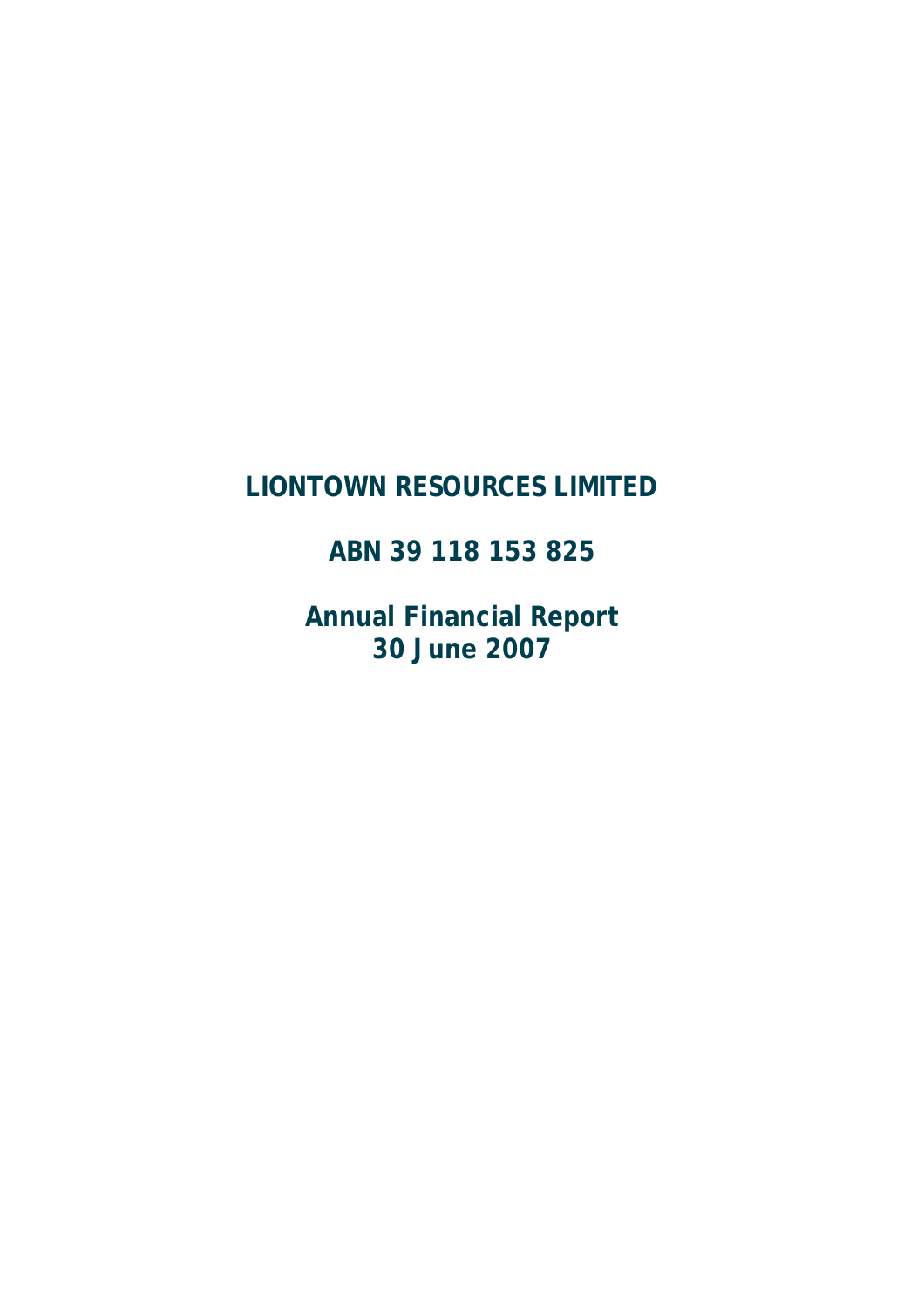# LIONTOWN RESOURCES **Corporate Directory**

### **Directors**

T R B Goyder – Chairman A R Bantock – Managing Director D A Jones – Executive Director V P Gauci – Non-executive Director A W Kiernan - Non-executive Director C R Williams – Non–executive Director

**Company Secretary** R K Hacker

**Principal Place of Business & Registered Office**  Level 2 1292 Hay Street WEST PERTH WA 6005 Tel: (08) 9322 7431 Fax: (08) 9322 5800 Web: www.ltresources.com.au Email: info@ltresources.com.au

### **Auditors**

HLB Mann Judd 15 Rheola Street WEST PERTH WA 6005

**Solicitors**  Pullinger Readhead Lucas Level 2 Fortescue House 50 Kings Park Road WEST PERTH WA 6005

### **Share Registry**

Computershare Investor Services Pty Limited Level 2 Reserve Bank Building 45 St Georges Terrace PERTH WA 6000 Tel: 1300 557 010

**Home Exchange**  Australian Securities Exchange Limited Exchange Plaza 2 The Esplanade PERTH WA 6000

**ASX Code**  Share Code: LTR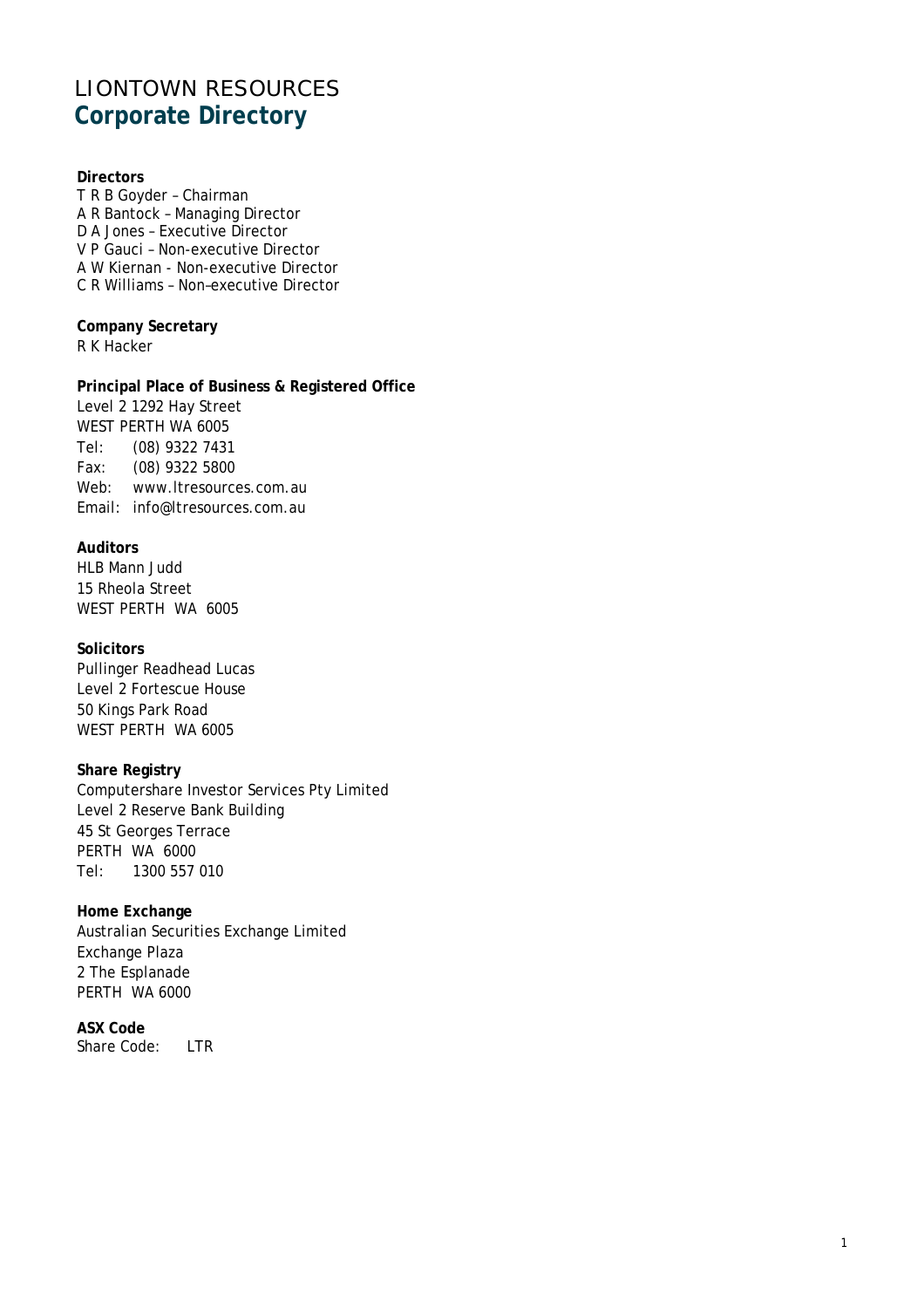# Liontown Resources Limited **Contents**

|                                    | Page |
|------------------------------------|------|
| Directors' report                  | 3    |
| Auditor's independence declaration | 13   |
| Income statement                   | 14   |
| <b>Balance sheet</b>               | 15   |
| Statement of changes in equity     | 16   |
| Cash flow statement                | 17   |
| Notes to the financial statements  | 18   |
| Directors' declaration             | 36   |
| Independent auditor's report       | 37   |
| Corporate governance statement     | 39   |
| <b>ASX Additional Information</b>  | 50   |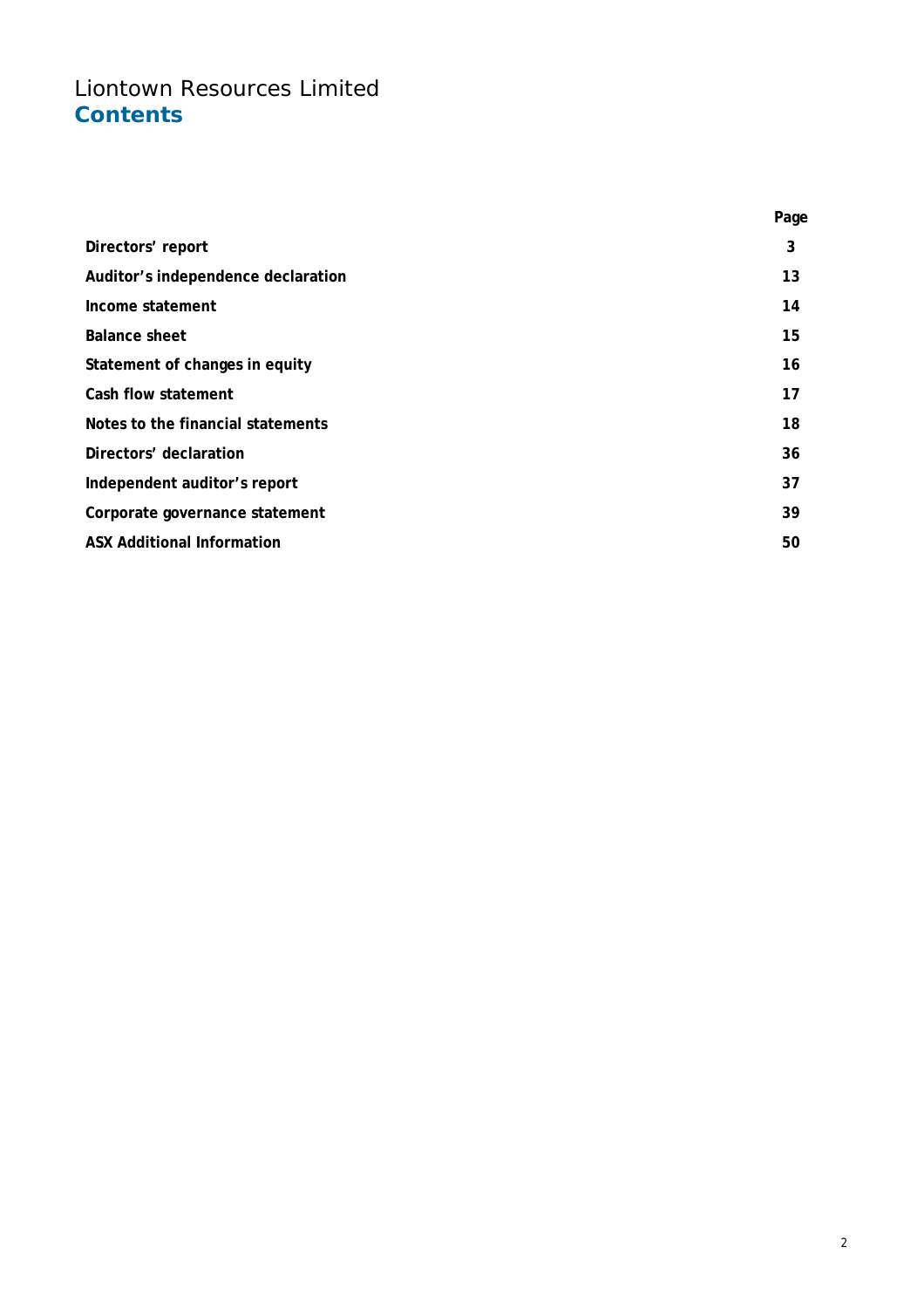The Directors present their report together with the financial report of Liontown Resources Limited ('Liontown Resources' or 'the Company') for the financial year ended 30 June 2007 and the independent audit report thereon.

### **1. Directors**

The Directors of the Company at any time during or since the end of the financial year are:

| T R B Goyder<br>Chairman                                                                     | Tim has over 30 years experience in the resource industry. Tim has been<br>involved in the formation and management of a number of publicly-listed<br>companies and is currently a Director of Chalice Gold Mines Limited and<br>Uranium Equities Limited.                                                                                                                                                                                                                                                                                                                            |
|----------------------------------------------------------------------------------------------|---------------------------------------------------------------------------------------------------------------------------------------------------------------------------------------------------------------------------------------------------------------------------------------------------------------------------------------------------------------------------------------------------------------------------------------------------------------------------------------------------------------------------------------------------------------------------------------|
| A R Bantock<br>B.Com, ACA<br>Managing Director                                               | Andrew has extensive professional, corporate and commercial experience in<br>the resources, resource contracting and infrastructure sectors.<br>He is<br>currently Executive Chairman of Chalice Gold Mines Limited, Executive<br>Director of Uranium Equities Limited, and is a Director of Water Corporation,<br>Western Australia's water utility.                                                                                                                                                                                                                                 |
| D A Jones<br>PhD, AusIMM, RPGeo<br><b>Executive Director</b><br>(appointed 4 September 2007) | Doug has 30 years experience in international mineral exploration, having<br>worked extensively in Australia, Africa, South America and Europe. His career<br>has covered exploration for volcanic and sediment-hosted zinc-copper-lead,<br>gold in a wide range of geological settings and IOCG style copper-gold. This<br>included a period with Pancontinental Mining, spent working on the Mt<br>Windsor Volcanics, host to the Liontown deposit. He is also a director of AIM-<br>listed Minera IRL Limited.                                                                     |
| V P Gauci<br>B.Eng (Hons)<br>Non-executive Director<br>(appointed 7 August 2007)             | Vince was previously Managing Director of Pancontinental Mining Ltd and<br>M.I.M. Holdings Ltd. Vince graduated from the University of NSW with an<br>Honours Degree in B. Eng (Mining) and has been active for many years in the<br>resource industry both in Australia and overseas. Vince is currently the<br>Chairman of Gallipoli Mining Limited, a Director of Coates Hire Limited and is<br>involved in a number of community and research programs, including his roles<br>as Chairman of the Broken Hill Community Foundation and the Centre for Low<br>Emission Technology. |
| A W Kiernan<br><b>LLB</b><br>Non-executive Director                                          | Tony is a Solicitor with considerable experience in the administration and<br>operation of listed public companies. He practices extensively in the areas of<br>media, resources and information technology law. In addition to his legal<br>practice Tony provides commercial and corporate advice to various entities.<br>Tony is Chairman of Anglicare (WA), BC Iron Limited and Solbec<br>Pharmaceuticals Ltd. He is also a Director of Uranium Equities Limited,<br>Chalice Gold Mines Limited, Hailian International Limited and North<br>Queensland Metals Limited.            |
| C R Williams<br>BSc (Hons)<br>Non-executive Director<br>(appointed 11 November 2006)         | Craig is a geologist with over 30 years experience in mineral exploration and<br>development. Craig co-founded Equinox Minerals Limited in 1993 where he is<br>currently President, Chief Executive Officer and Director. He has been<br>directly involved in several significant discoveries, including the Ernest Henry<br>Deposit in Queensland and a series of gold deposits in Western Australia. In<br>addition to his technical capabilities, Craig also has extensive corporate                                                                                               |

Minerals Corporation.

management and financing experience and is a Director of TSX-V listed Alturas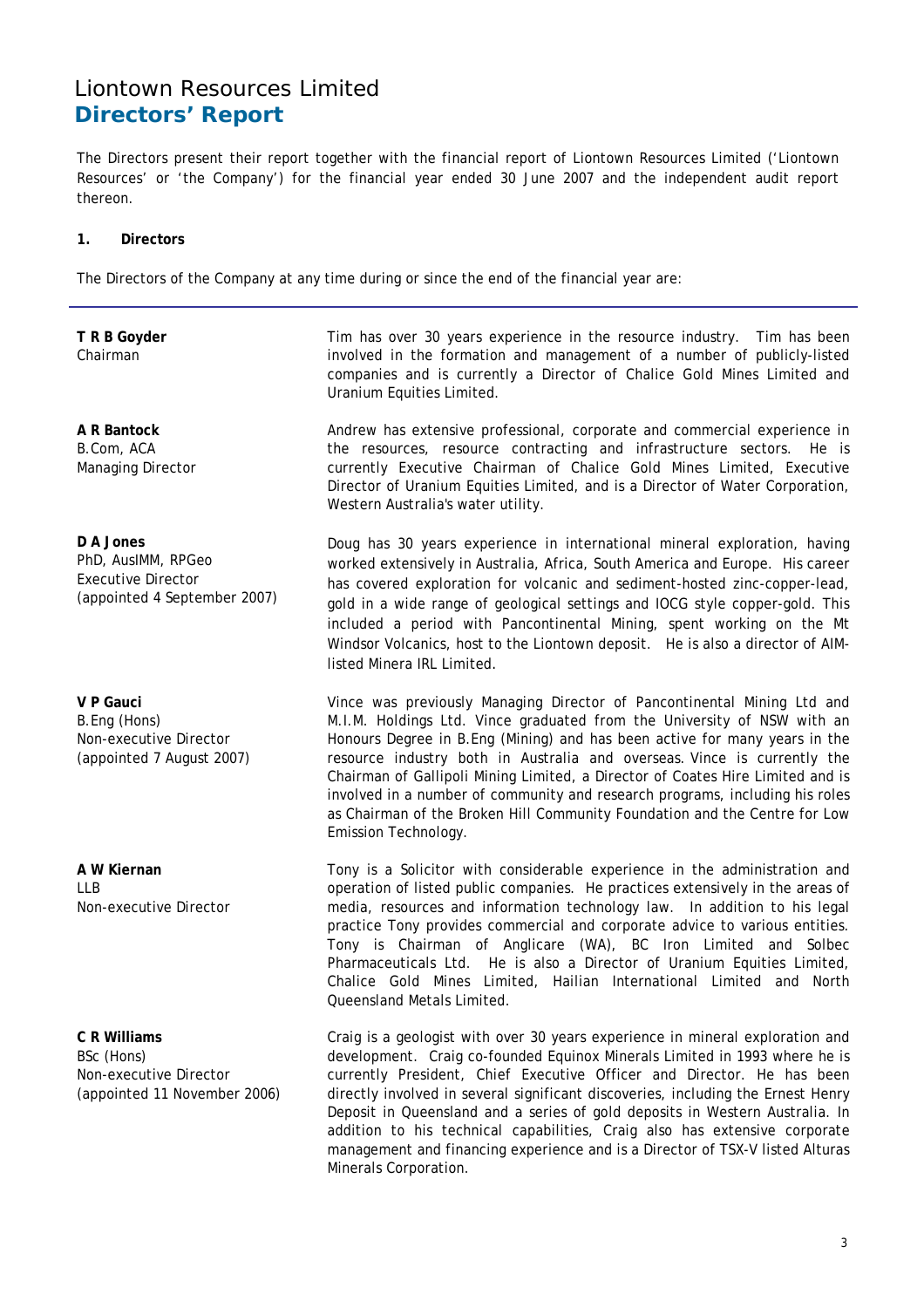**J R McIntyre**  BSc (Hons), MAIG Executive Director (Resigned 17 July 2007)

### **2. Company secretary**

**R K Hacker**  B.Com, ACA, ACIS Richard has 14 years professional and corporate experience in the energy and resources sector in Australia and the United Kingdom. Richard has previously worked in senior finance roles with global energy companies including Woodside Petroleum Limited and Centrica Plc. Prior to this, Richard worked with leading accounting practices. Richard is both a Chartered Accountant and Chartered Secretary and is also Company Secretary of Chalice Gold Mines Limited.

### **3. Directors' meetings**

During the year and since listing on ASX, seven Directors' meetings were held. The number of these meetings attended by each of the Directors of the Company during the year are:

| <b>Director</b> | Number of<br>board meetings<br>attended | Number of<br>meetings held<br>during the time<br>the Director<br>held office<br>during the year |
|-----------------|-----------------------------------------|-------------------------------------------------------------------------------------------------|
| T R B Goyder    | 7                                       | 7                                                                                               |
| A R Bantock     | 7                                       | 7                                                                                               |
| J R McIntyre    | 6                                       | 7                                                                                               |
| A W Kiernan     | 6                                       | 7                                                                                               |
| C R Williams    | 7                                       | 7                                                                                               |
|                 |                                         |                                                                                                 |

### **4. Principal activities**

The principal activities of the Company during the course of the period were mineral exploration and evaluation.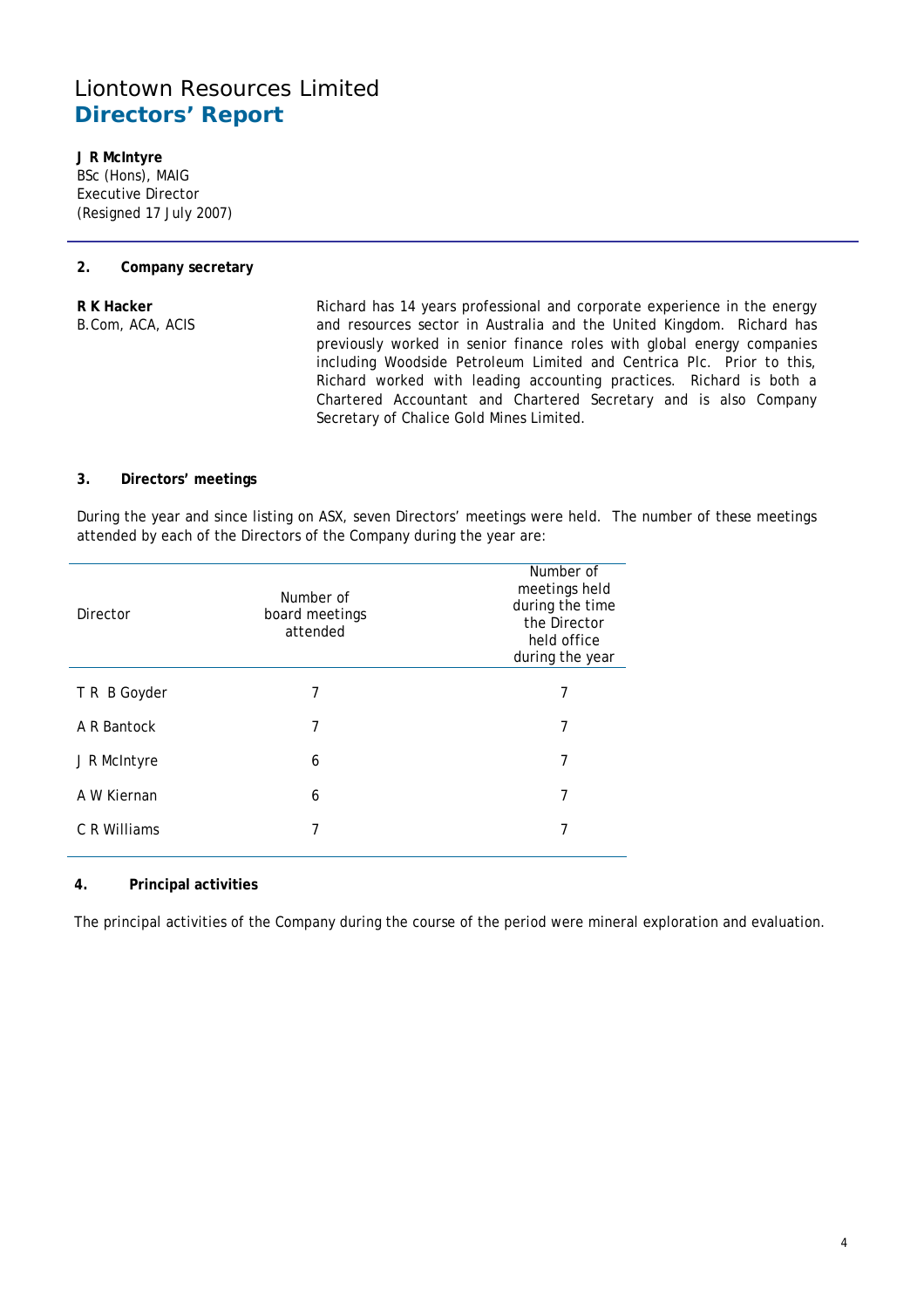### **5. Review of Operations**

During the financial year Liontown Resources Limited:

- ⇒ raised \$7 million from an initial public offering ('IPO');
- ⇒ commenced a substantial drilling and exploration program at the Liontown Prospect within its Mount Windsor Volcanics Project in Queensland in January 2007, with 23 holes completed, for a total of 6,256m of RC/Diamond drilling completed by 30 June 2007;
- ⇒ engaged resource consultants to calculate a maiden resource estimate at Liontown;
- ⇒ commenced a step-out drilling program, to test the down-plunge potential of the Liontown Horizon and Carrington Lode systems, each of which remain open at depth; and
- $\Rightarrow$  commenced a detailed review of regional exploration targets along the 115 kilometres of strike it holds across the key Mount Windsor Stratigraphic package within the Mount Windsor Volcanics Project. This work has identified over 30 targets within the project and identified the 4x5 km block surrounding Liontown as a key focus for a regional exploration program in 2007/2008.

### **6. Significant changes in the state of affairs**

The Company was admitted to the official List of the Australian Securities Exchange ("ASX") on 27 December 2006 following the completion of an IPO, raising \$7 million by the allotment and issue of 35 million shares.

Other than as referred to in the Financial Report, there have not been any matters or circumstances that have arisen since the end of the year that have significantly affected, or may significantly affect, the operations of the Company, the results of those operations, or the state of affairs of the Company in future years.

### **7. Remuneration report**

This report outlines remuneration arrangements in place for Directors and executives of Liontown Resources.

### **7.1 Principles of compensation**

The broad remuneration policy of the Company is to ensure that remuneration levels for executive Directors, officers and senior managers are set at competitive levels to attract and retain appropriately qualified and experienced personnel. This is particularly important in view of the strong demand for experienced technical and financial personnel currently being experienced in the Australian and international resources industry, driven by increased world demand for commodities, and the significant impact that each individual can make within a small executive team for an exploration and development company such as at Liontown Resources. In short, the labour market is tight and key people make a difference to exploration and growth outcomes.

Remuneration offered by Liontown Resources is therefore geared to attracting talented employees through a combination of fixed remuneration and long term incentives, calibrated and individually tailored to be competitive in the external market to offer incentive to join and remain with the Company.

### **Fixed compensation**

Fixed remuneration consists of base remuneration (which is calculated on a total cost basis and includes any FBT charges related to employee benefits, including motor vehicles), as well as employer contributions to superannuation funds.

Remuneration levels are reviewed annually through a process that considers the person's responsibilities, expertise, duties and personal performance.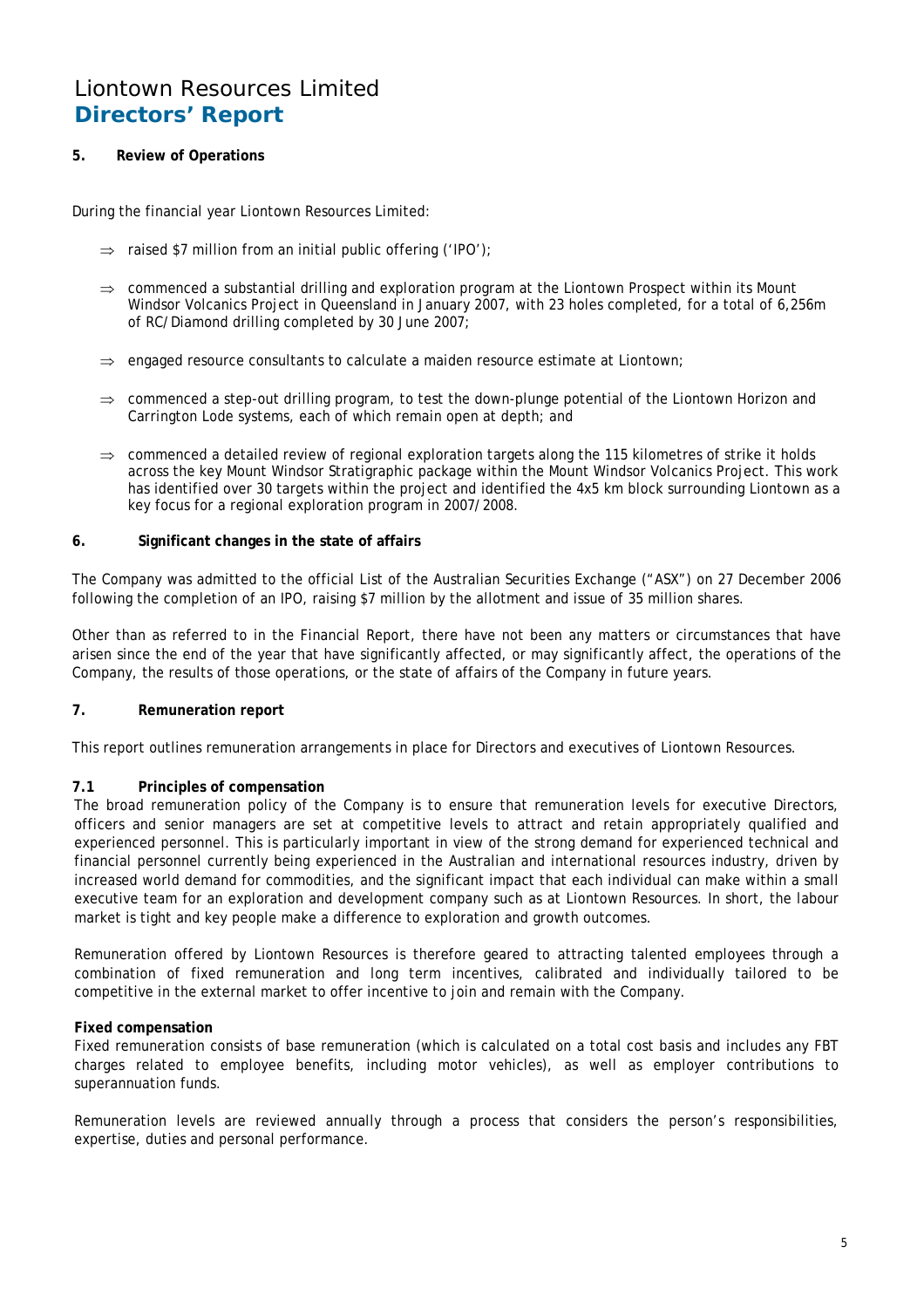#### **Long-term incentives**

Options may be issued under the Employee Share Option Plan to Directors, employees and consultants of the Company and must be exercised within 3 months of termination. The ability to exercise the options is usually based on the option holder remaining with the Company for at least one year. Other than the vesting period, there is no performance hurdle required to be achieved by the Company to enable the options to be exercised.

The Company believes that the issue of share options in the Company aligns the interests of Directors, employees and shareholders alike.

### **Performance related compensation**

The Company currently has no formal performance related remuneration policy which governs the payment of annual cash bonuses upon meeting per-determined performance targets. However, the board may consider performance related remuneration in the form of cash or share options when they consider these to be warranted.

#### **Employment contracts**

The following table sets out the contractual provisions of executive Directors and key management personnel.

| Name and Job Title                         | <b>Employment Contract</b><br>Duration | Notice Period                                  | <b>Termination Provisions</b>                                                                                                                                                                                                                                                                                                       |
|--------------------------------------------|----------------------------------------|------------------------------------------------|-------------------------------------------------------------------------------------------------------------------------------------------------------------------------------------------------------------------------------------------------------------------------------------------------------------------------------------|
| <b>Executive Directors</b>                 |                                        |                                                |                                                                                                                                                                                                                                                                                                                                     |
| A R Bantock<br><b>Executive Director</b>   | Unlimited                              | 3 months by the<br>Company and the<br>employee | Other than for misconduct, the<br>Company must pay Mr Bantock 12<br>months salary to terminate his<br>contract. In the case of a take-<br>over, and if Mr Bantock is not<br>offered a similar position<br>and<br>employment,<br>of<br>terms<br>the<br>Company must pay Mr Bantock 12<br>months salary to terminate his<br>contract. |
| D A Jones *<br><b>Exploration Director</b> | Unlimited                              | 3 months by the<br>Company and the<br>employee | In the case of a take-over, and if<br>Dr Jones is not offered a similar<br>position and terms of employment,<br>the Company must pay Dr Jones 12<br>months salary to terminate his<br>contract.                                                                                                                                     |

\*Doug Jones commenced his employment on 3 September 2007.

#### **Non-executive directors**

The Board recognises the importance of attracting and retaining talented non executive Directors and aims to remunerate these Directors in line with fees paid to Directors of companies in the mining and exploration industry of a similar size and complexity.

Total compensation for all non-executive Directors is not to exceed \$300,000 per annum.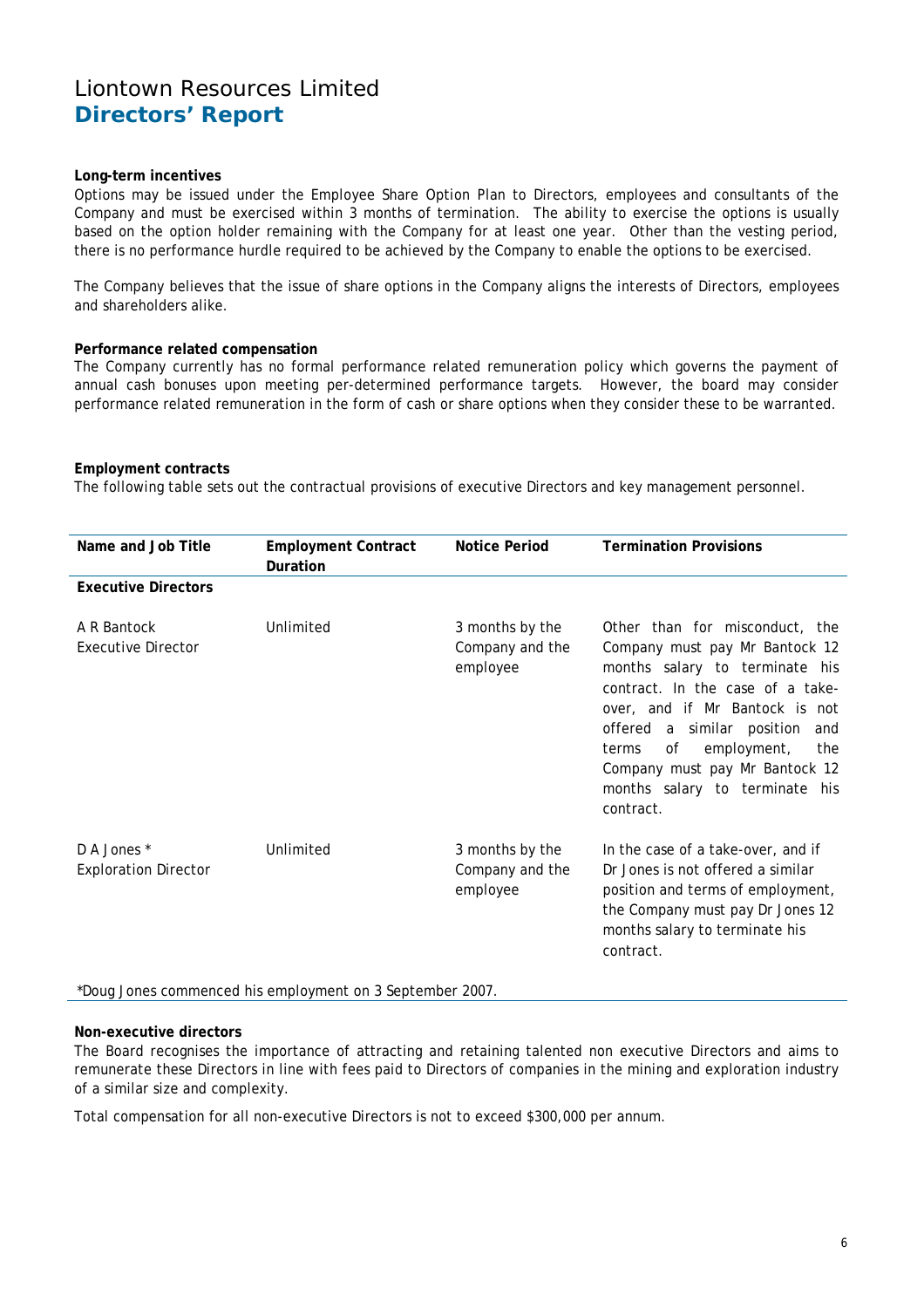### **7.2 Directors' and executive officers' remuneration (audited)**

Non-executive Directors' fees were payable from 1 November 2006. Salaries and fees of all other key management personnel were not payable until January 2007, being after the Company listed on the ASX on 27 December 2006.

|                                |      |                        | Short-term payments                |             | Post-<br>employment<br>payments       | Share-based<br>payments |             | Value of options as<br>proportion of<br>remuneration (%) |
|--------------------------------|------|------------------------|------------------------------------|-------------|---------------------------------------|-------------------------|-------------|----------------------------------------------------------|
| Key Management Personnel       |      | Salary &<br>fees<br>\$ | Non-<br>monetary<br>benefits<br>\$ | Total<br>\$ | Super-<br>annuation<br>benefits<br>\$ | Options (A)<br>S        | Total<br>\$ |                                                          |
| <b>Directors</b>               |      |                        |                                    |             |                                       |                         |             |                                                          |
| T R B Goyder                   | 2007 | 29,017                 | 2,263                              | 31,280      | 2,612                                 | 39,998                  | 73,890      | 54%                                                      |
|                                | 2006 |                        |                                    |             |                                       |                         |             |                                                          |
| A R Bantock                    | 2007 | 80,275                 | 2,263                              | 82,538      | 7,225                                 | 66,665                  | 156,428     | 43%                                                      |
|                                | 2006 |                        |                                    |             |                                       |                         |             |                                                          |
| A W Kiernan                    | 2007 | 20,312                 | 2,263                              | 22,575      | 1,828                                 | 39,998                  | 64,401      | 62%                                                      |
|                                | 2006 |                        |                                    |             |                                       |                         |             |                                                          |
| C R Williams                   | 2007 | 20,312                 | 1,439                              | 21,751      | 1,828                                 | 39,998                  | 63,577      | 63%                                                      |
|                                | 2006 |                        |                                    |             |                                       |                         |             |                                                          |
| <b>Former Director</b>         |      |                        |                                    |             |                                       |                         |             |                                                          |
| J R McIntyre                   | 2007 | 68,119                 | 9,349                              | 77,468      | 6,881                                 | 66,665                  | 151,014     | 44%                                                      |
| (resigned 17 July 2007)        | 2006 |                        |                                    |             |                                       |                         |             |                                                          |
| Executives                     |      |                        |                                    |             |                                       |                         |             |                                                          |
| R K Hacker (Company Secretary) | 2007 | $\sim$                 | 2,263                              | 2,263       | $\sim$                                | 26,667                  | 28,930      | 92%                                                      |
|                                | 2006 |                        |                                    |             |                                       |                         |             |                                                          |
| <b>Total Compensation</b>      | 2007 | 218,035                | 19,840                             | 237,875     | 20,374                                | 279,991                 | 538,240     |                                                          |
|                                | 2006 |                        |                                    |             |                                       |                         |             |                                                          |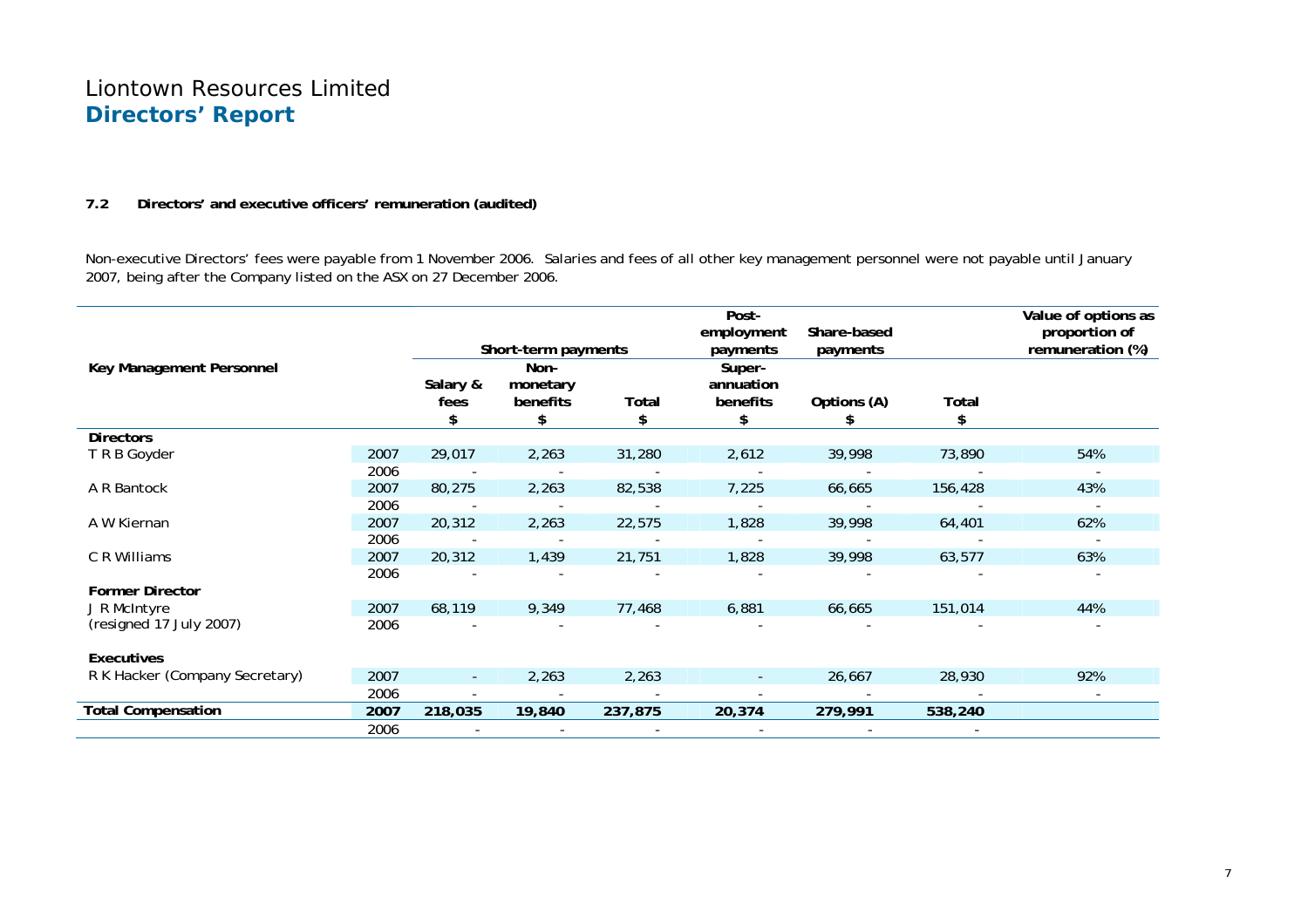### **Notes in relation to the table of directors' and executive officers' remuneration**

A. The fair value of the options are calculated at the date of grant using a binomial option-pricing model and allocated to each reporting period evenly over the period from grant date to vesting date. The value disclosed is the portion of the fair value of the options allocated to this reporting period. In valuing the options, market conditions have been taken into account. The following factors and assumptions were used in determining the fair value of options on grant date:

|               |                    | Fair                |                   | Price of<br>ordinary<br>shares on |                        | Risk free        |                   |
|---------------|--------------------|---------------------|-------------------|-----------------------------------|------------------------|------------------|-------------------|
| Grant<br>Date | <b>Expiry Date</b> | value per<br>option | Exercise<br>price | grant<br>date                     | Expected<br>volatility | interest<br>rate | Dividend<br>yield |
|               |                    |                     |                   |                                   |                        |                  |                   |
| 18.12.06      | 18.12.09           | 0.10                | 0.25              | 0.20                              | 80%                    | 6.06%            | Nil               |

### **Details of performance related remuneration**

Detail of the Company's policy in relation to the proportion of remuneration that is performance related is discussed at 7.1 above.

### **7.3 Equity instruments**

### **7.3.1 Options and rights over ordinary shares granted as compensation**

Details of options over ordinary shares in the Company that were granted as compensation to key management personnel during the reporting period and details of options that vested during the reporting period are as follows:

|                        | Number of<br>options<br>granted<br>during 2007 | Grant date | Number of<br>options<br>vested<br>during 2007 | Fair value per<br>option at<br>grant date<br>\$ | Exercise<br>price<br>\$ | Expiry date |
|------------------------|------------------------------------------------|------------|-----------------------------------------------|-------------------------------------------------|-------------------------|-------------|
| <b>Directors</b>       |                                                |            |                                               |                                                 |                         |             |
| T R B Goyder           | 750,000                                        | 18.12.06   | -                                             | 0.10                                            | 0.25                    | 18.12.09    |
| A R Bantock            | 1,250,000                                      | 18.12.06   | $\overline{\phantom{0}}$                      | 0.10                                            | 0.25                    | 18.12.09    |
| A W Kiernan            | 750,000                                        | 18.12.06   | $\overline{\phantom{a}}$                      | 0.10                                            | 0.25                    | 18.12.09    |
| C R Williams           | 750,000                                        | 18.12.06   | $\overline{\phantom{0}}$                      | 0.10                                            | 0.25                    | 18.12.09    |
| <b>Former Director</b> |                                                |            |                                               |                                                 |                         |             |
| J R McIntyre           | 1,250,000                                      | 18.12.06   |                                               | 0.10                                            | 0.25                    | 18.12.09    |
| Executives             |                                                |            |                                               |                                                 |                         |             |
| R K Hacker             | 500,000                                        | 18.12.06   | $\overline{\phantom{0}}$                      | 0.10                                            | 0.25                    | 18.12.09    |

All options were issued at no cost to the recipients.

No options were granted in the 2006 financial year.

No options have been granted to key management personnel since the end of the period. Dr D Jones and Mr V Gauci are to receive 2,000,000 options each, subject to shareholder approval at the next Annual General Meeting.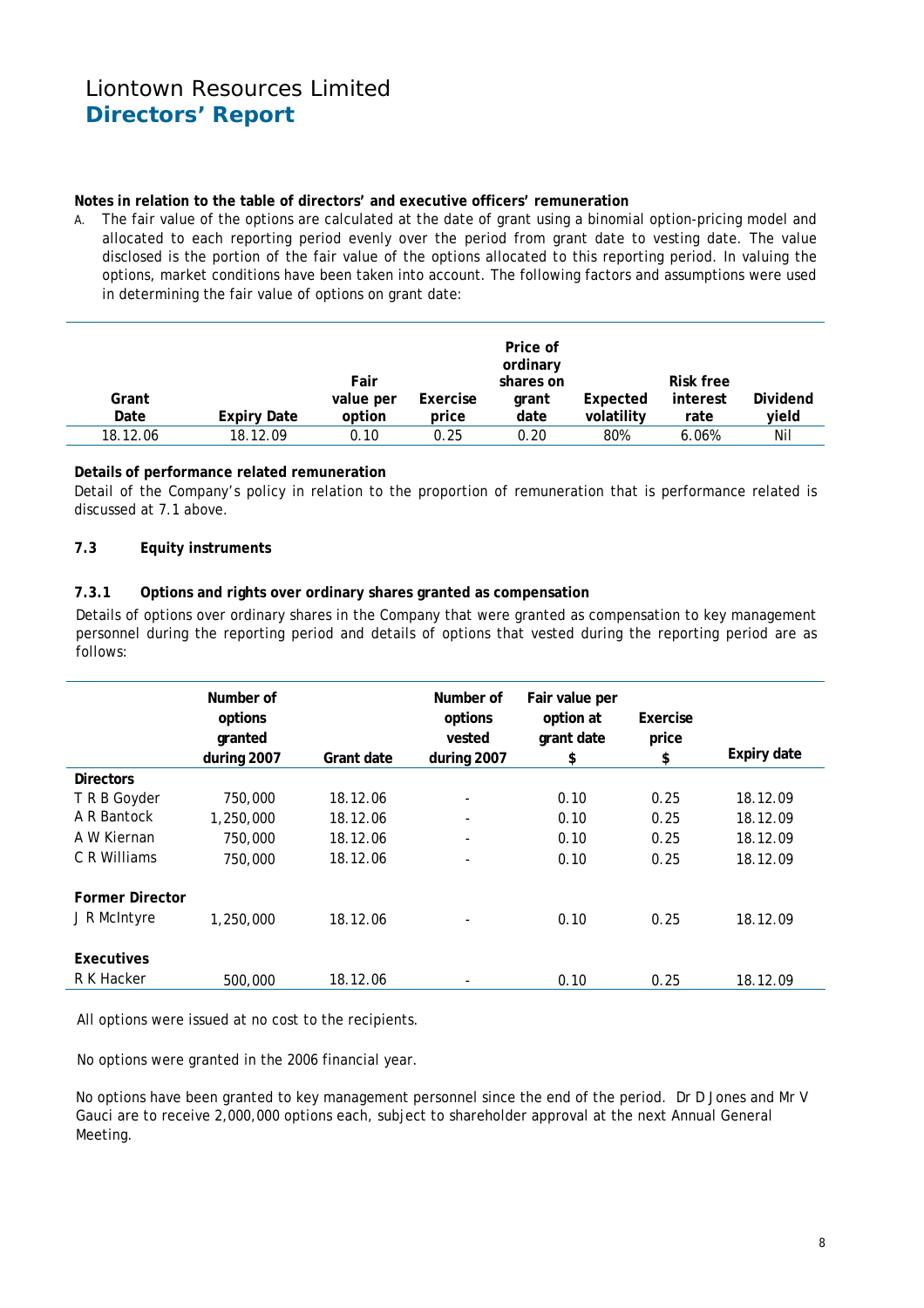### **7.3.2 Exercise of options granted as compensation**

During the reporting year, no shares were issued on the exercise of options previously granted as compensation.

#### **Analysis of options and rights over ordinary shares granted as compensation**

Details of the vesting profile of the options granted as remuneration to each Director of the Company and each of the named Company executives are outlined below.

|                        | <b>Number</b><br>granted | Date granted | % vested in year         | Forfeited in year        | Financial year in<br>which grant vests |
|------------------------|--------------------------|--------------|--------------------------|--------------------------|----------------------------------------|
| <b>Directors</b>       |                          |              |                          |                          |                                        |
| T R B Goyder           | 750,000                  | 18.12.06     |                          |                          | 2008                                   |
| A R Bantock            | 1,250,000                | 18.12.06     |                          |                          | 2008                                   |
| A W Kiernan            | 750,000                  | 18.12.06     |                          | $\overline{\phantom{a}}$ | 2008                                   |
| C R Williams           | 750,000                  | 18.12.06     | $\overline{\phantom{0}}$ | $\overline{\phantom{a}}$ | 2008                                   |
| <b>Former Director</b> |                          |              |                          |                          |                                        |
| J R McIntyre           | 1,250,000                | 18.12.06     |                          |                          | 2008                                   |
| Executives             |                          |              |                          |                          |                                        |
| R K Hacker             | 500,000                  | 18.12.06     |                          |                          | 2008                                   |

The movement during the reporting period, by value, of options over ordinary shares in the Company held by each Company Director and each of the named Company executives is detailed below.

|                        | Granted<br>in year<br>\$ (A) | Value of options<br>Exercised<br>in year<br>\$ (B) | Forfeited in year<br>\$ (C) | Total option value<br>in year<br>\$ |
|------------------------|------------------------------|----------------------------------------------------|-----------------------------|-------------------------------------|
| <b>Directors</b>       |                              |                                                    |                             |                                     |
| T R B Goyder           | 75,257                       |                                                    |                             | 75,257                              |
| A R Bantock            | 125,428                      |                                                    |                             | 125,428                             |
| A W Kiernan            | 75,257                       | $\overline{\phantom{a}}$                           |                             | 75,257                              |
| C R Williams           | 75,257                       |                                                    |                             | 75,257                              |
| <b>Former Director</b> |                              |                                                    |                             |                                     |
| J R McIntyre           | 125,428                      |                                                    |                             | 125,428                             |
| Executives             |                              |                                                    |                             |                                     |
| R K Hacker             | 50,171                       | -                                                  |                             | 50,171                              |

- (A) The value of options granted in the year is the fair value of the options calculated at grant date using a binomial option-pricing model. The total value of the options granted is included in the table above. This amount is allocated to remuneration over the vesting period.
- (B) The value of options exercised during the year is calculated as the market price of shares of the Company on ASX as at close of trading on the date the options were exercised after deducting the price paid to exercise the option.
- (C) The value of the options that lapsed during the year represents the benefit foregone and is calculated at the date the option lapsed using a binomial option-pricing model with no adjustments for whether the performance criteria have or have not been achieved.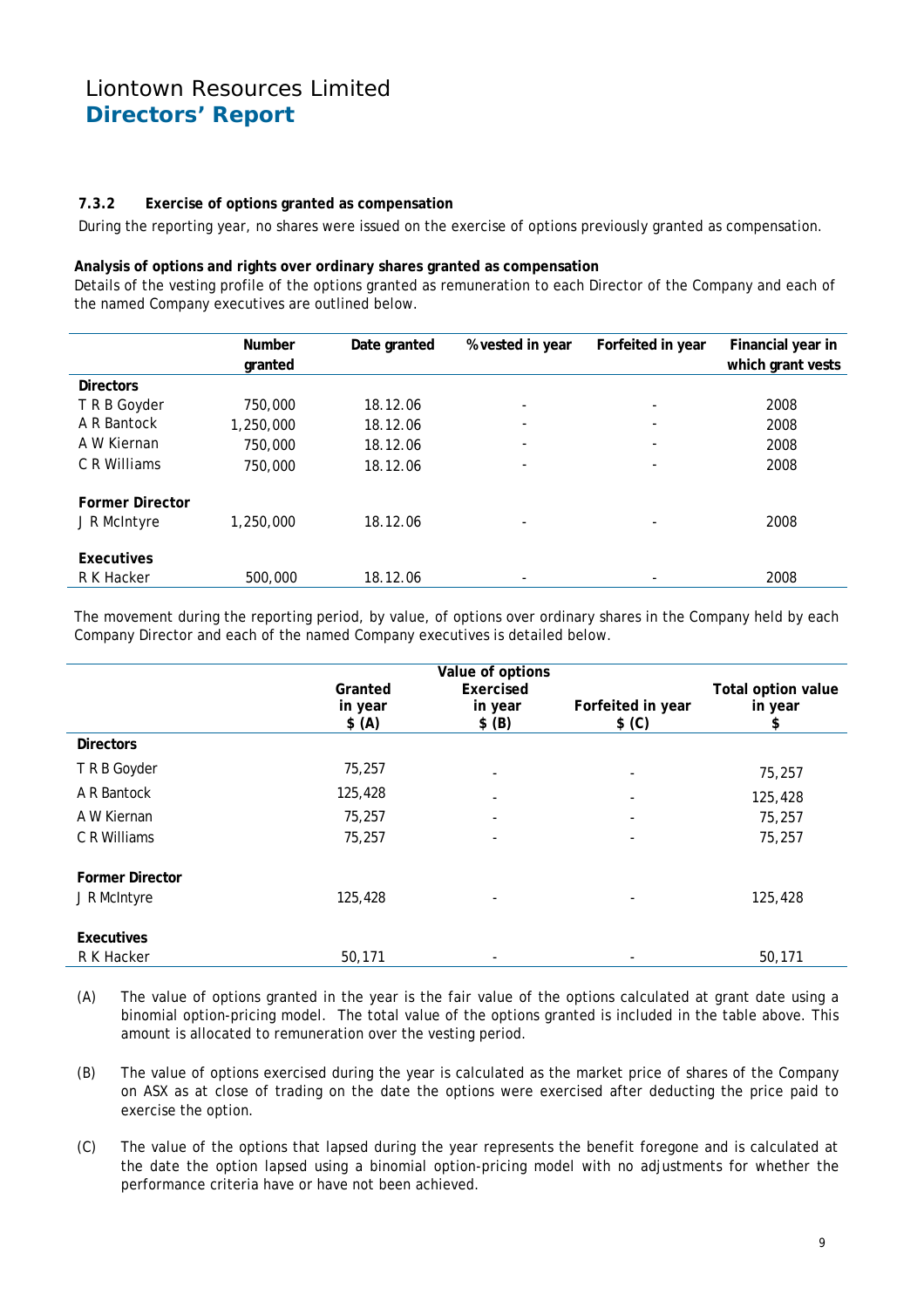### **8. Dividends**

No dividends were declared or paid during the period and the Directors recommend that no dividend be paid.

### **9. Events subsequent to reporting date**

On 10 November 2006, the Company entered into an agreement to sell its Strelley River tenements to CBH Resources Ltd. On 9 August 2007 the sale of the Strelley River tenements was satisfied by the issue of 1,037,114 fully paid ordinary shares in CBH Resources Ltd, to the value of \$620,000.

During September 2007, the entire investment in CBH Resources was sold for \$533,286 (at an average price of 51.4 cents per share) resulting in a loss on sale of the investment of \$86,714.

### **10. Likely developments**

The Company will continue activities in the exploration and evaluation of minerals tenements with the objective of developing a significant minerals business.

### **11. Directors' interests**

The relevant interest of each Director in the shares, rights or options over such instruments issued by the Company and other related bodies corporate, as notified by the Directors to the ASX in accordance with S205G(1) of the Corporations Act 2001, at the date of this report is as follows:

|              | Ordinary shares | Options over<br>ordinary shares |
|--------------|-----------------|---------------------------------|
| T R B Goyder | 15,721,002      | 750,000                         |
| A R Bantock  | 3,063,544       | 1,250,000                       |
| D A Jones    |                 |                                 |
| V P Gauci    | 150,000         |                                 |
| A W Kiernan  | 460,154         | 750,000                         |
| C R Williams | 100,000         | 750,000                         |

### **12. Share options**

### **Options granted to directors and officers of the Company**

During or since the end of the period, the Company granted options for no consideration over unissued ordinary shares in the Company to the following Directors and to the most highly remunerated officers of the Company as part of their remuneration:

|                        | Number of options<br>granted | Exercise price | Expiry date |
|------------------------|------------------------------|----------------|-------------|
| <b>Directors</b>       |                              |                |             |
| T R B Goyder           | 750,000                      | 0.25           | 18.12.09    |
| A R Bantock            | 1,250,000                    | 0.25           | 18.12.09    |
| A W Kiernan            | 750,000                      | 0.25           | 18.12.09    |
| C R Williams           | 750,000                      | 0.25           | 18.12.09    |
| <b>Former Director</b> |                              |                |             |
| J R McIntyre           | 1,250,000                    | 0.25           | 18.12.09    |
| <b>Officers</b>        |                              |                |             |
| R K Hacker             | 500,000                      | 0.25           | 18.12.09    |
|                        |                              |                |             |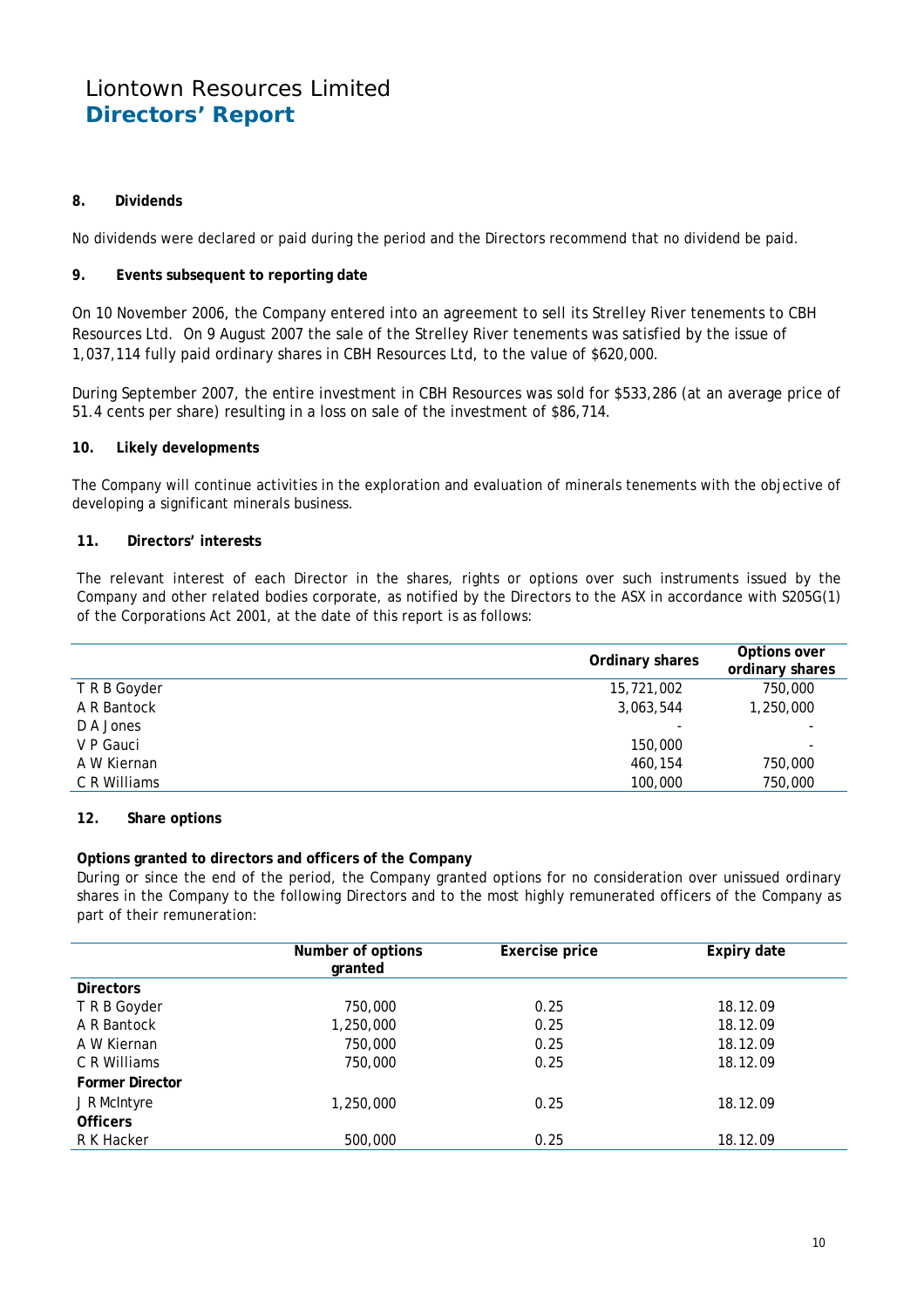All options were granted during the period. No options have been granted since the end of the period. Dr D Jones and Mr V Gauci are to receive 2,000,000 options each, subject to shareholder approval at the next Annual General Meeting.

### **Unissued shares under options**

At the date of this report 7,225,000 unissued ordinary shares of the Company are under option on the following terms and conditions:

| Expiry date | Exercise price | Number of shares |
|-------------|----------------|------------------|
| 18.12.09    | 0.25           | 5,475,000        |
| 31.12.09    | 0.25           | 1,500,000        |
| 06.08.10    | 0.35           | 250,000          |
|             |                |                  |

These options do not entitle the holder to participate in any share issue of the Company or any other body corporate.

### **Shares issued on exercise of options**

During or since the end of the period, the Company has not issued any ordinary shares as a result of the exercise of options.

### **13. Indemnification and insurance of directors and officers**

The Company has agreed to indemnify all the Directors who have held office of the Company during the year, against all liabilities to another person (other than the Company or a related body corporate) that may arise from their position as Directors and officers of the Company, except where the liability arises out of conduct involving a lack of good faith. The agreement stipulates that the Company will meet the full amount of any such liabilities. including costs and expenses.

During the period the Company paid insurance premiums of \$12,754 in respect of Directors and officers indemnity insurance contracts, for current and former Directors and officers. The insurance premiums relate to:

- costs and expenses incurred by the relevant officers in defending proceedings, whether civil or criminal and whatever their outcome; and
- other liabilities that may arise from their position, with the exception of conduct involving a wilful breach of duty or improper use of information or position to gain a personal advantage.

The amount of insurance paid is included in Directors and executives remuneration on page 7.

### **14. Non-audit services**

During the year HLB Mann Judd, the Company's auditors, performed no other services in addition to their statutory duties other than the preparation of an Independent Accountants Report in relation to the Company's prospectus.

### **15. Auditor's independence declaration**

The auditor's independence declaration is set out on page 12 and forms part of the Directors' Report for the year ended 30 June 2007.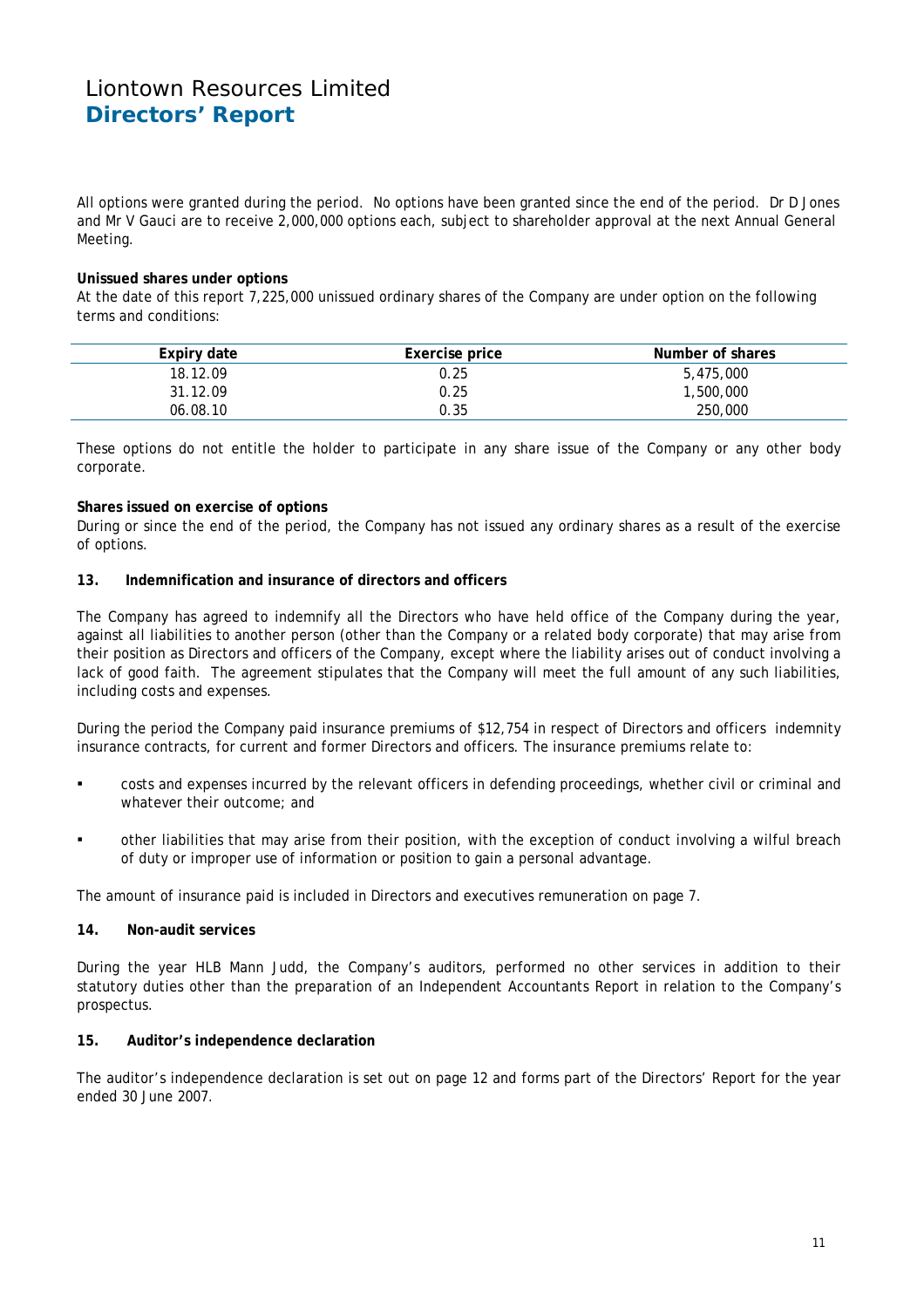This report is made with a resolution of the Directors:

Whout

TIM R B GOYDER Chairman

Dated at Perth the 28th day of September 2007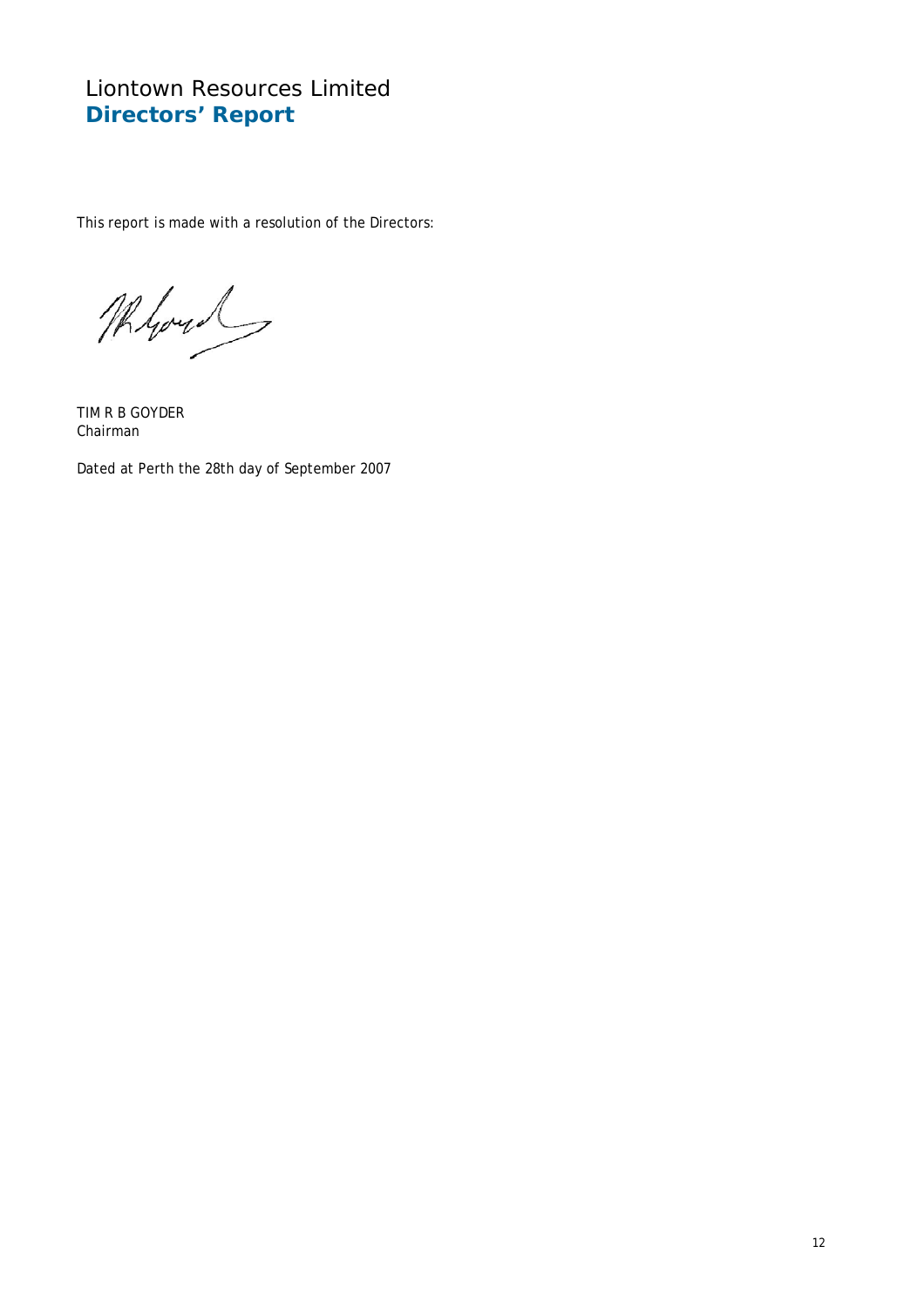

# **Auditor's Independence Declaration**

As lead auditor for the audit of the financial report of Liontown Resources Limited for the year ended 30 June 2007, I declare that to the best of my knowledge and belief, there have been:

- a) no contraventions of the auditor independence requirements of the Corporations Act 2001 in relation to the audit; and
- b) no contraventions of any applicable code of professional conduct in relation to the audit.

This declaration is in respect of Liontown Resources Limited.

**Perth, Western Australia L Di Giallonardo** 

Siallounes.

**28 September 2007 Partner, HLB Mann Judd**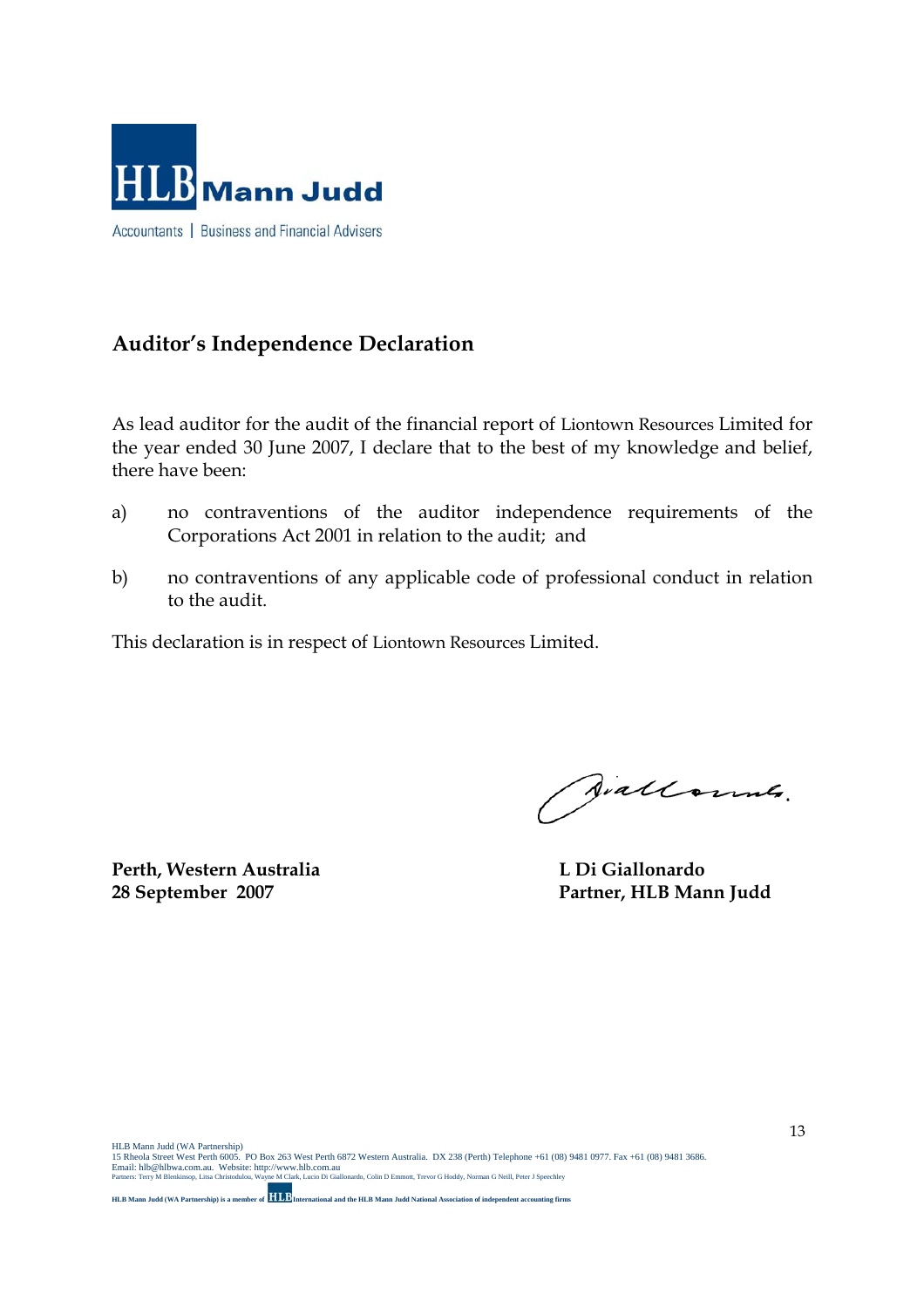# Liontown Resources Limited **Income Statement**

## **For the year ended 30 June 2007**

|                                                                                                                                        | <b>Note</b> | 2007             | 2006                     |
|----------------------------------------------------------------------------------------------------------------------------------------|-------------|------------------|--------------------------|
|                                                                                                                                        |             | \$               | \$                       |
| Other income - interest received                                                                                                       |             | 133,175          |                          |
| Exploration costs not capitalised                                                                                                      |             | (39, 286)        |                          |
| Corporate administrative expenses                                                                                                      | 3           | (965, 706)       | (17, 846)                |
| Finance costs                                                                                                                          | 6           | (5, 387)         |                          |
| Loss before tax                                                                                                                        |             | (877, 204)       | (17, 846)                |
| Income tax expense/benefit                                                                                                             | 7           |                  |                          |
| Loss for the period                                                                                                                    |             | (877, 204)       | (17, 846)                |
| Basic earnings per share attributable to ordinary equity holders<br>Diluted earnings per share attributable to ordinary equity holders | 8<br>8      | (0.02)<br>(0.02) | (8,923.00)<br>(8,923.00) |

The income statement is to be read in conjunction with the notes to the financial statements set out on pages 18 to 35.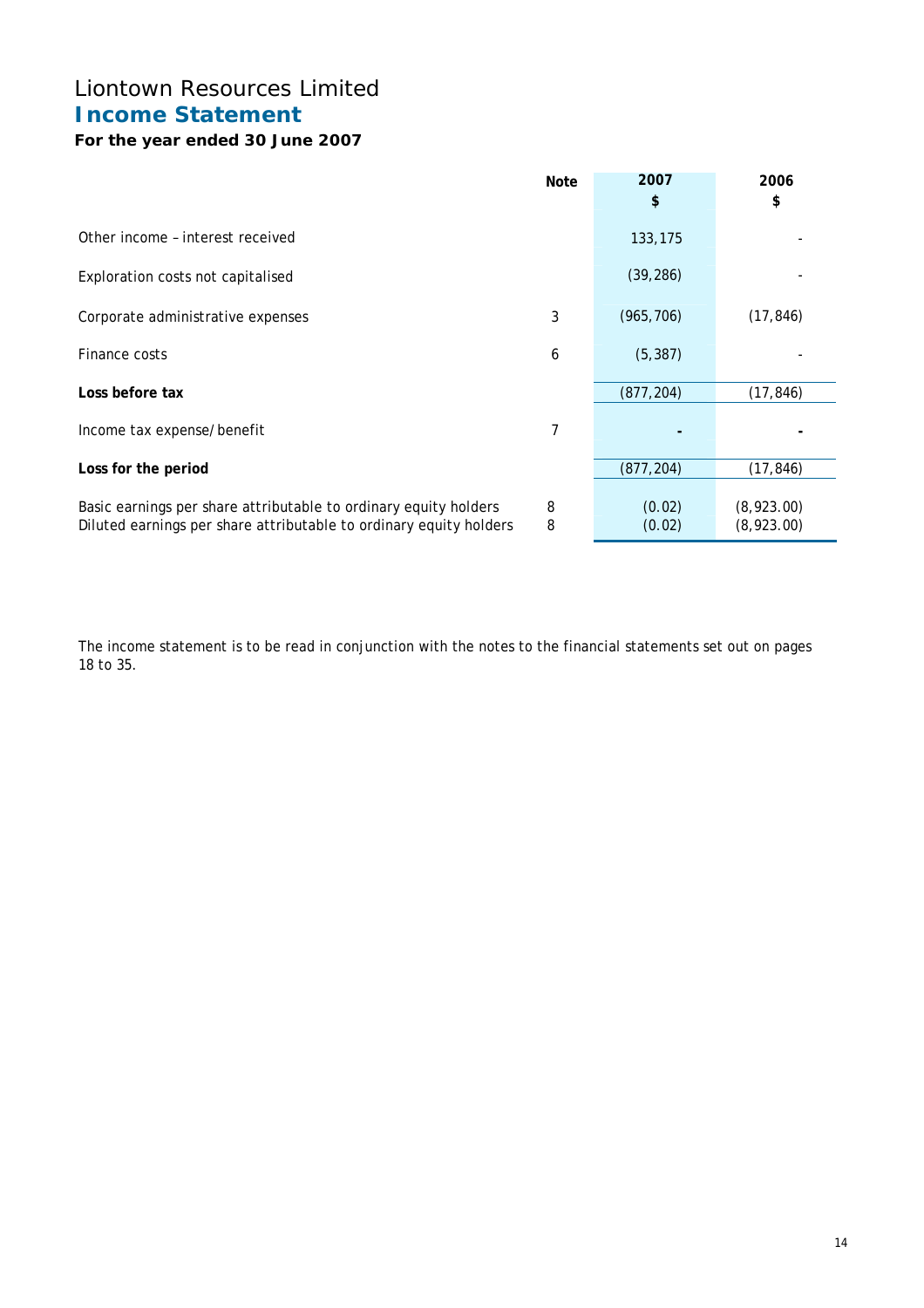# Liontown Resources Limited **Balance Sheet**

**As at 30 June 2007** 

|                                       | <b>Note</b> | 2007       | 2006      |
|---------------------------------------|-------------|------------|-----------|
|                                       |             | \$         | \$        |
| <b>Current assets</b>                 |             |            |           |
| Cash and cash equivalents             | 9           | 3,122,703  | 1,778     |
| Trade and other receivables           | 10          | 798,196    |           |
| <b>Total current assets</b>           |             | 3,920,899  | 1,778     |
| Non-current assets                    |             |            |           |
| <b>Financial assets</b>               | 11          | 60,312     |           |
| Exploration and evaluation assets     | 12          | 11,087,435 |           |
| Property, plant and equipment         | 13          | 153,430    |           |
| Total non-current assets              |             | 11,301,177 |           |
|                                       |             |            |           |
| <b>Total assets</b>                   |             | 15,222,076 | 1,778     |
| <b>Current liabilities</b>            |             |            |           |
| Trade and other payables              | 14          | 656,114    |           |
| Interest-bearing loans and borrowings | 15          |            | 19,622    |
| Employee benefits                     | 16          | 14,553     |           |
| <b>Total current liabilities</b>      |             | 670,667    | 19,622    |
|                                       |             |            |           |
| <b>Total liabilities</b>              |             | 670,667    | 19,622    |
|                                       |             |            |           |
| Net assets                            |             | 14,551,409 | (17, 844) |
|                                       |             |            |           |
| Equity                                | 17          | 14,977,361 | 2         |
| Issued capital                        | 17          | (895,050)  | (17, 846) |
| <b>Accumulated losses</b>             | 17          | 469,098    |           |
| Reserves                              |             | 14,551,409 | (17, 844) |
| <b>Total equity</b>                   |             |            |           |

The balance sheet is to be read in conjunction with the notes to the financial statements set out on pages 18 to 35.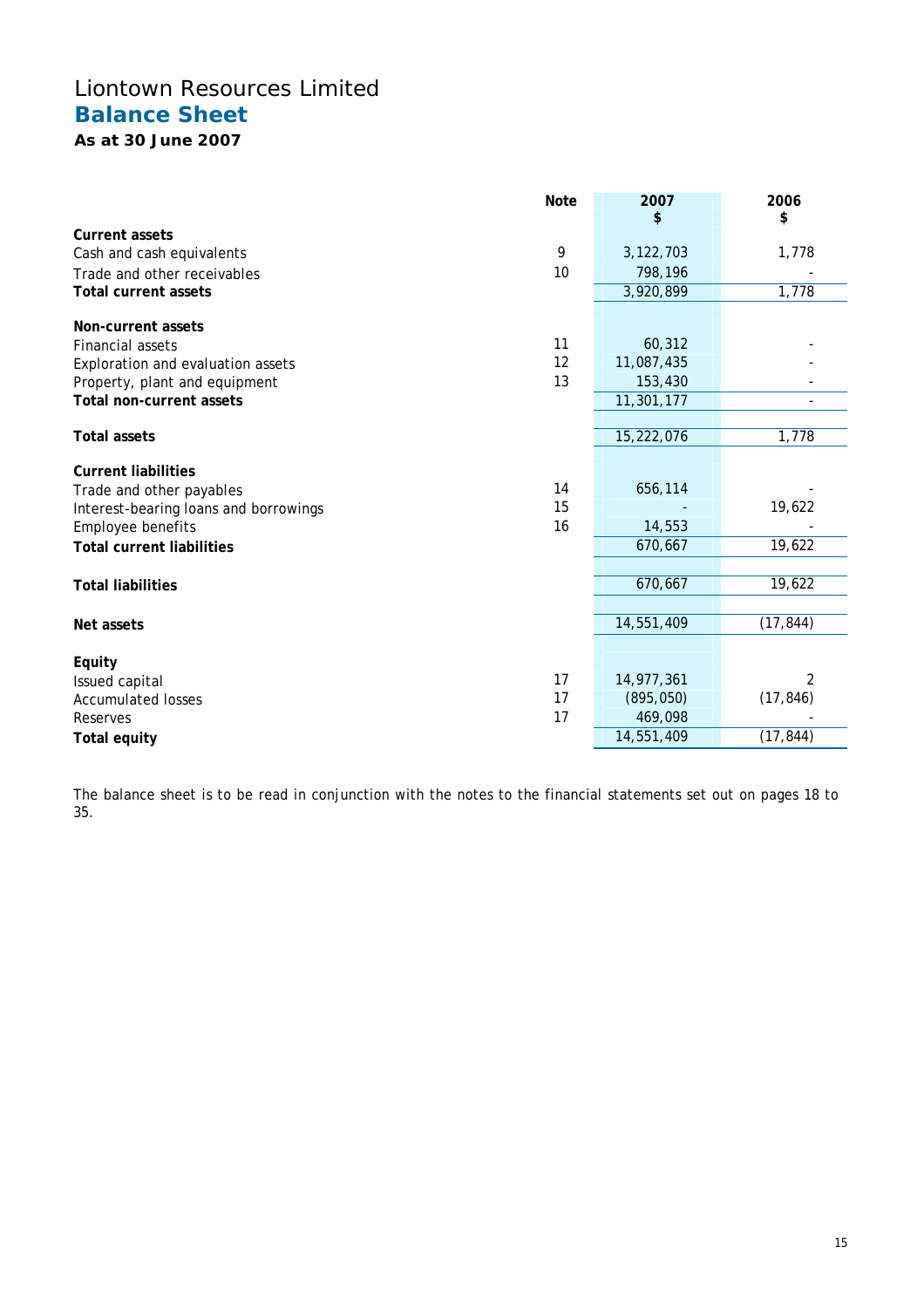# Liontown Resources Limited **Statement of Changes in Equity**

**For the year ended 30 June 2007** 

|                                                                  | <b>Note</b> | Share<br>capital | Accumulated<br>losses | Share based<br>payments<br>reserve | <b>Total equity</b> |
|------------------------------------------------------------------|-------------|------------------|-----------------------|------------------------------------|---------------------|
|                                                                  |             | \$               | \$                    | \$                                 | \$                  |
| Balance at 1 July 2006                                           |             | $\overline{2}$   | (17, 846)             |                                    | (17, 844)           |
| Issue of fully paid ordinary shares -<br>tenement acquisition    |             | 3,400,000        |                       |                                    | 3,400,000           |
| Issue of fully paid ordinary shares - initial<br>public offering |             | 7,000,000        |                       |                                    | 7,000,000           |
| Issue of fully paid ordinary shares - share<br>conversion        |             | 5,400,002        |                       |                                    | 5,400,002           |
| <b>Transaction costs</b>                                         |             | (822, 643)       |                       |                                    | (822, 643)          |
| Share options vested                                             |             |                  |                       | 469,098                            | 469,098             |
| Loss for the period                                              |             |                  | (877, 204)            |                                    | (877, 204)          |
| Balance at 30 June 2007                                          | 17          | 14,977,361       | (895, 050)            | 469,098                            | 14,551,409          |

|                                                        | <b>Note</b> | Share<br>capital<br>\$   | Accumulated<br>losses<br>\$ | Share based<br>payments<br>reserve<br>\$ | <b>Total equity</b><br>\$ |
|--------------------------------------------------------|-------------|--------------------------|-----------------------------|------------------------------------------|---------------------------|
| Balance at date of incorporation                       |             | $\overline{\phantom{a}}$ | -                           |                                          |                           |
| Issue of fully paid ordinary shares -<br>incorporation |             | $\overline{2}$           | -                           |                                          | 2                         |
| Loss for the period                                    |             | $\overline{\phantom{a}}$ | (17, 846)                   | -                                        | (17, 846)                 |
| Balance at 30 June 2006                                | 17          | 2                        | (17, 846)                   |                                          | (17, 844)                 |

The statement of changes in equity is to be read in conjunction with the notes to the financial statements set out on pages 18 to 35.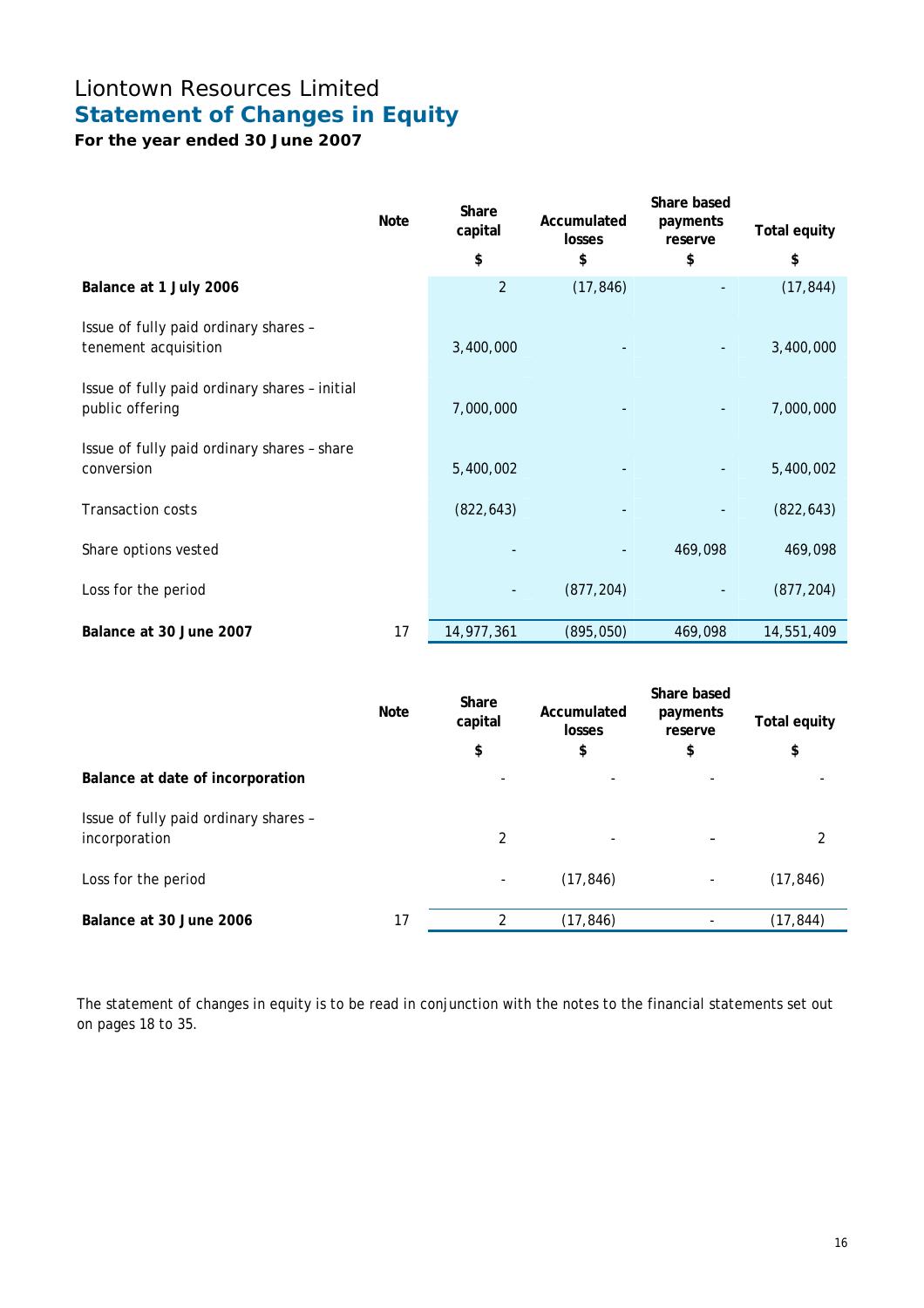# Liontown Resources Limited **Cash Flow Statement**

## **For the year ended 30 June 2007**

|                                                          | <b>Note</b> | 2007<br>\$  | 2006<br>\$ |
|----------------------------------------------------------|-------------|-------------|------------|
| Cash flows from operating activities                     |             |             |            |
| Cash paid to suppliers and employees                     |             | (521, 950)  | (17, 846)  |
| Interest paid                                            |             | (5, 141)    |            |
| Interest received                                        |             | 132,998     |            |
| Net cash used in operating activities                    | 20          | (394, 093)  | (17, 846)  |
| Cash flows from investing activities                     |             |             |            |
| Payments for mining exploration and evaluation           |             | (2,584,063) |            |
| Acquisition of property, plant and equipment             |             | (144, 917)  |            |
| Net cash from investing activities                       |             | (2,728,980) |            |
| Cash flows from financing activities                     |             |             |            |
| Net proceeds from issue of shares                        |             | 6,336,340   |            |
| Lodgement of bank guarantee and security deposits        |             | (60, 312)   |            |
| Proceeds from borrowings                                 |             | 296,074     | 19,622     |
| Repayment of borrowings                                  |             | (328, 104)  |            |
| Net cash from financing activities                       |             | 6,243,998   | 19,624     |
|                                                          |             | 3,120,925   | 1,778      |
| Net increase in cash and cash equivalents                |             |             |            |
| Cash and cash equivalents at the beginning of the period |             | 1,778       |            |
| Cash and cash equivalents at 30 June                     | 9           | 3, 122, 703 | 1,778      |

The cash flow statement is to be read in conjunction with the notes to the financial statements set out on pages 18 to 35.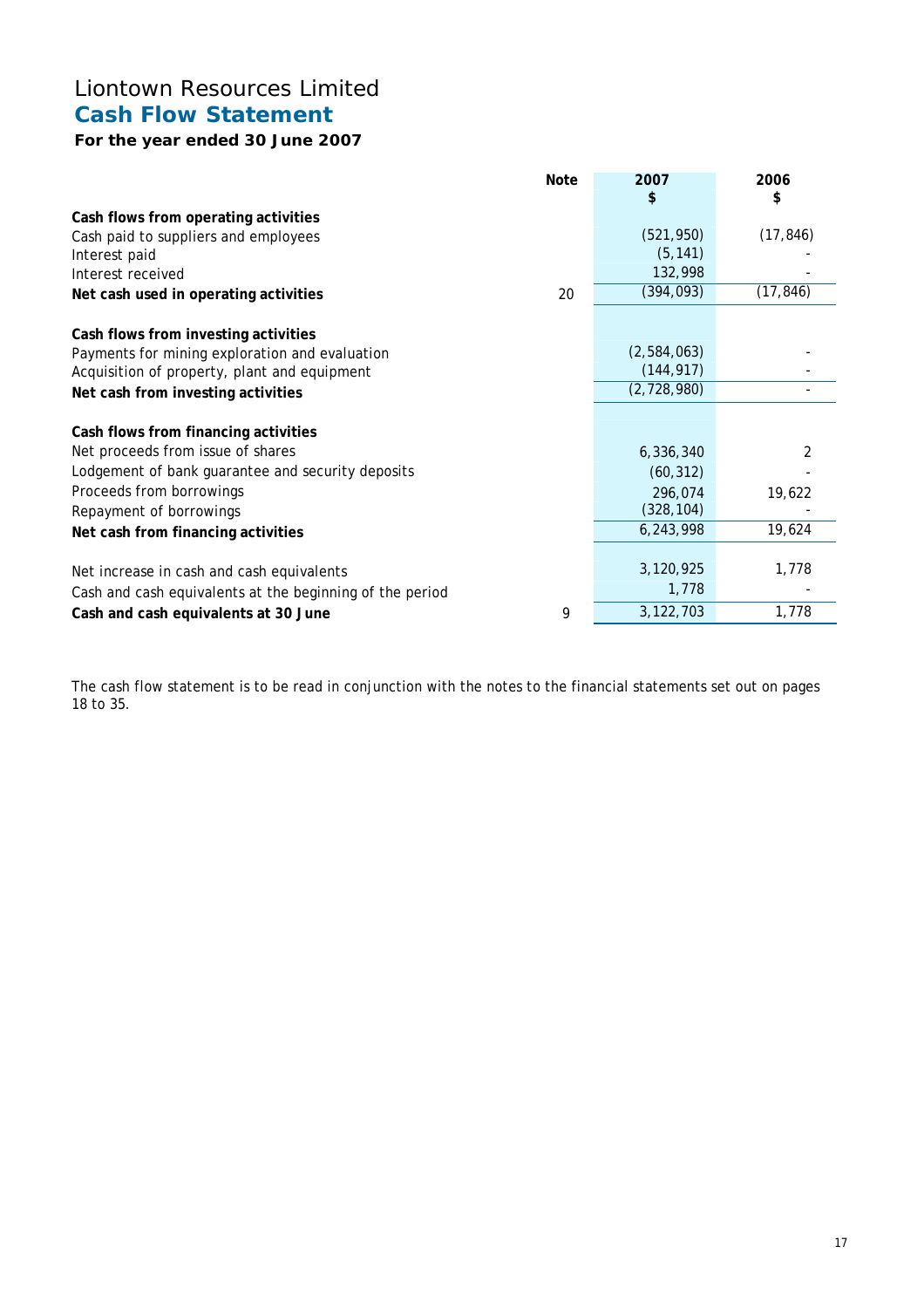### **For the year ended 30 June 2007**

### **1. Significant accounting policies**

Liontown Resources is an ASX listed public company domiciled in Australia. The financial report of the Company is for the year ended 30 June 2007. The previous financial period of the Company was from the date of incorporation, 2 February 2006 to 30 June 2006.

The financial report was authorised for issue by the Directors on the 28<sup>th</sup> day of September 2007.

### **(a) Statement of compliance**

 The financial report complies with Australian Accounting Standards, which include Australian equivalents to International Financial Reporting Standards ('AIFRS'). Compliance with AIFRS ensures that the financial report, comprising the financial statements and notes thereto, complies with International Financial Reporting Standards ('IFRS').

### **(b) Basis of preparation**

The financial report is a general-purpose financial report, which has been prepared in accordance with the requirements of the Corporations Act 2001, Accounting Standards and Interpretations and complies with other requirements of the law. The financial report has also been prepared on a historical cost basis, except for derivative financial instruments and available-for-sale investments, which have been measured at fair value. The financial report is presented in Australian dollars.

 In the year ended 30 June 2007, the Company has reviewed all of the new and revised Standards and Interpretations issued by the AASB that are relevant to its operations and effective for annual reporting periods beginning on or after 1 July 2006. It has been determined by the Company that there is no impact, material or otherwise, of the new and revised Standards and Interpretations on its business and, therefore, no change is necessary to its accounting policies.

### **(c) Significant accounting judgements, estimates and assumptions**

The preparation of a financial report in conformity with Australian Accounting Standards requires management to make judgements, estimates and assumptions that affect the application of policies and reported amounts of assets and liabilities, income and expenses. The estimates and associated assumptions are based on historical experience and various other factors that are believed to be reasonable under the circumstances, the results of which form the basis of making the judgements about carrying values of assets and liabilities that are not readily apparent from other sources. Actual results may differ from these estimates. These accounting policies have been consistently applied by the Company.

The key estimates and assumptions that have a significant risk of causing a material adjustment to the carrying amounts of certain assets and liabilities within the next annual reporting period are:

### (i) **Recoverability of exploration expenditure**

 The carrying amount of exploration and evaluation expenditure is dependent on the future successful outcome from exploration activity or alternatively the sale of the respective areas of interest.

### **(ii) Shared-based payment transactions**

 The Company measures the cost of equity-settled share-based payments at fair value at the grant date using a binomial formula taking into account the terms and conditions upon which the instruments were granted.

### **(d) Segment reporting**

A segment is a distinguishable component of the Company that is engaged either in providing products or services (business segment), or in providing products or services within a particular economic environment (geographical segment), which is subject to risks and rewards that are different from those of other segments.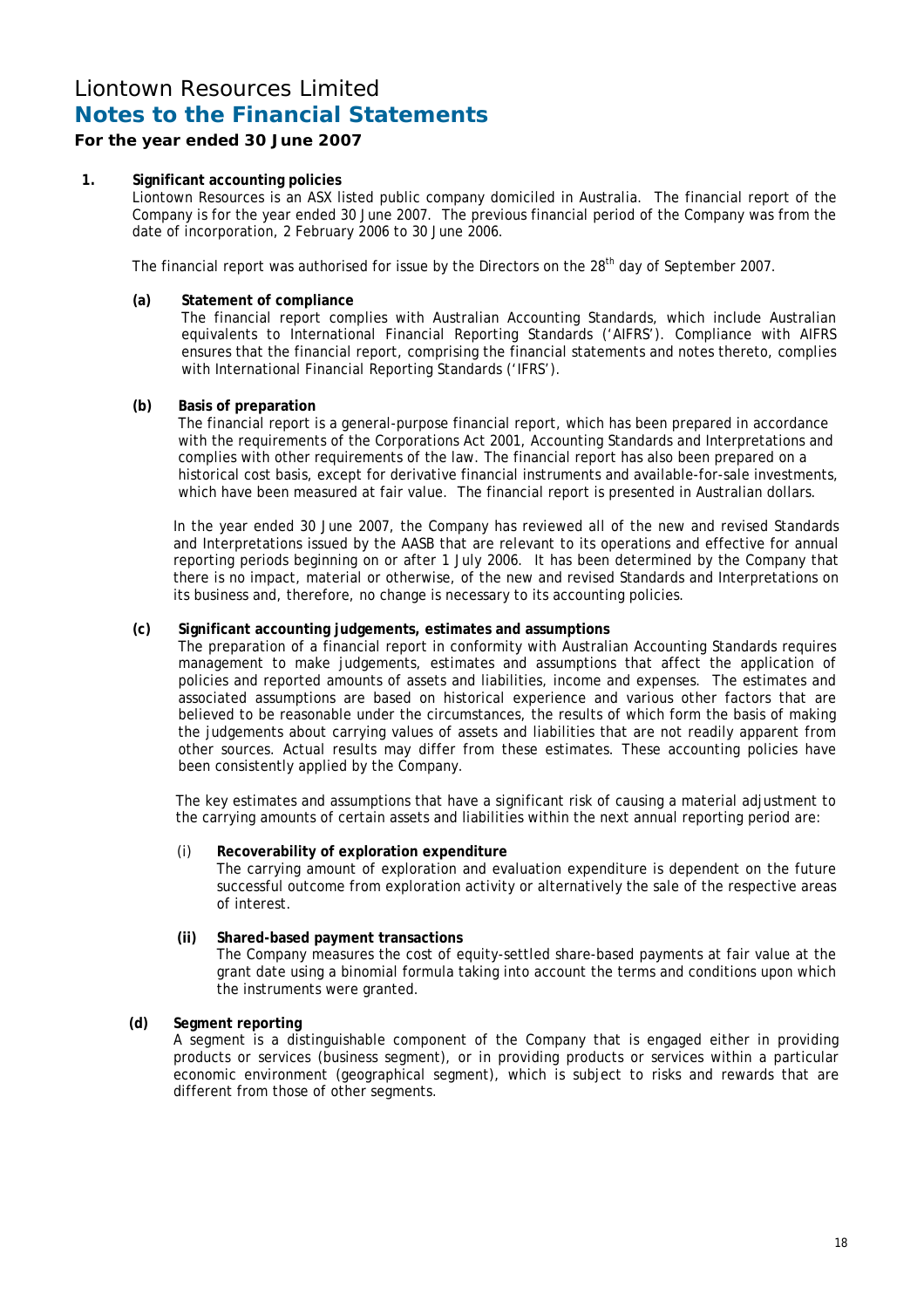### **For the year ended 30 June 2007**

### **(e) Revenue recognition**

Revenue is recognised to the extent that it is probable that the economic benefits will flow to the Company and the revenue can be reliably measured.

#### **(i) Sale of goods**

Revenue is recognised when the significant risks and rewards of ownership of the goods have passed to the buyer and the costs incurred or to be incurred in respect of the transaction can be reliably measured. Risks and rewards of ownership are considered passed to the buyer at the time of delivery of the goods to the buyer.

#### **(ii) Services rendered**

 Revenue from services rendered is recognised in the income statement in proportion to the stage of completion of the transaction at the balance sheet date. The stage of completion is assessed by reference to surveys of work performed. No revenue is recognised if there are significant uncertainties regarding recovery of the consideration due, the costs incurred or to be incurred cannot be measured reliably.

#### **(iii) Interest received**

 Interest income is recognised in the income statement as it accrues, using the effective interest method. The interest expense component of finance lease payments is recognised in the income statement using the effective interest method.

#### **(f) Expenses**

#### **(i) Operating lease payments**

 Payments made under operating leases are recognised in the income statement on a straight-line basis over the term of the lease. Lease incentives received are recognised in the income statement as an integral part of the total lease expense and spread over the lease term.

### **(ii) Finance lease payments**

 Minimum lease payments are apportioned between the finance charge and the reduction of the outstanding liability. The finance charge is allocated to each period during the lease term so as to produce a constant periodic rate of interest on the remaining balance of the liability.

#### **(iii) Financing costs**

 Financing costs comprise interest payable on borrowings calculated using the effective interest method and interest receivable on funds invested.

#### **(g) Depreciation**

Depreciation is charged to the income statement on a diminishing value basis over the estimated useful lives of each part of an item of property, plant and equipment. Land is not depreciated. The estimated useful lives in the current and comparative periods are as follows:

|  | plant and equipment | 7%-40%                                                                     |
|--|---------------------|----------------------------------------------------------------------------|
|  |                     | $\overline{A}$ $\overline{A}$ $\overline{A}$ $\overline{A}$ $\overline{A}$ |

- fixtures and fittings 11%-22%
- motor vehicles 18.75%

The residual value, if not insignificant, is reassessed annually.

#### **(h) Income tax**

Income tax in the income statement comprises current and deferred tax. Income tax is recognised in the income statement except to the extent that it relates to items recognised directly in equity, in which case it is recognised in equity.

 Current tax is the expected tax payable on the taxable income for the year, using tax rates enacted or substantively enacted at the balance sheet date, and any adjustment to tax payable in respect of previous years.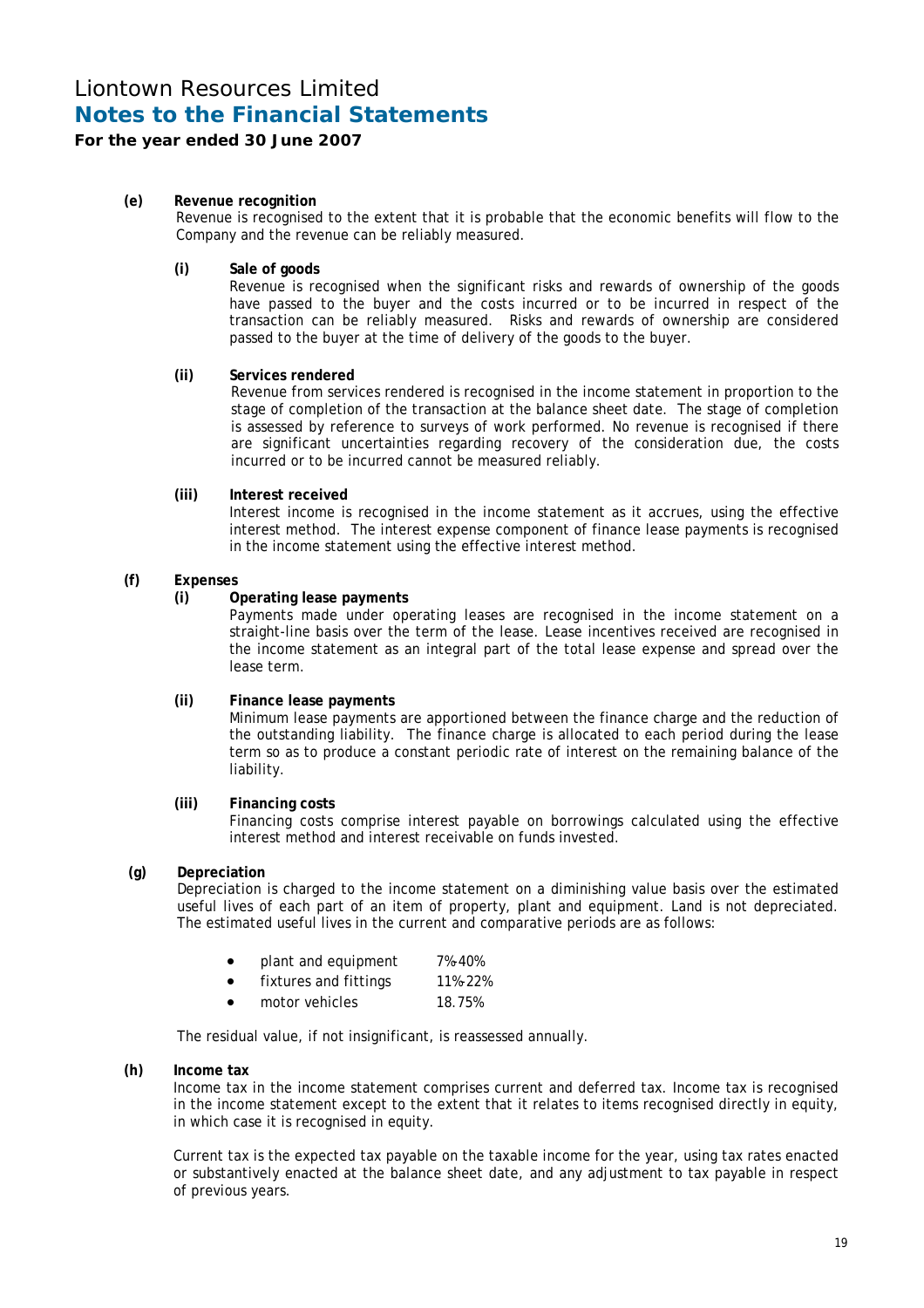### **For the year ended 30 June 2007**

 Deferred tax is provided using the balance sheet liability method, providing for temporary differences between the carrying amounts of assets and liabilities for financial reporting purposes and the amounts used for taxation purposes. The amount of deferred tax provided is based on the expected manner of realisation or settlement of the carrying amount of assets and liabilities, using tax rates enacted or substantively enacted at the balance sheet date.

 A deferred tax asset is recognised only to the extent that it is probable that future taxable profits will be available against which the asset can be utilised. Deferred tax assets are reduced to the extent that it is no longer probable that the related tax benefit will be realised.

#### **(i) Goods and Services Tax**

Revenue, expenses and assets are recognised net of the amount of goods and services tax ('GST'), except where the amount of GST incurred is not recoverable from the taxation authority. In these circumstances, the GST is recognised as part of the cost of acquisition of the asset or as part of the expense.

 Receivables and payables are stated with the amount of GST included. The net amount of GST recoverable from, or payable to, the Australian Taxation Office ('ATO') is included as a current asset or liability in the balance sheet.

 Cash flows are included in the cash flow statement on a gross basis. The GST components of cash flows arising from investing and financing activities which are recoverable from, or payable to, the ATO are classified as operating cash flows.

#### **(j) Impairment**

At each reporting date, the Company assesses whether there is any indication that an asset may be impaired. Where an indicator of impairment exists, the Company makes a formal estimate of recoverable amount. Where the carrying amount of an asset exceeds its recoverable amount the asset is considered impaired and is written down to its recoverable amount.

 Recoverable amount is the greater of fair value less costs to sell and value in use. Value in use is the present value of the future cash flows expected to be derived from the asset or cash generating unit. In estimating value in use, a pre-tax discount rate is used which reflects current market assessments of the time value of money and the risks specific to the asset. For an asset that does not generate largely independent cashflows, the recoverable amount is determined for the cash generating unit to which the asset belongs.

Impairment losses are recognised in the income statement unless the asset has previously been revalued, in which case the impairment loss is recognised as a reversal to the extent of that previous revaluation with any excess recognised through the income statement. Receivables with a short duration are not discounted.

#### **(k) Cash and cash equivalents**

Cash and cash equivalents comprise cash balances and call deposits with an original maturity of six months or less. Bank overdrafts that are repayable on demand and form an integral part of the Company's cash management are included as a component of cash and cash equivalents for the purpose of the cash flow statement.

### **(l) Trade and other receivables**

Trade and other receivables are stated at cost less impairment losses (see accounting policy (j)).

### **(m) Non-current assets held for sale and discontinued operations**

Immediately before classification as held for sale, the measurement of the assets (and all assets and liabilities in a disposal group) is brought up to date in accordance with applicable AIFRS. Then, on initial classification as held for sale, non-current assets and disposal groups are recognised at the lower of carrying amount and fair value less costs to sell.

 Impairment losses on initial classification as held for sale are included in profit or loss, even when there is a revaluation. The same applies to gains and losses on subsequent re-measurement.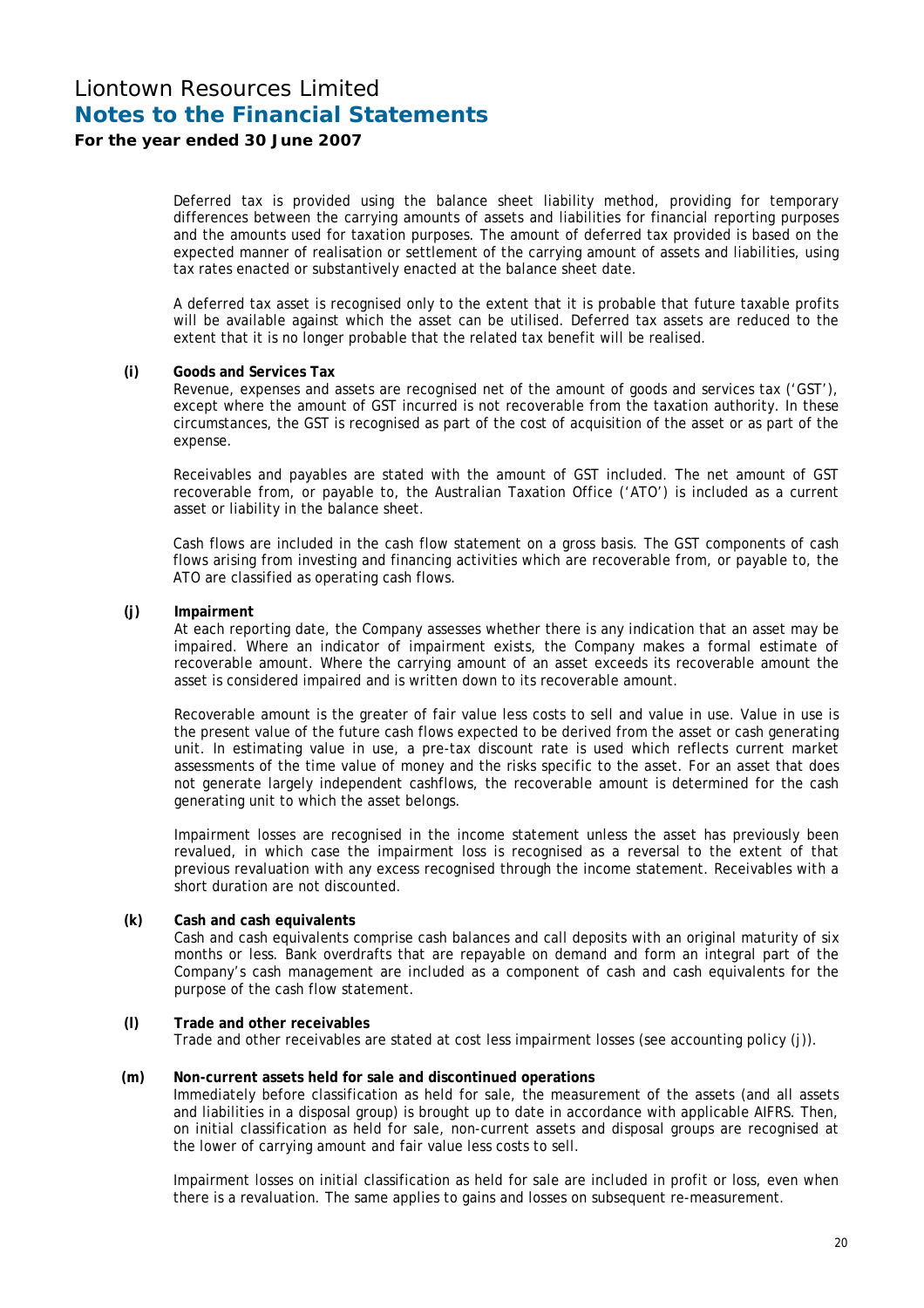### **For the year ended 30 June 2007**

 A discontinued operation is a component of the Company's business that represents a separate major line of business or geographical area of operations or is a subsidiary acquired exclusively with a view to resale.

 Classification as a discontinued operation occurs upon disposal or when the operation meets the criteria to be classified as held for sale, if earlier. A disposal group that is to be abandoned also may qualify.

#### **(n) Plant and equipment**

 Plant and equipment is stated at cost less accumulated depreciation and any accumulated impairment losses. Such cost includes the cost of replacing parts that are eligible for capitalisation when the cost of replacing the parts is incurred.

 The assets' residual values, useful lives and amortisation methods are reviewed, and adjusted if appropriate, at each financial year end.

An item of plant and equipment is derecognised upon disposal or when no further future economic benefits are expected from its use or disposal.

Any gain or loss arising on derecognition of the asset (calculated as the difference between the net disposal proceeds and the carrying amount of the asset) is included in profit or loss in the year the asset is derecognised.

### **(o) Financial assets**

Financial assets in the scope of AASB 139 *Financial Instruments: Recognition and Measurement* are classified as either financial assets at fair value through profit or loss, loans and receivables, heldto-maturity investments, or available-for-sale investments, as appropriate. When financial assets are recognised initially, they are measured at fair value, plus, in the case of investments not at fair value, through profit or loss, directly attributable transactions costs. The Company determines the classification of its financial assets after initial recognition and, when allowed and appropriate, reevaluates this designation at each financial year end.

### **(i) Financial assets at fair value through profit or loss**

 Financial assets classified as held for trading are included in the category 'financial assets at fair value through profit or loss'. Financial assets are classified as held for trading if they are acquired for the purpose of selling in the near term. Derivatives are also classified as held for trading unless they are designated as effective hedging instruments. Gains or losses on investments held for trading are recognised in profit or loss.

### **(ii) Held-to-maturity investments**

If the Company has the positive intent and ability to hold debt securities to maturity, then they are classified as held-to-maturity. Held-to-maturity investments are measured at amortised cost using the effective interest method, less any impairment losses.

### **(iii) Loans and receivables**

 Loans and receivables are non-derivative financial assets with fixed or determinable payments that are not quoted in an active market. Such assets are carried at amortised cost using the effective interest method. Gains and losses are recognised in profit or loss when the loans and receivables are derecognised or impaired, as well as through the amortisation process.

### **(iv) Available-for-sale investments**

 Available-for-sale investments are those non-derivative financial assets that are designated as available-for-sale or are not classified as any of the three preceding categories. After initial recognition available-for sale investments are measured at fair value with gains or losses being recognised as a separate component of equity until the investment is derecognised or until the investment is determined to be impaired, at which time the cumulative gain or loss previously reported in equity is recognised in profit or loss.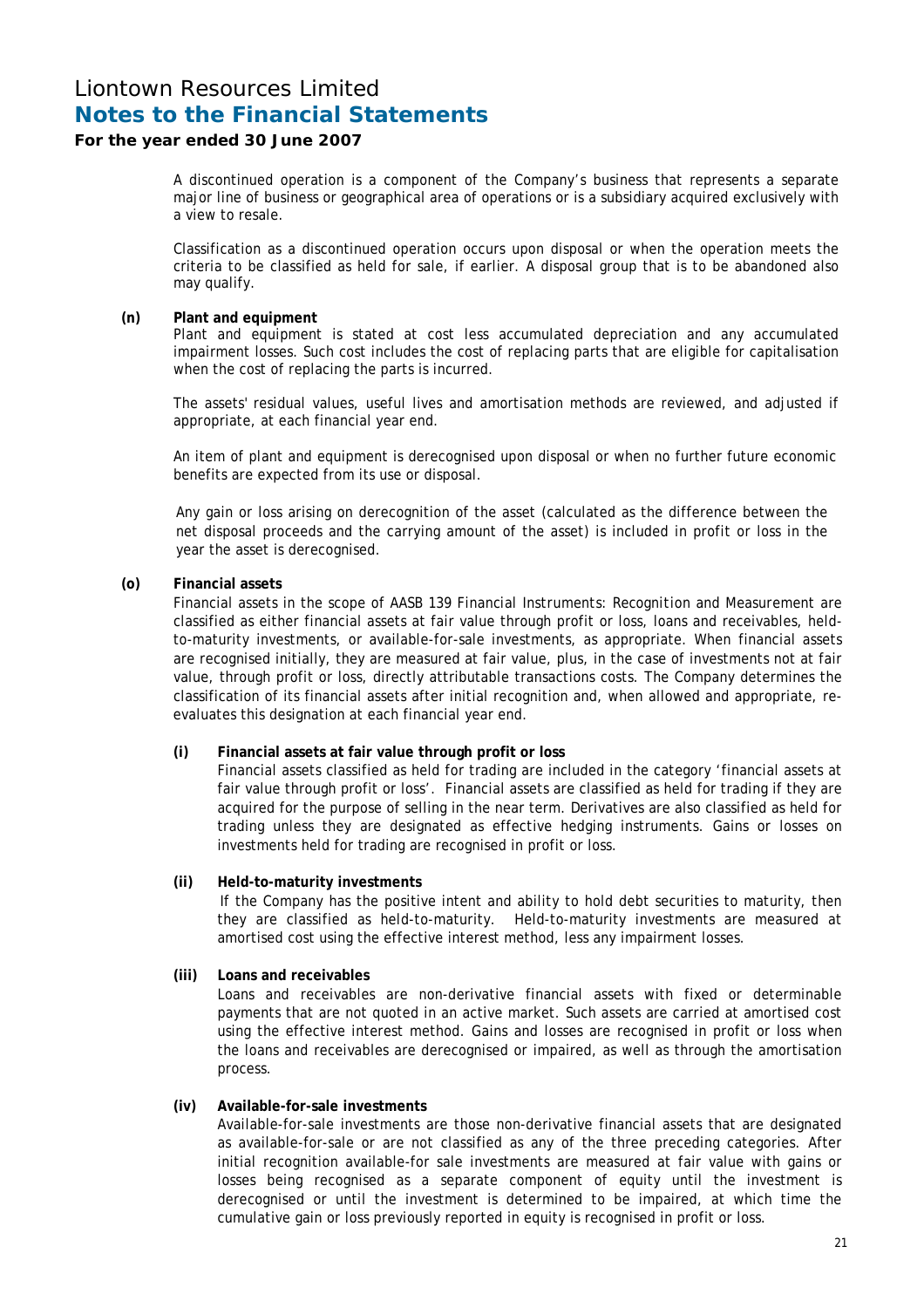### **For the year ended 30 June 2007**

 The fair value of investments that are actively traded in organised financial markets is determined by reference to quoted market bid prices at the close of business on the balance sheet date. For investments with no active market, fair value is determined using valuation techniques. Such techniques include using recent arm's length market transactions; reference to the current market value of another instrument that is substantially the same; discounted cash flow analysis and option pricing models.

### **(p) Exploration, Evaluation, Development and Tenement Acquisition Costs**

 Exploration, evaluation, development and tenement acquisition costs in relation to separate areas of interest for which rights of tenure are current, are capitalised in the period in which they are incurred and are carried at cost less accumulated impairment losses. The cost of acquisition of an area of interest and exploration expenditure relating to that area of interest is carried forward as an asset in the balance sheet so long as the following conditions are satisfied:

- 1) the rights to tenure of the area of interest are current; and
- 2) at least one of the following conditions is also met:
	- (i) the exploration and evaluation expenditures are expected to be recouped through successful development and exploitation of the area of interest, or alternatively, by its sale; or
	- (ii) exploration and evaluation activities in the area of interest have not at the reporting date reached a stage which permits a reasonable assessment of the existence or otherwise of economically recoverable reserves, and active and significant operations in, or in relation to, the area of interest are continuing.

 Exploration and evaluation expenditure is assessed for impairment when facts and circumstances suggest that their carrying amount exceeds their recoverable amount. Where this is the case an impairment loss is recognised. Should a project or an area of interest be abandoned, the expenditure will be written off in the period in which the decision is made. Where a decision is made to proceed with development, accumulated expenditure will be amortised over the life of the reserves associated with the area of interest once mining operations have commenced.

### **(q) Trade and other payables**

Trade and other payables are stated at cost.

### **(r) Interest-bearing loans and borrowings**

All loans and borrowings are initially recognised at the fair value of the consideration received less directly attributable transaction costs.

 After initial recognition, interest bearing loans and borrowings are subsequently measured at amortised cost using the effective interest method.

Gains and losses are recognised in profit and loss when the liabilities are derecognised.

 **(i) Leases** 

Finance leases, which transfer substantially all the risks and benefits incidental to ownership of the leased item, are capitalised at the inception of the lease at the fair value of the leased property or, if lower, at the present value of minimum lease payments.

### **(s) Employee benefits**

### **(i) Superannuation**

 Obligations for contributions to defined contribution pension plans are recognised as an expense in the income statement as incurred.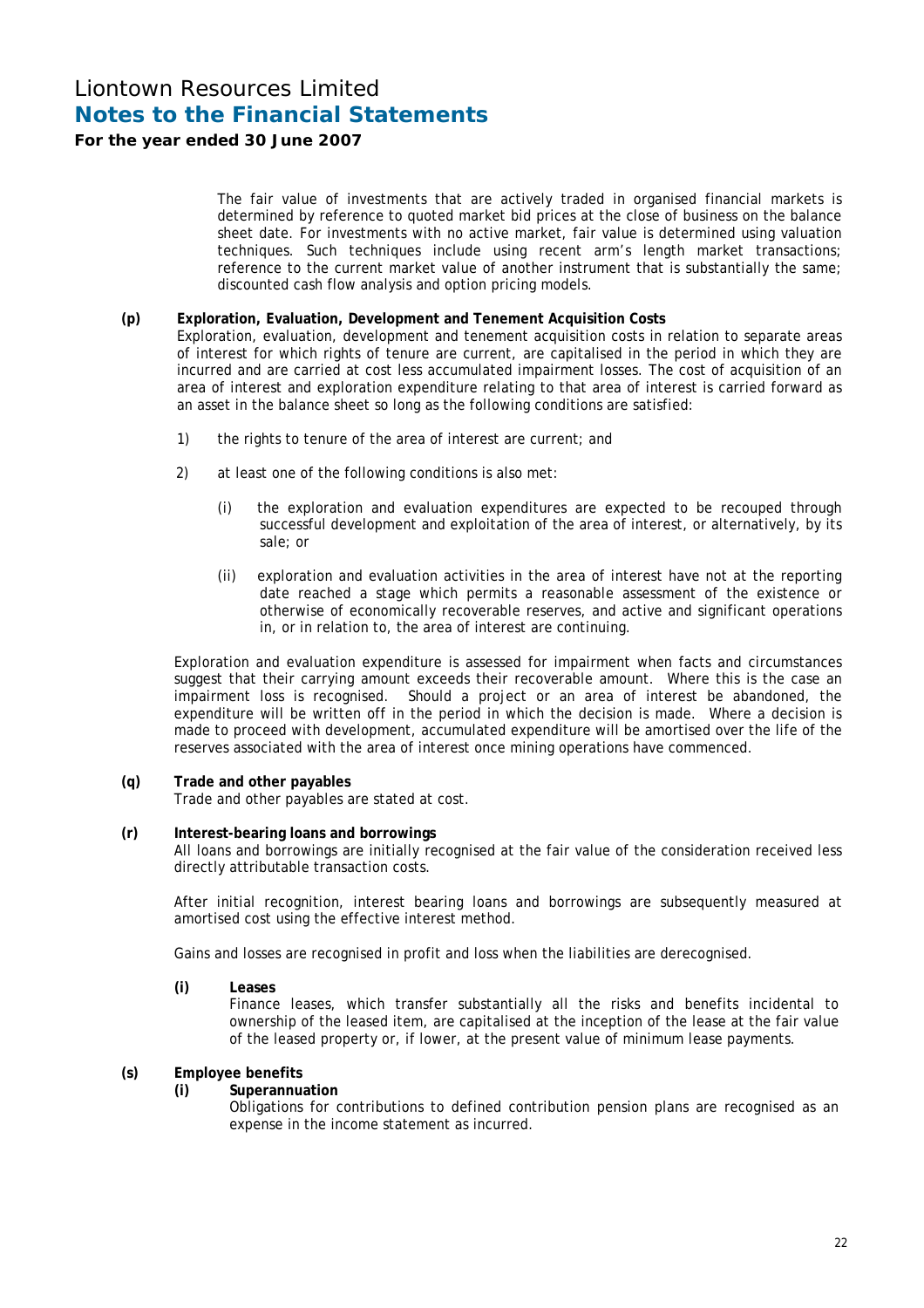### **For the year ended 30 June 2007**

### **(ii) Share-based payment transactions**

 The Company provides benefits to employees (including Directors) in the form of sharebased payment transactions, whereby employees render services in exchange for shares or rights over shares ('equity-settled transactions').

The Company currently provides benefits under an Employee Share Option Plan.

The cost of these equity-settled transactions with employees and Directors is measured by reference to the fair value at the date at which they are granted.

In valuing equity-settled transactions, no account is taken of any performance conditions, other than conditions linked to the price of the shares of the Company ('market conditions'). The cost of equity-settled transactions is recognised, together with a corresponding increase in equity, over the period in which the performance conditions are fulfilled, ending on the date on which the relevant employees become fully entitled to the award ('vesting date').

 The cumulative expense recognised for equity-settled transactions at each reporting date until vesting date reflects:

- (i) the extent to which the vesting period has expired; and
- (ii) the number of awards that, in the opinion of the Directors, will ultimately vest. This opinion is formed based on the best available information at balance date. No adjustment is made for the likelihood of market performance conditions being met as the effect of these conditions is included in the determination of fair value at grant date.

No expense is recognised for awards that do not ultimately vest, except for awards where vesting is conditional upon a market condition.

Where the terms of an equity-settled award are modified, as a minimum an expense is recognised as if the terms had not been modified. In addition, an expense is recognised for any increase in the value of the transaction as a result of the modification, as measured at the date of modification.

 Where an equity-settled award is cancelled, it is treated as if it had vested on the date of cancellation, and any expense not yet recognised for the award is recognised immediately. However, if a new award is substituted for the cancelled award, and designated as a replacement award on the date that it is granted, the cancelled and new award are treated as if they were a modification of the original award, as described in the previous paragraph.

The dilutive effect, if any, of outstanding options is reflected as additional share dilution in the computation of earnings per share.

### **(iii) Wages, salaries, annual leave, sick leave and non-monetary benefits**

 Liabilities for employee benefits for wages, salaries, annual leave and sick leave represent present obligations resulting from employees' services provided to reporting date, calculated at undiscounted amounts based on remuneration wage and salary rates that the Company expects to pay as at reporting date including related on-costs, such as, workers compensation insurance and payroll tax.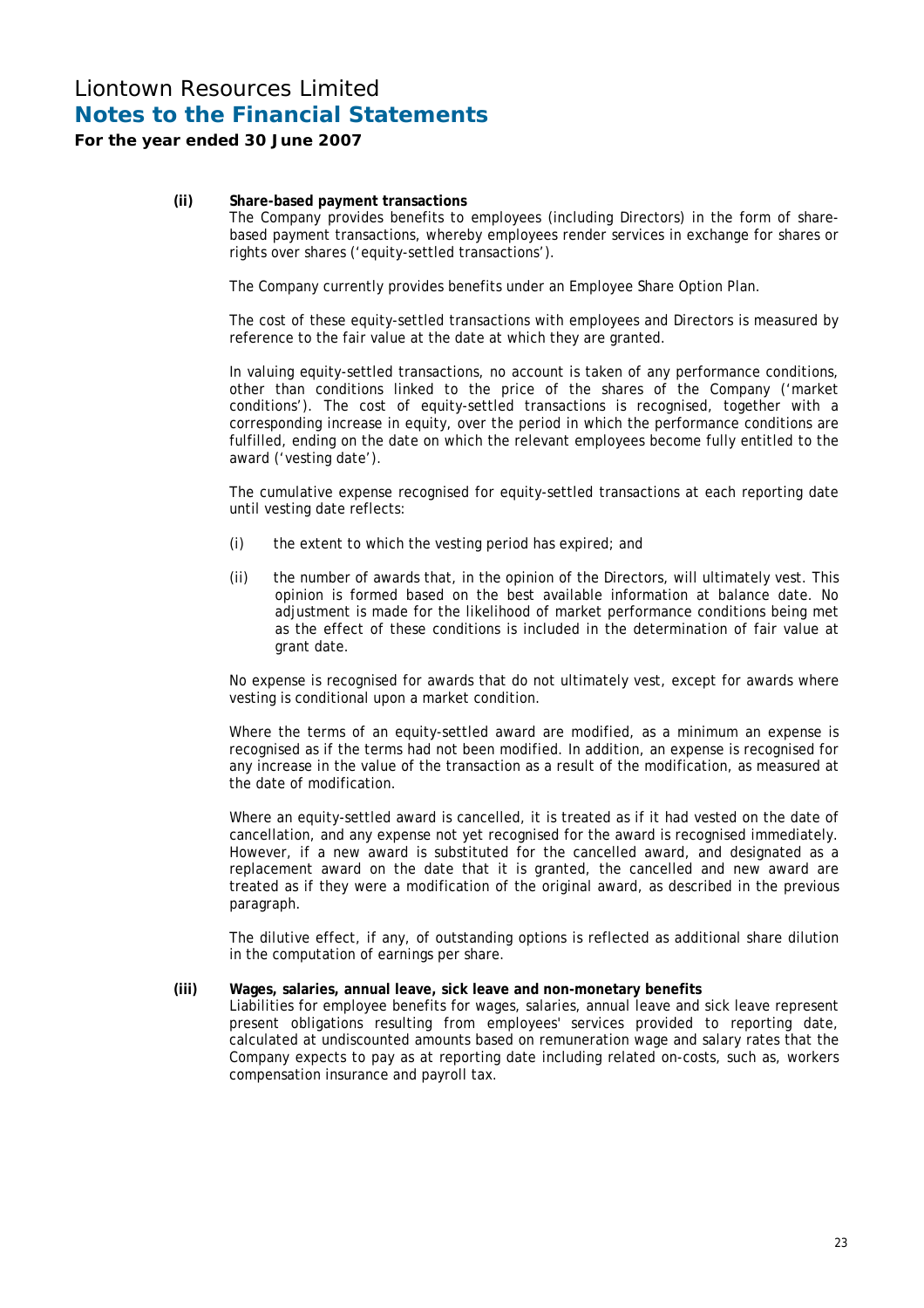### **For the year ended 30 June 2007**

### **(t) Provisions**

A provision is recognised in the balance sheet when the Company has a present legal or constructive obligation as a result of a past event, and it is probable that an outflow of economic benefits will be required to settle the obligation. If the effect is material, provisions are determined by discounting the expected future cash flows at a pre-tax rate that reflects current market assessments of the time value of money and, when appropriate, the risks specific to the liability.

### **(u) Share capital**

### **(i) Ordinary share capital**

Ordinary shares and partly paid shares are classified as equity.

### **(ii) Transaction costs**

 Transaction costs of an equity transaction are accounted for as a deduction from equity, net of any related income tax benefit.

### **2. Segment reporting**

The Company currently only operates in one business segment and one geographical segment being the mining and exploration industry in Australia.

### **3. Corporate administrative expenses**

|    |                                                        | <b>Note</b> | 2007    | 2006   |
|----|--------------------------------------------------------|-------------|---------|--------|
|    |                                                        |             | \$      | \$     |
|    | Accounting fees                                        |             | 5,450   |        |
|    | <b>ASIC fees</b>                                       |             | 1,412   |        |
|    | ASX fees                                               |             | 48,609  |        |
|    | Audit fees                                             | 5           | 21,300  |        |
|    | Consulting fees                                        |             | 6,190   |        |
|    | Depreciation and amortisation                          | 13          | 18,202  |        |
|    | Insurance                                              |             | 26,408  |        |
|    | Legal fees                                             |             | 38,910  | 6,344  |
|    | Loss on sale of equipment                              |             | 1,531   |        |
|    | Loss on sale of interest in tenements                  |             | 1,892   |        |
|    | Marketing                                              |             | 8,940   |        |
|    | Personnel expenses                                     | 4           | 578,246 |        |
|    | Printing and stationery                                |             | 12,548  |        |
|    | Rent and outgoings                                     |             | 7,234   |        |
|    | Share registry                                         |             | 33,272  |        |
|    | Travel and accommodation                               |             | 11,506  |        |
|    | Corporate and administration service fees              |             | 96,500  |        |
|    | Other                                                  |             | 47,556  | 11,502 |
|    |                                                        |             | 965,706 | 17,846 |
|    |                                                        |             |         |        |
| 4. | <b>Personnel expenses</b>                              |             |         |        |
|    | Wages and salaries                                     |             | 118,260 |        |
|    | Directors' fees                                        |             | 75,909  |        |
|    | Other associated personnel expenses                    |             | 42,866  |        |
|    | Defined contribution superannuation fund contributions |             | 23,681  |        |
|    | Increase in liability for annual leave                 |             | 7,415   |        |
|    | Equity-settled transactions                            | 16          | 310,115 |        |
|    |                                                        |             | 578,246 |        |
|    |                                                        |             |         |        |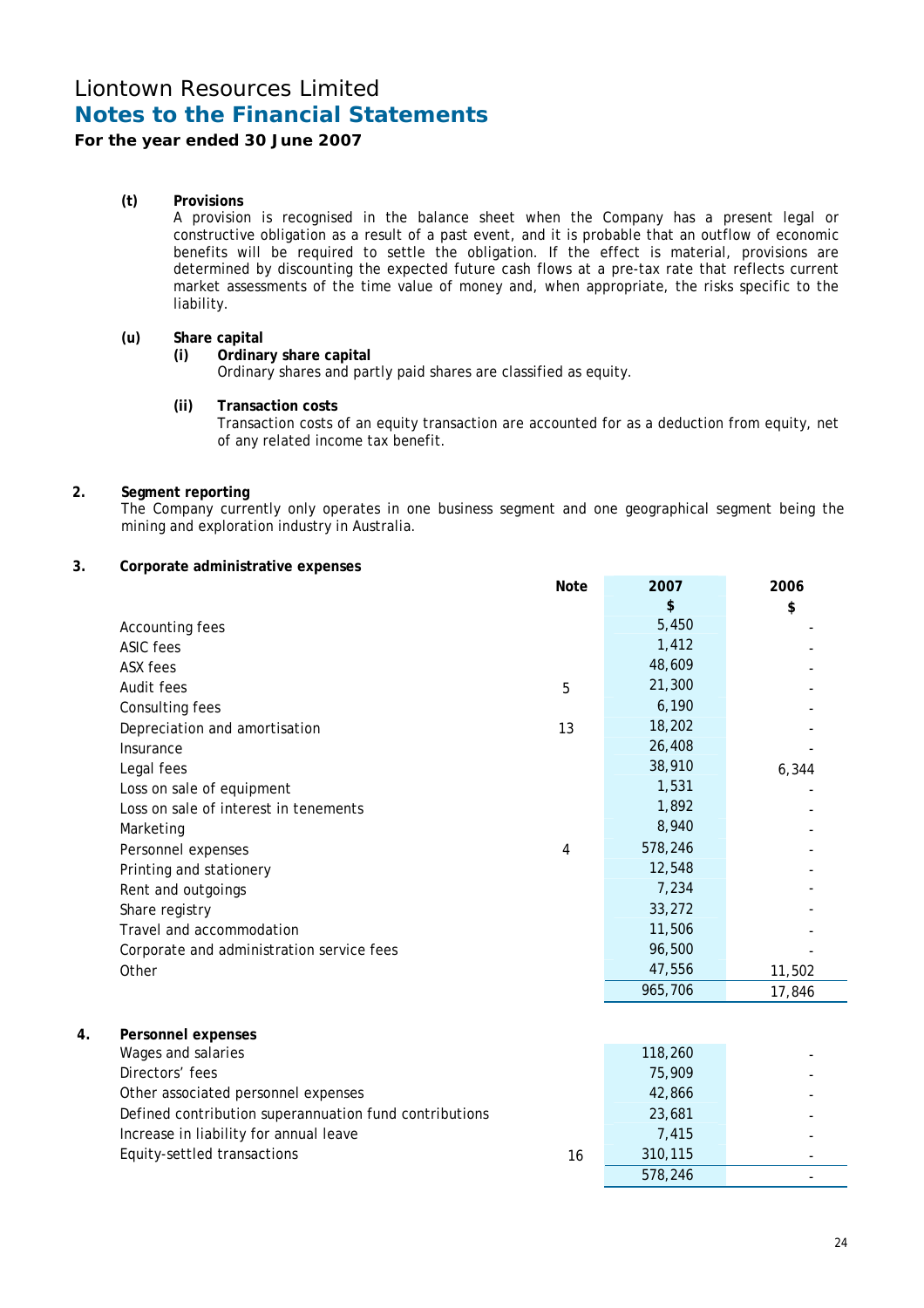# **For the year ended 30 June 2007**

|    | <b>Note</b>                                                                                    | 2007          | 2006      |
|----|------------------------------------------------------------------------------------------------|---------------|-----------|
| 5. | Auditor's remuneration                                                                         | \$            | \$        |
|    | <b>Audit services</b>                                                                          |               |           |
|    | HLB Mann Judd:                                                                                 | 21,300        |           |
|    | Audit and review of financial reports                                                          | 21,300        |           |
|    |                                                                                                |               |           |
| 6. | <b>Finance costs</b>                                                                           |               |           |
|    | Interest expense                                                                               | 5,387         |           |
|    |                                                                                                |               |           |
| 7. | Income tax                                                                                     |               |           |
|    | Current tax expense                                                                            | (169, 721)    | (5, 354)  |
|    |                                                                                                |               |           |
|    | Deferred tax expense relating to the origination and reversal                                  |               |           |
|    | of temporary differences                                                                       | (3, 491, 719) | 2,699     |
|    | Tax losses not brought to account as deferred tax assets                                       | 3,661,440     | 2,655     |
|    | Total income tax expense reported in the income statement                                      |               |           |
|    |                                                                                                |               |           |
|    | Numerical reconciliation of income tax expense to prima facie tax payable                      |               |           |
|    | Loss from continuing operations before income tax expense                                      | (877, 204)    | (17, 846) |
|    |                                                                                                |               |           |
|    | Tax at the Australian corporate rate of 30%                                                    | (263, 161)    | (5, 354)  |
|    |                                                                                                |               |           |
|    | Tax effect of amounts which are not tax deductible (taxable)<br>in calculating taxable income: |               |           |
|    | Non-deductible expenses                                                                        | 93,440        |           |
|    | Blackhole expenditure tax deductible                                                           | (49, 359)     |           |
|    | Origination and reversal of temporary differences                                              | (3, 491, 719) |           |
|    |                                                                                                | (3, 710, 799) | 2,699     |
|    | Current year tax benefits not recognised                                                       | 3,710,799     | (2,655)   |
|    | Income tax expense reported in the income statement                                            |               | 2,655     |
|    |                                                                                                |               |           |
|    | Deferred income tax                                                                            |               |           |
|    | <i>Deferred tax liabilities</i>                                                                |               |           |
|    | Delayed revenue recognition for tax purposes                                                   | (53)          |           |
|    | Current receivable                                                                             | (186,000)     |           |
|    | Exploration and evaluation expenditure                                                         | (3, 326, 230) |           |
|    |                                                                                                |               |           |
|    | <b>Tax Losses</b>                                                                              |               |           |
|    | Unused tax losses for which no deferred tax asset has been recognised                          | 12,378,180    | 8,851     |
|    | Potential tax benefit at 30% tax rate                                                          | 3,713,454     | 2,655     |
|    |                                                                                                |               |           |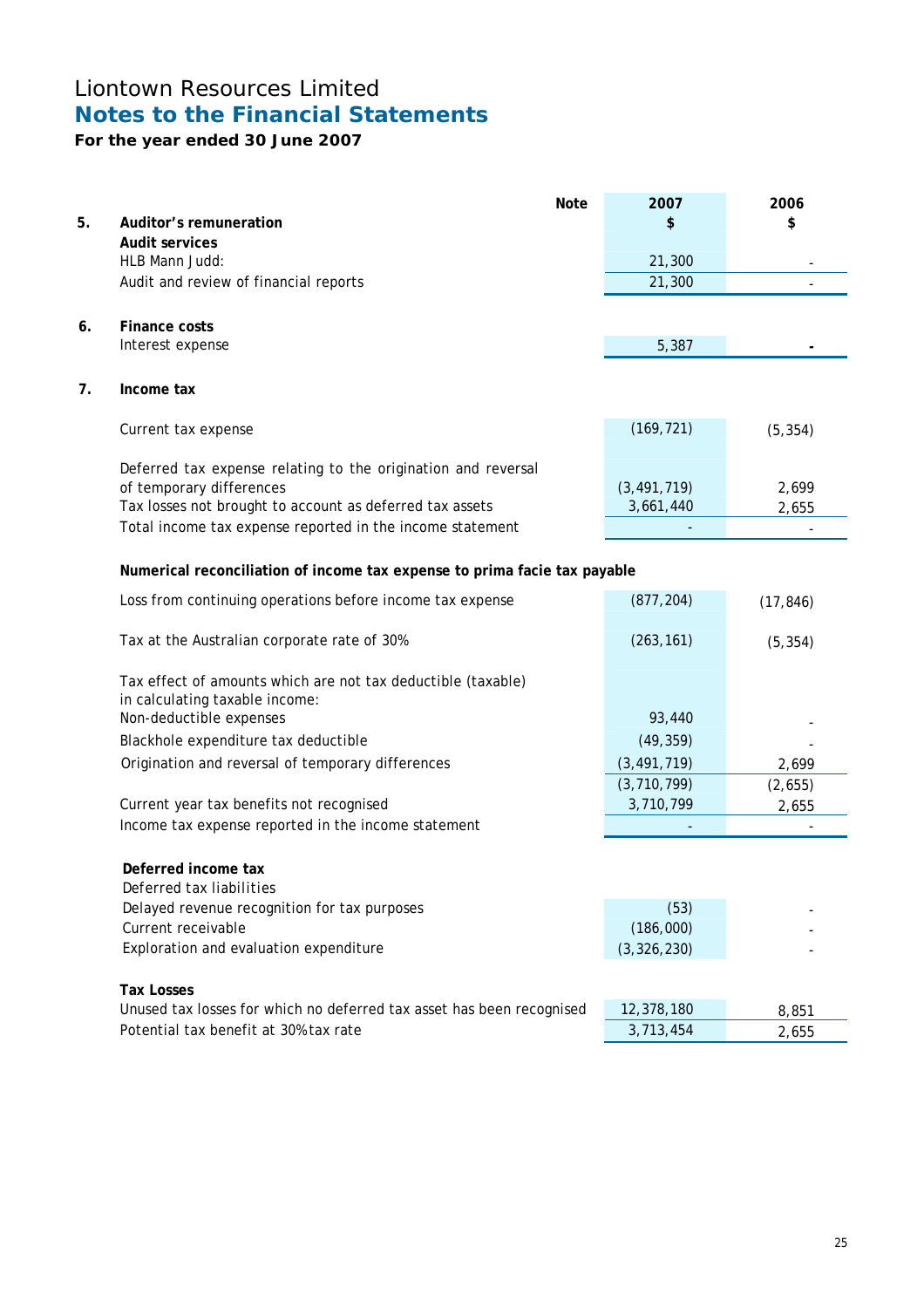**For the year ended 30 June 2007** 

### **8. Earnings per share Basic earnings per share**

The calculation of basic earnings per share for the period ended 30 June 2007 was based on the loss attributable to ordinary shareholders of \$877,204 [2006: \$17,846] and a weighted average number of ordinary shares outstanding during the period ended 30 June 2007 of 42,638,361 [2006: 2].

### **Diluted earnings per share**

The calculation of diluted earnings per share for the period ended 30 June 2007 was based on the loss attributable to ordinary shareholders of \$877,204 [2006: \$17,846] and a weighted average number of ordinary shares outstanding during the period ended 30 June 2007 of 42,638,361 [2006: 2] calculated as follows:

|     | Loss attributable to ordinary shareholders (diluted)            | 2007       | 2006   |
|-----|-----------------------------------------------------------------|------------|--------|
|     |                                                                 | \$         | \$     |
|     | Loss attributable to ordinary shareholders                      | 877,204    | 17,846 |
|     | Loss attributable to ordinary shareholders (diluted)            | 877,204    | 17,846 |
|     |                                                                 |            |        |
|     | Weighted average number of ordinary shares (diluted)            |            |        |
|     | Weighted average number of ordinary shares at 30 June           | 42,638,361 | 2      |
|     | Effect of share options on issue                                |            |        |
|     | Weighted average number of ordinary shares (diluted) at 30 June | 42,638,361 | 2      |
|     |                                                                 |            |        |
| 9.  | Cash and cash equivalents                                       | 2007       | 2006   |
|     |                                                                 | \$         | \$     |
|     | <b>Bank accounts</b>                                            | 3,122,703  | 1,778  |
|     | Cash and cash equivalents in the cash flow statement            | 3,122,703  | 1,778  |
|     |                                                                 |            |        |
| 10. | Trade and other receivables                                     |            |        |
|     | Current                                                         |            |        |
|     | Other trade receivables                                         | 157,801    |        |
|     | Prepayments                                                     | 20,395     |        |
|     | Other current receivable - sale of assets*                      | 620,000    |        |
|     |                                                                 | 798,196    |        |

\* On 10 November 2006, the Company entered into an agreement to sell its Strelley River tenements to CBH Resources Ltd. On 9 August 2007 the sale of the Strelley River tenements was satisfied by the issue of fully paid ordinary shares in CBH Resources Ltd, to the value of \$620,000.

### **11. Financial assets**

| Non-current                         |        |                          |
|-------------------------------------|--------|--------------------------|
| Bond in relation to office premises | 18,972 | $\overline{\phantom{a}}$ |
| Bank guarantee                      | 25,000 | $\overline{\phantom{a}}$ |
| Security deposits                   | 16,340 | $\overline{\phantom{a}}$ |
|                                     | 60,312 | $\overline{\phantom{a}}$ |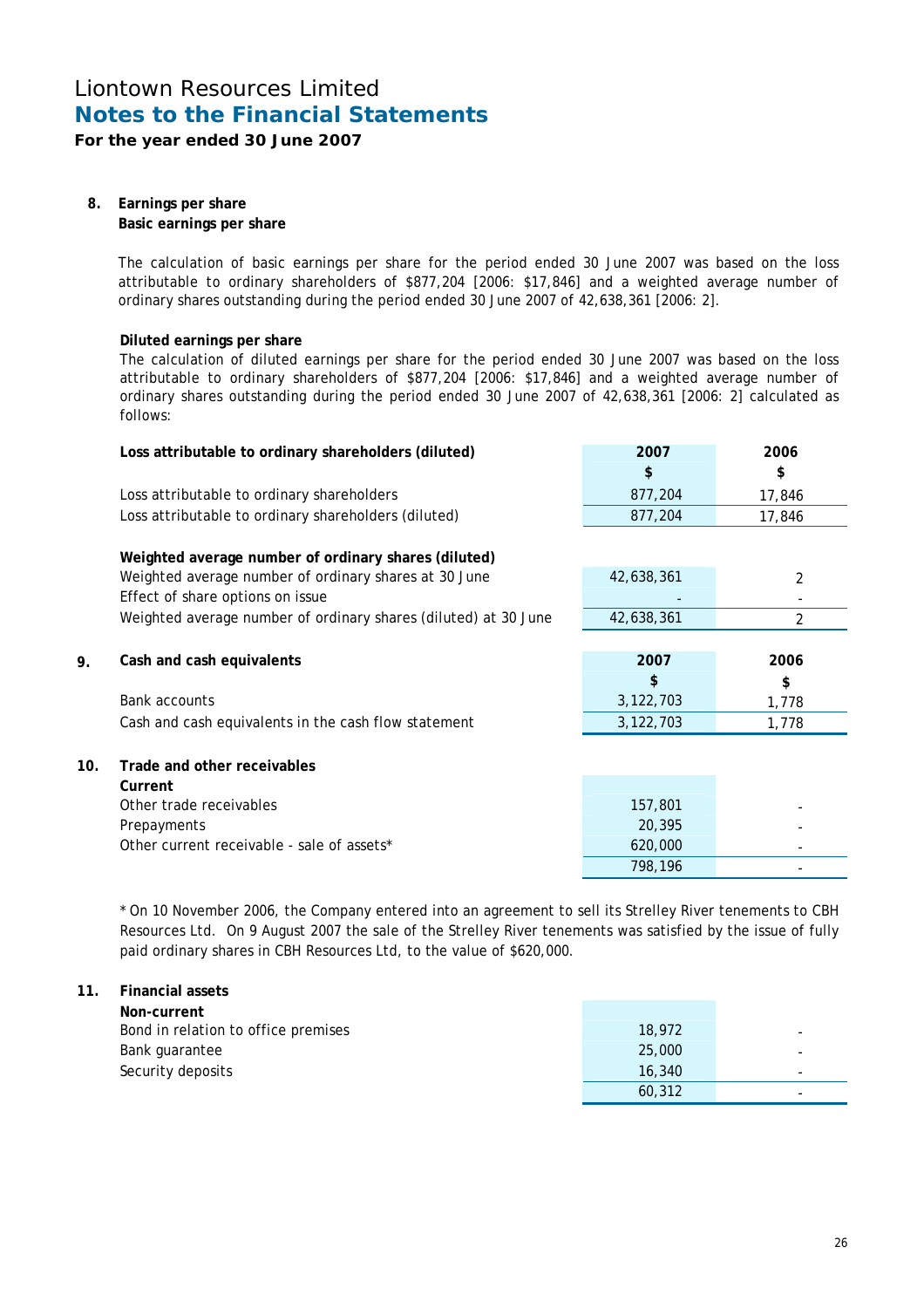**For the year ended 30 June 2007** 

| 12. | Exploration and evaluation expenditure                       | 2007<br>\$ | 2006<br>\$               |
|-----|--------------------------------------------------------------|------------|--------------------------|
|     | Costs carried forward in respect of areas of interest in the |            |                          |
|     | exploration and evaluation phase (at cost)                   |            |                          |
|     | Acquisition of tenements                                     | 9,415,248  | $\overline{\phantom{a}}$ |
|     | Expenditure incurred during the year                         | 2,333,365  |                          |
|     | Exploration costs not capitalised                            | (39, 286)  |                          |
|     | Interest in tenements disposed of                            | (621, 892) |                          |
|     |                                                              | 11,087,435 |                          |

The recoupment of costs carried forward in relation to areas of interest in the exploration and evaluation phases are dependent on the successful development and commercial exploration or sale of the respective areas.

**13. Property, plant and equipment** 

| At cost                          | 171,572                  |  |
|----------------------------------|--------------------------|--|
| Less: accumulated depreciation   | (18, 142)                |  |
|                                  | 153,430                  |  |
| Plant and equipment              |                          |  |
| Carrying amount at 1 July        | $\overline{\phantom{0}}$ |  |
| Additions                        | 173,163                  |  |
| Disposals/written off            | (1, 531)                 |  |
| Depreciation                     | (18, 202)                |  |
| Carrying amount at end of period | 153,430                  |  |

**14. Trade and other payables** 

| Trade payables   | 547,714 | $\overline{\phantom{a}}$ |
|------------------|---------|--------------------------|
| Accrued expenses | 108,400 | $\overline{\phantom{0}}$ |
|                  | 656,114 | $\overline{\phantom{0}}$ |

### **15. Interest-bearing loans and borrowings**

This note provides information about the contractual terms of the Company's interest-bearing loans and borrowings. For more information about the Company's exposure to interest rate risk, see note 18.

|     | <b>Current liabilities</b>  |        |        |
|-----|-----------------------------|--------|--------|
|     | Loan - Uranium Equities Ltd | ٠      | 19,622 |
|     |                             | ٠      | 19,622 |
| 16. | <b>Employee benefits</b>    |        |        |
|     | Liability for annual leave  | 14,553 | ۰      |
|     | Total employee benefits     | 14,553 |        |
|     |                             |        |        |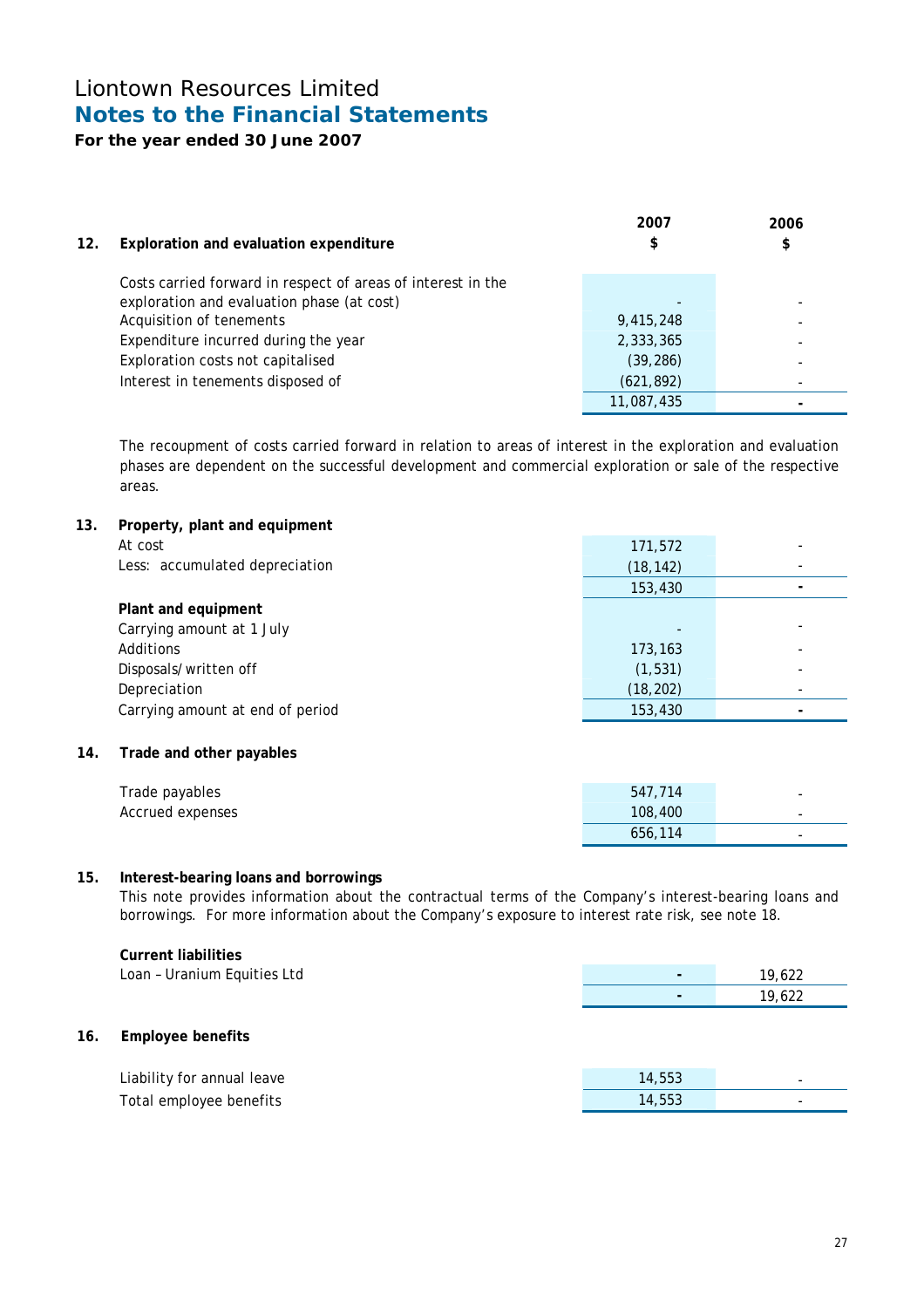**For the year ended 30 June 2007** 

**Share based payments** 

### **(a) Employee Share Option Plan**

 The Company has an Employee Share Option Plan ('ESOP') in place. Under the terms of the ESOP, the Board may offer free options to full-time or part-time employees (including persons engaged under a consultancy agreement) and executive and non-executive Directors.

 Each option entitles the holder, on exercise, to one ordinary fully paid share in the Company. There is no issue price for the options. The exercise price for the options is such price as determined by the Board.

An option may only be exercised after that option has vested and any other conditions imposed by the Board on exercise satisfied. The Board may determine the vesting period, if any.

 There are no voting or dividend rights attached to the options. There are no voting rights attached to the unissued ordinary shares. Voting rights will be attached to the issued ordinary shares when the options have been exercised.

Share options were granted to employees on the following terms and conditions during the year:

| Grant date       | Number of<br><i>instruments</i> | Vesting conditions        | Contractual life<br>of options |
|------------------|---------------------------------|---------------------------|--------------------------------|
| 18 December 2006 | 5,400,000                       | 1 year continual services | 3 years                        |
| 18 December 2006 | 75,000                          | No vesting conditions     | 3 years                        |
| 9 January 2007   | 250,000                         | 1 year continual services | 3 years                        |

The number and weighted average exercise prices of shares options are as follows:

|                                            | Weighted<br>average exercise<br>price \$<br>2007 | <b>Number</b><br>of options<br>2007 |
|--------------------------------------------|--------------------------------------------------|-------------------------------------|
| Outstanding at the beginning of the period |                                                  |                                     |
| Forfeited during the period                |                                                  |                                     |
| Exercised during the period                |                                                  |                                     |
| Granted during the period                  | 0.25                                             | 5,725,000                           |
| Outstanding at the end of the period       | 0.25                                             | 5,725,000                           |
| Exercisable at the end of the period       | 0.25                                             | 75,000                              |

The options outstanding at 30 June 2007 have an exercise price of \$0.25 and a weighted average contractual life of 3 years.

During the year, no share options were exercised.

The fair value of the options is estimated at the date of grant using a binomial option-pricing model.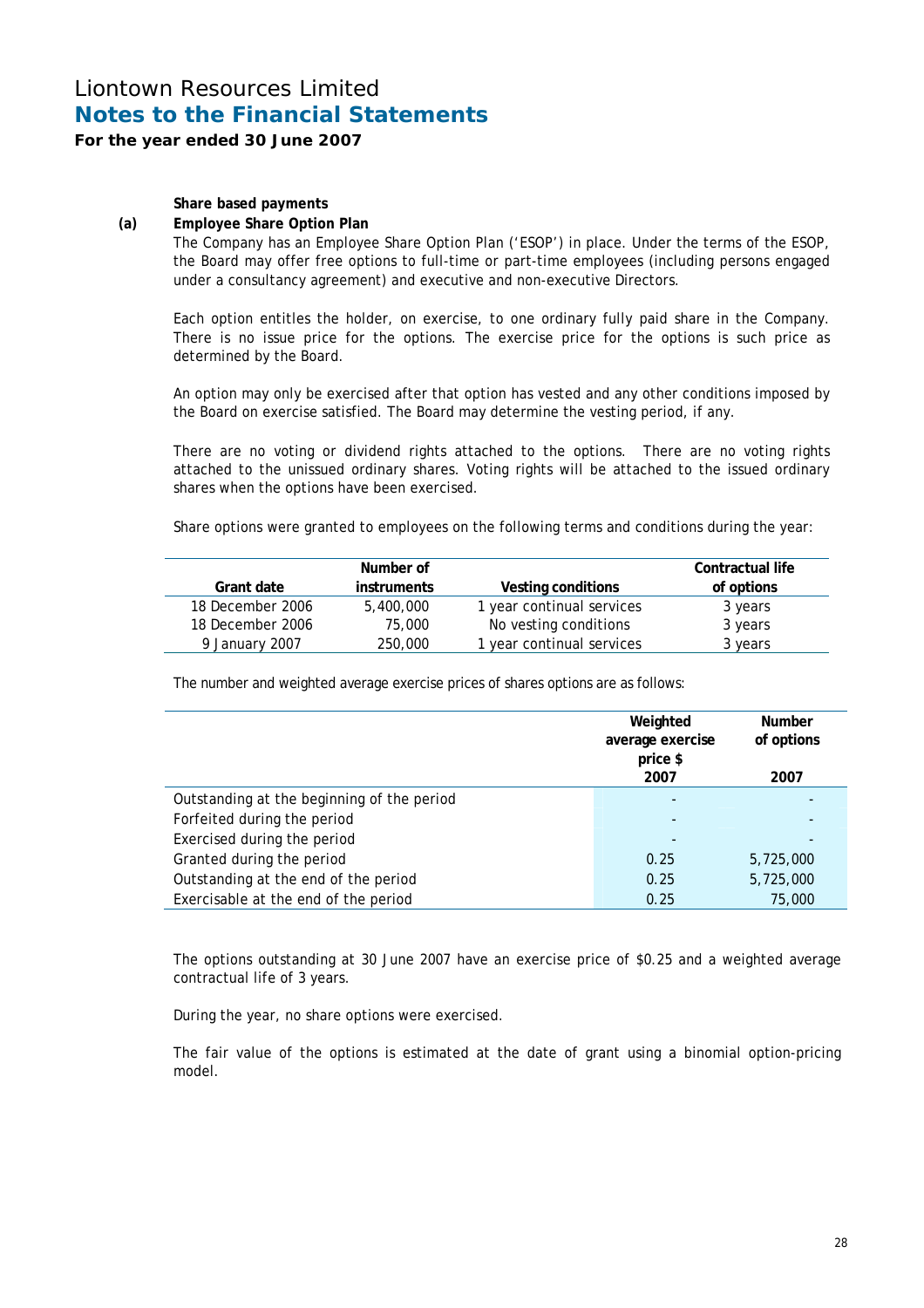### **For the year ended 30 June 2007**

The following table gives the assumptions made in determining the fair value of the options granted in the year to 30 June 2007.

| Fair value of share options and assumptions                   | 2007    | 2006 |
|---------------------------------------------------------------|---------|------|
|                                                               |         |      |
| Share price at grant date (weighted average)                  | \$0.20  |      |
| Exercise price                                                | \$0.25  |      |
| Expected volatility (expressed as weighted average volatility |         |      |
| used in the modelling under binominal option-pricing model)   | 80%     |      |
| Option life (expressed as weighted average life used in the   |         |      |
| modelling under binomial option-pricing model)                | 3 years |      |
| <b>Expected dividends</b>                                     | Nil     |      |
| Risk-free interest rate                                       | 6.06%   |      |

The expected volatility is based on the volatility of similar mining and exploration companies, due to limited historical share price data being available as a result of the Company listing on ASX on 27 December 2006.

Share options are granted under service conditions. Non-market performance conditions are not taken into account in the grant date fair value measurement of the services received.

|                                                | 2007    | 2006                     |
|------------------------------------------------|---------|--------------------------|
|                                                |         |                          |
| Share options granted in 2007 - equity settled | 310.115 | $\overline{\phantom{0}}$ |
| Total expense recognised as personnel expenses | 310.115 | $\overline{\phantom{0}}$ |

### **17. Capital and reserves**

**Reconciliation of movement in capital and reserves attributable to equity holders of the parent** 

| 2007                                          | Share<br>capital<br>(a) | Accumulated<br><b>losses</b><br>S | Share based<br>payments<br>reserve<br>\$ | Total equity<br>\$ |
|-----------------------------------------------|-------------------------|-----------------------------------|------------------------------------------|--------------------|
| Balance at 1 July 2006                        | 2                       | (17, 846)                         |                                          | (17, 844)          |
| Issue of fully paid ordinary shares -         |                         |                                   |                                          |                    |
| tenement acquisition                          | 3,400,000               |                                   |                                          | 3,400,000          |
| Issue of fully paid ordinary shares - initial |                         |                                   |                                          |                    |
| public offering                               | 7,000,000               |                                   |                                          | 7,000,000          |
| Issue of fully paid ordinary shares - share   |                         |                                   |                                          |                    |
| conversion                                    | 5,400,002               |                                   |                                          | 5,400,002          |
| <b>Transaction costs</b>                      | (822, 643)              |                                   |                                          | (822, 643)         |
| Share options vested                          |                         |                                   | 469,098                                  | 469,098            |
| Loss for the period                           |                         | (877, 204)                        |                                          | (877, 204)         |
| Balance at 30 June 2007                       | 14,977,361              | (895, 050)                        | 469,098                                  | 14,551,409         |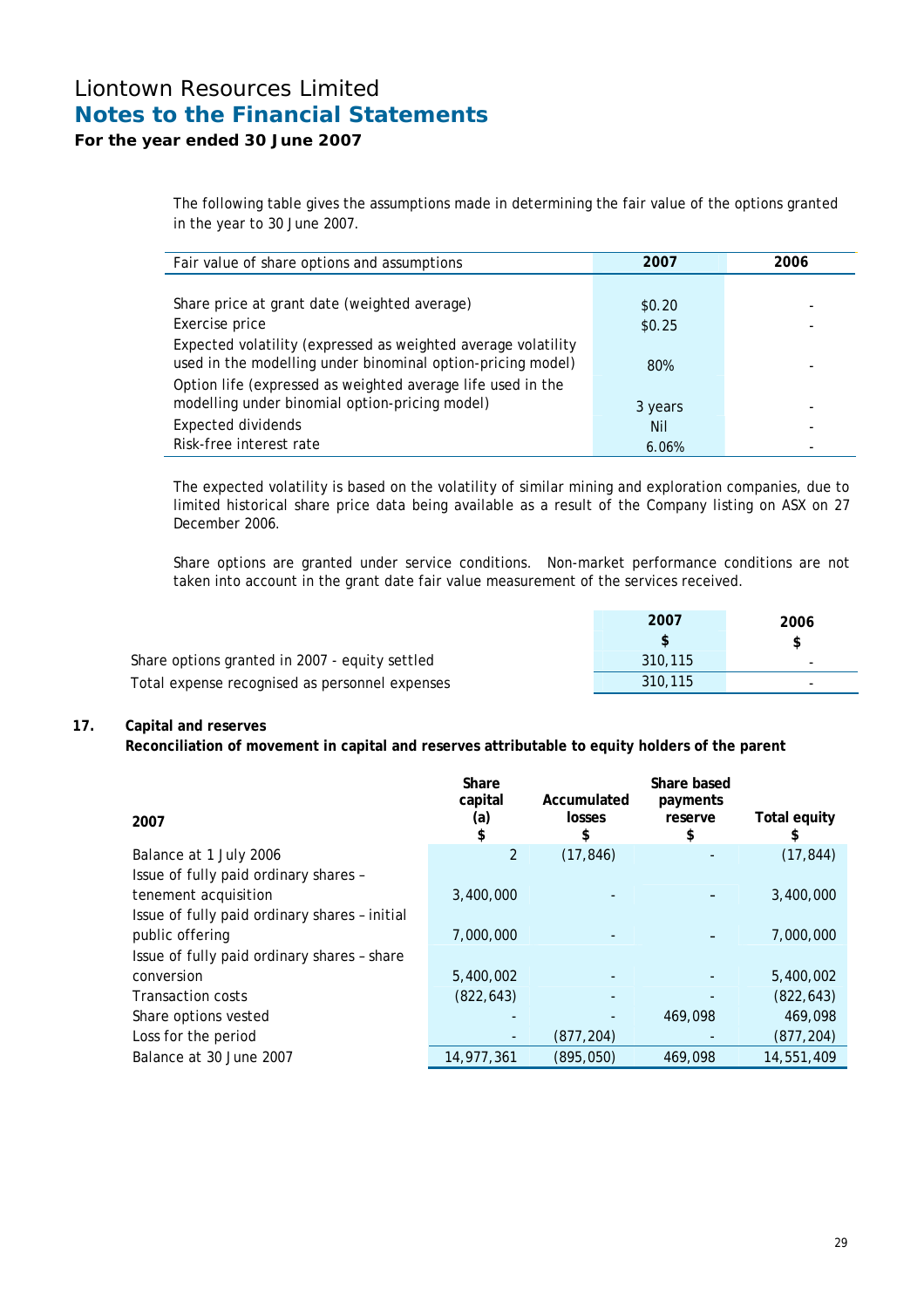## **For the year ended 30 June 2007**

| 2006                    |                                                               | Share<br>capital<br>(a)<br>\$ | Accumulated<br>losses<br>\$ | Share based<br>payments<br>reserve<br>\$ | Total equity<br>\$ |
|-------------------------|---------------------------------------------------------------|-------------------------------|-----------------------------|------------------------------------------|--------------------|
|                         | Balance at date of incorporation                              | 2                             |                             |                                          |                    |
| Loss for the period     |                                                               |                               | (17, 846)                   |                                          | (17, 846)          |
| Balance at 30 June 2006 |                                                               | 2                             | (17, 846)                   |                                          | (17, 844)          |
| Share capital<br>(a)    |                                                               |                               |                             | 2007<br>No.                              | 2006<br>No.        |
| On issue at 1 July      |                                                               |                               |                             |                                          |                    |
|                         | Issue of fully paid ordinary shares - on incorporation        |                               |                             |                                          | 2                  |
|                         | Issue of fully paid ordinary shares - tenement acquisition    |                               |                             | 17,000,000                               |                    |
|                         | Issue of fully paid ordinary shares - initial public offering |                               |                             | 35,000,000                               |                    |
|                         | Issue of fully paid ordinary shares - share conversion        |                               |                             | 27,000,007                               |                    |
|                         | On issue at 30 June                                           |                               |                             | 79,000,009                               | 2                  |

### **Ordinary shares**

 Holders of ordinary shares are entitled to receive dividends as declared from time to time and are entitled to one vote per share at shareholders' meetings. In the event of winding up of the Company, the ordinary shareholders rank after all other shareholders and creditors and are fully entitled to any proceeds on liquidation.

### **(b) Share options**

|                                | 2007                     | 2006                     |
|--------------------------------|--------------------------|--------------------------|
|                                | No.                      | No.                      |
| On issue at 1 July             | $\overline{\phantom{0}}$ |                          |
| Options issued during the year | 7,225,000                | $\overline{\phantom{0}}$ |
| On issue at 30 June            | 7,225,000                | $\overline{\phantom{0}}$ |

At 30 June the Company had 7,225,000 unlisted options on issue under the following terms and conditions:

| <b>Number</b> | Expiry Date      | <b>Exercise Price</b> |
|---------------|------------------|-----------------------|
| 5,475,000     | 18 December 2009 | 0.25                  |
| 1,500,000     | 31 December 2009 | 0.25                  |
| 250,000       | 9 January 2010   | 0.25                  |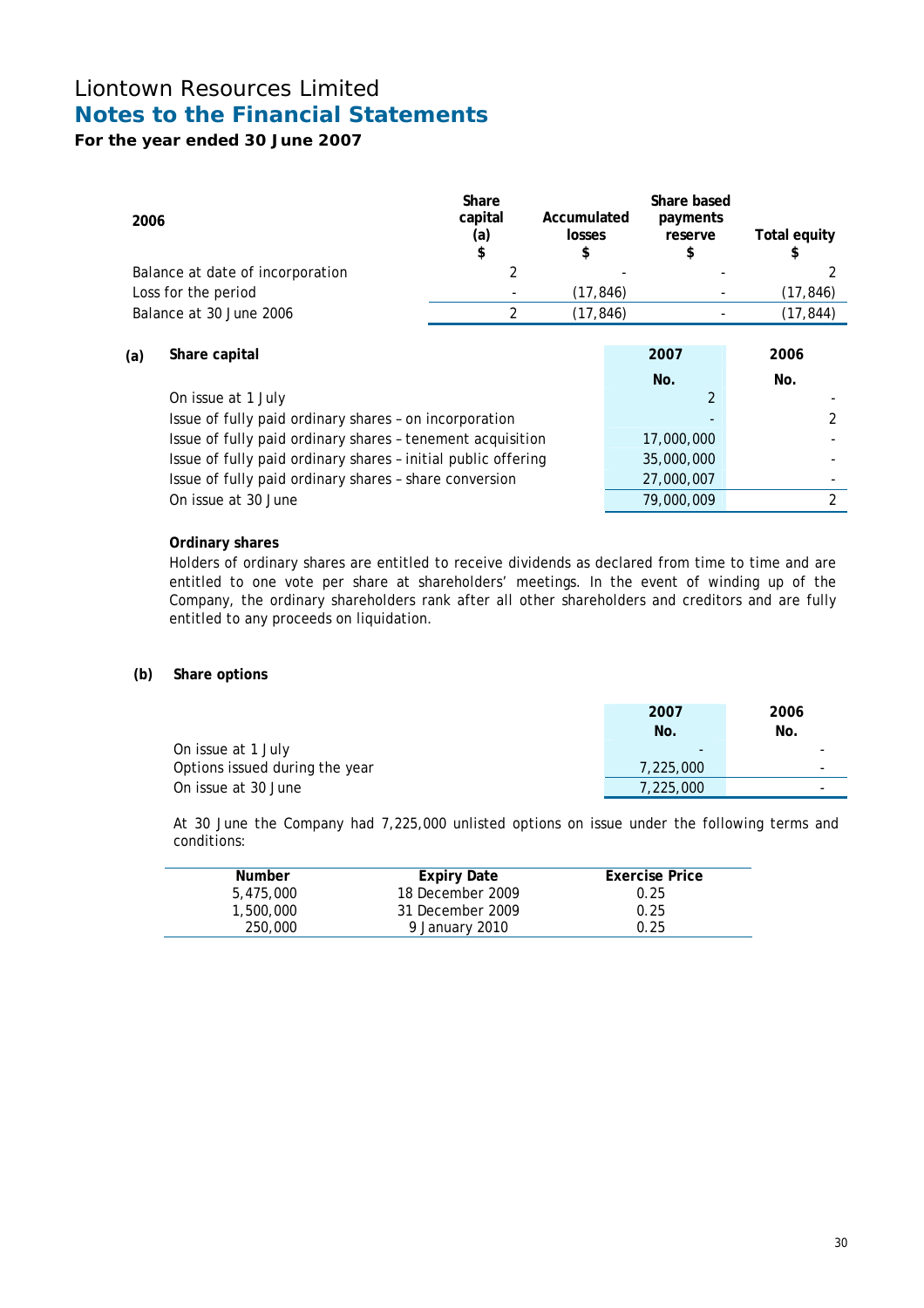**For the year ended 30 June 2007** 

### **18. Financial instruments**

### **(a) Interest rate risk exposures**

The Company's exposure to interest rate risk and the effective weighted average interest rate for classes of financial assets and financial liabilities is set out below:

| 30 June 2007                 | Note | 1 year<br>or less<br>\$ | Over 1 to<br>5 years<br>\$ | Floating<br>interest<br>\$ | Non-<br>interest<br>bearing<br>\$ | Total<br>\$ | Weighted<br>average<br>int. rate |
|------------------------------|------|-------------------------|----------------------------|----------------------------|-----------------------------------|-------------|----------------------------------|
| <b>Financial assets</b>      |      |                         |                            |                            |                                   |             |                                  |
| <b>Bank balances</b>         | 9    |                         | $\sim$                     | 3,122,503                  | $\blacksquare$                    | 3,122,503   | 2.6%                             |
| Bank guarantee -             |      |                         |                            |                            |                                   |             |                                  |
| term deposits                | 11   | 25,000                  |                            |                            |                                   | 25,000      | 6.4%                             |
| Petty cash                   | 9    |                         |                            | ٠                          | 200                               | 200         |                                  |
| Trade and other              |      |                         |                            |                            |                                   |             |                                  |
| receivables                  | 10   |                         |                            | -                          | 777,801                           | 777,801     |                                  |
| Security deposits            | 11   |                         |                            | $\overline{\phantom{a}}$   | 35,312                            | 35,312      |                                  |
| <b>Financial liabilities</b> |      |                         |                            |                            |                                   |             |                                  |
| Trade payables and           |      |                         |                            |                            |                                   |             |                                  |
| accrued expenses             | 14   |                         |                            |                            | 656,114                           | 656,114     |                                  |

| 30 June 2006                 | Note | 1 year<br>or less<br>\$  | Over 1 to<br>5 years     | Floating<br>interest<br>\$ | Non-<br>interest<br>bearing<br>\$ | Total<br>\$ | Weighted<br>average<br>int. rate |
|------------------------------|------|--------------------------|--------------------------|----------------------------|-----------------------------------|-------------|----------------------------------|
| <b>Financial assets</b>      |      |                          |                          |                            |                                   |             |                                  |
| <b>Bank balances</b>         |      | $\overline{\phantom{a}}$ | $\overline{\phantom{a}}$ | 1,778                      | $\overline{\phantom{a}}$          | 1,778       | 0.0%                             |
| <b>Financial liabilities</b> |      |                          |                          |                            |                                   |             |                                  |
| Loans and borrowings         | 15   | 19.622                   | $\overline{\phantom{a}}$ | $\overline{\phantom{a}}$   | $\overline{\phantom{a}}$          | 19,622      | 8.0%                             |

### **(b) Credit risk exposure**

The maximum exposure to credit risk, excluding the value of any collateral or other security, at balance date in relation to each class of recognised financial assets is the carrying amount, net of any allowance for doubtful debts, as disclosed in the balance sheet and notes to the financial statements.

### **(c) Net fair values of financial assets and liabilities**  The carrying amounts of all financial assets and liabilities approximate the net fair values.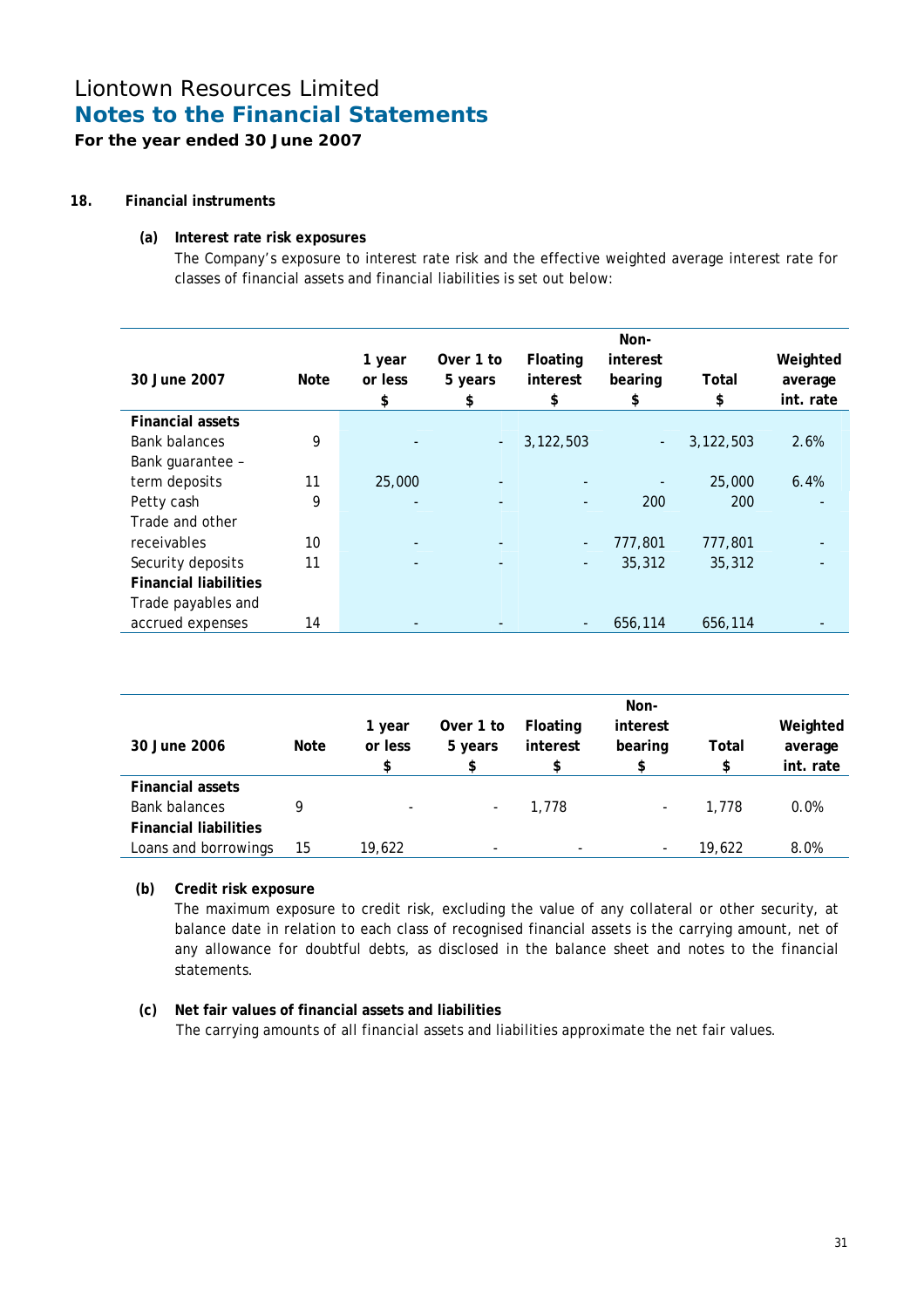### **For the year ended 30 June 2007**

### **19. Capital and other commitments**

### **Exploration expenditure commitments**

In order to maintain current rights of tenure to exploration tenements, the Company is required to perform minimum exploration work to meet the minimum expenditure requirements specified by various State governments. These obligations are subject to renegotiation when application for a mining lease is made and at other times. The amounts stated are based on the maximum commitments. The Company may in certain situations apply for exemptions under relevant mining legislation. These obligations are not provided for in the financial report and are payable:

|                    | 2007          | 2006                     |
|--------------------|---------------|--------------------------|
|                    | <sup>\$</sup> | \$                       |
| Within 1 year      | 997,325       |                          |
| Within 2 - 5 years | 2,742,343     | $\overline{\phantom{0}}$ |
| Later than 5 years | 382,184       | $\overline{\phantom{0}}$ |
|                    | 4,121,852     | $\overline{\phantom{0}}$ |

### **Remuneration commitments**

Commitments for the payment of salaries and other remuneration under long-term employment contracts in existence at balance date but not recognised as liabilities, payable:

| within 1 year<br>within 2-5 years                                                                                                   | 425,000           |           |
|-------------------------------------------------------------------------------------------------------------------------------------|-------------------|-----------|
|                                                                                                                                     | 425,000           |           |
| Operating lease commitments<br>Non-cancellable operating lease rentals are payable as follows:<br>within 1 year<br>within 2-5 years | 67,242<br>119,828 |           |
|                                                                                                                                     | 187,070           |           |
| 20. Reconciliation of cash flows from operating activities                                                                          |                   |           |
| Cash flows from operating activities                                                                                                |                   |           |
| Loss for the period                                                                                                                 | (877, 204)        | (17, 846) |
| Adjustments for:                                                                                                                    |                   |           |
| Depreciation and amortisation                                                                                                       | 18,202            |           |
| Exploration costs not capitalised                                                                                                   | 39,286            |           |
| Interest on finance leases                                                                                                          | 246               |           |
| Loss on sale of equipment                                                                                                           | 1,531             |           |
| Loss on sale of interest in mining tenements                                                                                        | 1,892             |           |
| Equity-settled share-based payment expenses                                                                                         | 310,115           |           |
| Operating loss before changes in working capital and provisions                                                                     | (505, 932)        | (17, 846) |
| (Increase) in trade and other receivables                                                                                           | (178, 196)        |           |
| Increase in trade creditors and accruals                                                                                            | 275,482           |           |
| Increase in provisions                                                                                                              | 14,553            |           |
| Net cash used in operating activities                                                                                               | (394, 093)        | (17, 846) |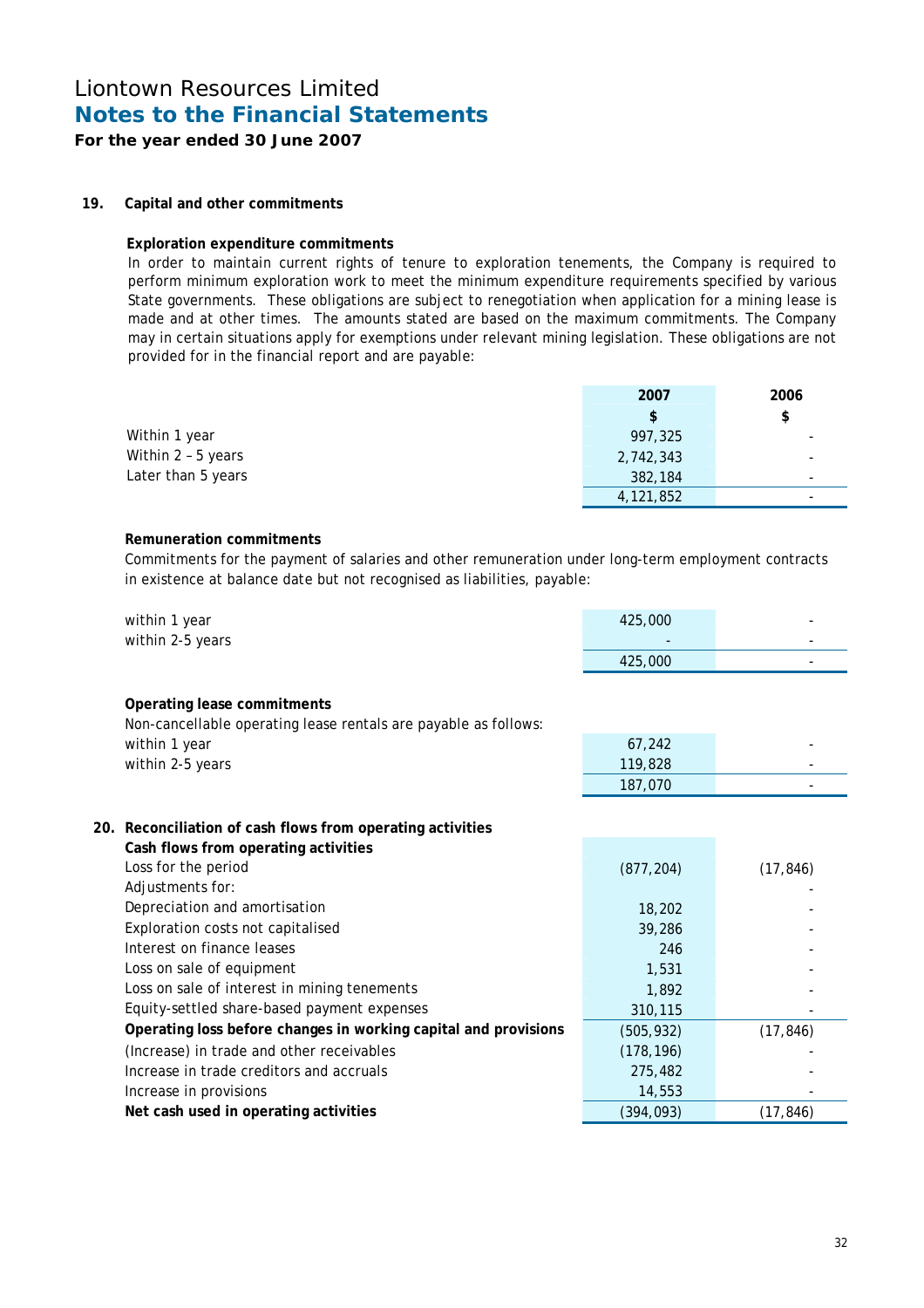### **For the year ended 30 June 2007**

### **21. Key management personnel**

The following were key management personnel of the Company at any time during the reporting period and unless otherwise indicated were key management personnel for the entire period:

| <b>Executive Directors</b>     |                            |
|--------------------------------|----------------------------|
| A R Bantock                    |                            |
| J R McIntyre                   | Resigned 17 July 2007      |
| Non-executive Directors        |                            |
| T R B Goyder (Chairman)        |                            |
| A W Kiernan                    |                            |
| C R Williams                   | Appointed 11 November 2006 |
| <b>Executives</b>              |                            |
| R K Hacker (Company Secretary) |                            |

The key management personnel compensation included in 'personnel expenses' (see note 4) is as follows:

|                              | 2007<br>\$. | 2006<br>\$ |
|------------------------------|-------------|------------|
| Short-term employee benefits | 237,876     |            |
| Post-employment benefits     | 20,373      |            |
| Equity-settled transactions  | 279.991     |            |
|                              | 538,240     |            |

### **Individual Directors' and executives' compensation disclosures**

The Company has transferred the detailed remuneration disclosures to the Directors' Report in accordance with Corporations Amendment Regulations 2006 (No. 4). These remuneration disclosures are provided in the Remuneration Report section of the Directors' Report under Details of Remuneration and are designated as audited.

### **Loans to key management personnel and their related parties**

No loans were made to key management personnel and their related parties.

### **Other key management personnel transactions with the Company**

A number of key management persons, or their related parties, hold positions in other entities that result in them having control or significant influence over the financial or operating policies of those entities.

A number of these entities transacted with the Company in the reporting period. The terms and conditions of the transactions with management persons and their related parties were no more favourable than those available, or which might reasonably be expected to be available, on similar transactions to non-Director related entities on an arm's length basis.

The aggregate amounts recognised during the year relating to key management personnel and their related parties were as follows: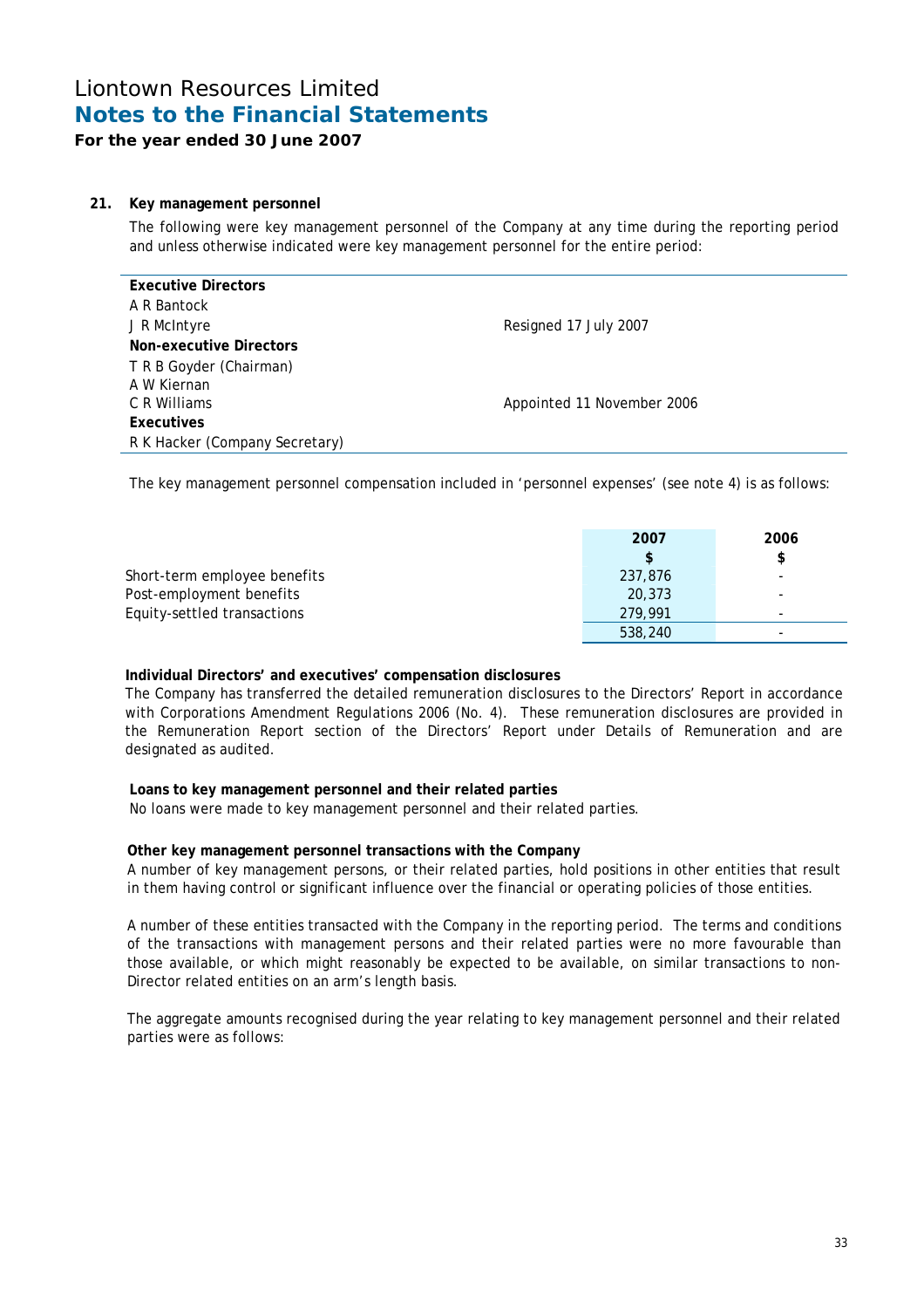**For the year ended 30 June 2007** 

|                                   |                    |       | Amounts payable/<br>(receivable) | Amounts payable/<br>(receivable) |
|-----------------------------------|--------------------|-------|----------------------------------|----------------------------------|
|                                   |                    | Note  | 2007                             | 2006                             |
| Key management persons            | Transaction        |       | \$                               | \$                               |
| A W Kiernan                       | Legal services     | (i)   | 15,930                           |                                  |
| T G Goyder                        | Office premises    | (i)   | (5,000)                          |                                  |
| Other related parties             |                    |       |                                  |                                  |
| <b>Chalice Gold Mines Limited</b> | Corporate Services | (iii) | 96,500                           |                                  |
| Uranium Equities Limited          | Office premises    | (ii)  | (11,000)                         |                                  |

- (i) The Company used the legal services of Mr Kiernan and Christensen Vaughan (a company to which Mr Kiernan is a consultant) during the year. Amounts were billed based on normal market rates for such services and were due and payable under normal payment terms.
- (ii) Uranium Equities Limited and Mr Goyder contribute to the rental cost of the Company's office premises in West Perth. Messrs Goyder, Bantock and Kiernan were all Directors of Uranium Equities Limited during the year and Mr Hacker was the Company Secretary. Amounts billed are based on the underlying usage of the premises by each party, reflecting its proportionate share of the rate charged by the lessor of the premises and have normal payment terms.
- (iii) The Company receives corporate services including accounting and company secretarial services under a Corporate Services Agreement with Chalice Gold Mines Limited. Messrs Goyder, Bantock, Kiernan and McIntyre were all Directors of Chalice Gold Mines Limited during the year, and Mr Hacker was the Company Secretary. Amounts billed are based on a proportionate share of the cost to Chalice Gold Mines Limited of providing the services and have normal payment terms.

Amounts payable to key management personnel at reporting date arising from these transactions were as follows:

| Assets and liabilities arising from the above transactions | 2007      | 2006 |
|------------------------------------------------------------|-----------|------|
|                                                            |           |      |
| Current payables                                           | (27, 011) |      |
| Trade debtors                                              | 2.420     |      |
|                                                            | (24.591)  |      |

### **Options and rights over equity instruments granted as compensation**

The movement during the reporting period in the number of options over ordinary shares in Liontown Resources held, directly, indirectly or beneficially, by each key management person, including their related parties, is as follows:

|                  |                          |                            |                          |                          |           |                          | Vested and  |
|------------------|--------------------------|----------------------------|--------------------------|--------------------------|-----------|--------------------------|-------------|
|                  | Held at                  |                            |                          |                          | Held at   | Vested                   | exercisable |
|                  | date of                  | Granted as                 |                          | Other                    | 30 June   | during the               | at 30 June  |
|                  |                          | incorporation compensation | Exercised                | changes                  | 2007      | year                     | 2007        |
| <b>Directors</b> |                          |                            |                          |                          |           |                          |             |
| T R B Goyder     | $\overline{\phantom{a}}$ | 750,000                    | -                        | $\overline{\phantom{a}}$ | 750,000   | $\overline{\phantom{0}}$ |             |
| A R Bantock      | $\overline{\phantom{a}}$ | 1,250,000                  | -                        | $\overline{\phantom{a}}$ | 1,250,000 | $\overline{\phantom{0}}$ |             |
| J R McIntyre     | $\overline{\phantom{a}}$ | 1,250,000                  | -                        | $\overline{\phantom{a}}$ | 1,250,000 | $\overline{\phantom{0}}$ |             |
| A W Kiernan      | $\overline{\phantom{a}}$ | 750,000                    | -                        | $\overline{\phantom{a}}$ | 750,000   | $\overline{\phantom{0}}$ |             |
| C R Williams     | $\overline{\phantom{a}}$ | 750,000                    | $\overline{\phantom{0}}$ | $\overline{\phantom{a}}$ | 750,000   | $\overline{\phantom{0}}$ |             |
| Executives       |                          |                            |                          |                          |           |                          |             |
| R K Hacker       | $\overline{\phantom{a}}$ | 500,000                    | -                        | $\overline{\phantom{a}}$ | 500,000   |                          |             |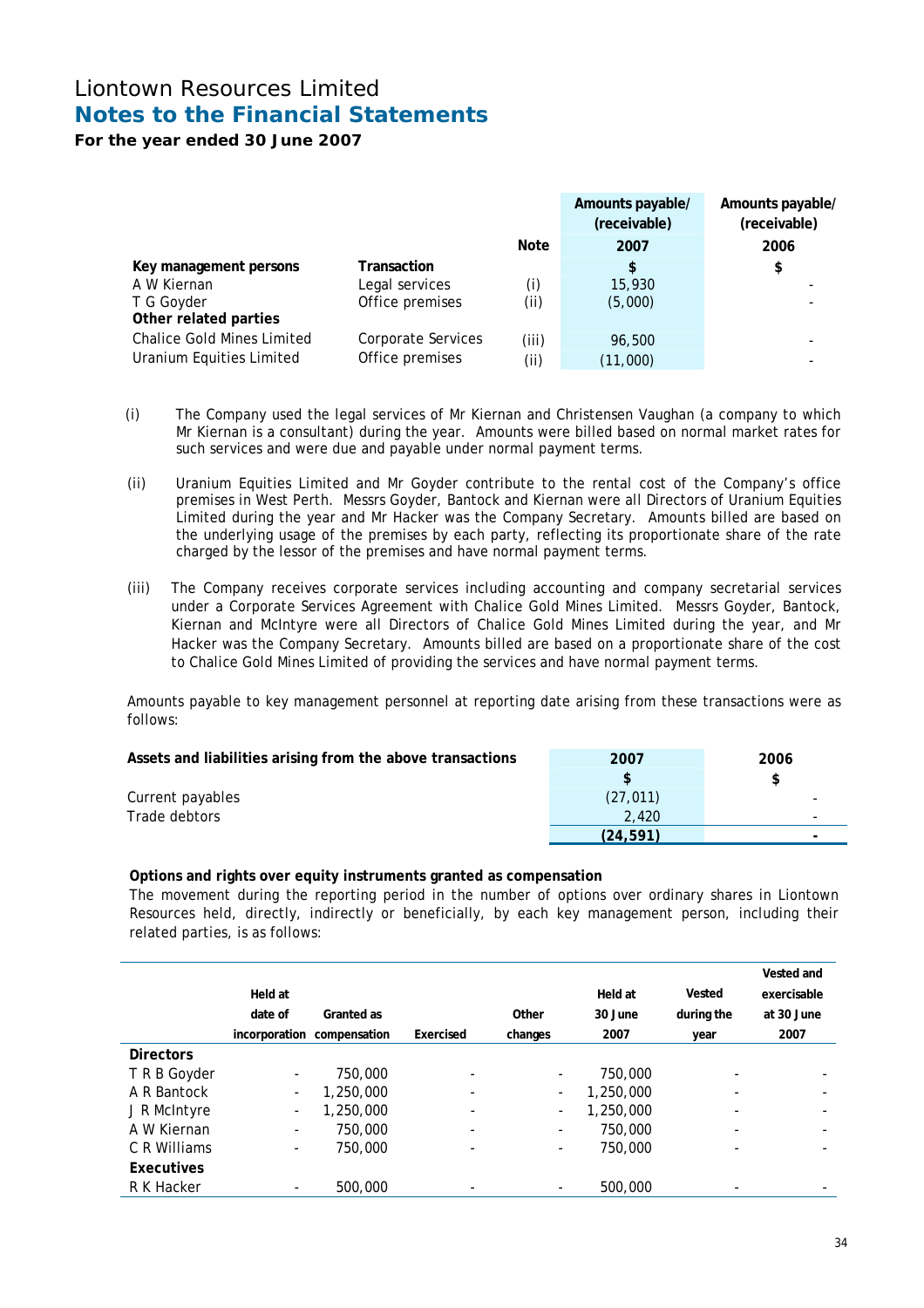### **For the year ended 30 June 2007**

### **Movements in ordinary shares**

The movement during the reporting period in the number of ordinary shares in Liontown Resources held, directly, indirectly or beneficially, by each key management person, including their related parties, is as follows:

|                  |                          |            | Received on              |                              |              |
|------------------|--------------------------|------------|--------------------------|------------------------------|--------------|
|                  | Held at                  |            | exercise of              |                              | Held at      |
|                  | 1 July 2006              | Additions  | options                  | <b>Sales</b>                 | 30 June 2007 |
| <b>Directors</b> |                          |            |                          |                              |              |
| T R B Goyder     | $\overline{\phantom{0}}$ | 15,721,002 | $\overline{\phantom{a}}$ | $\qquad \qquad \blacksquare$ | 15,721,002   |
| A R Bantock      | $\overline{\phantom{0}}$ | 3,063,544  | $\overline{\phantom{a}}$ | $\overline{\phantom{0}}$     | 3,063,544    |
| J R McIntyre     | -                        | 431,379    | $\overline{\phantom{a}}$ | -                            | 431,379      |
| A W Kiernan      |                          | 460,154    | $\overline{\phantom{a}}$ | $\overline{\phantom{a}}$     | 460,154      |
| C R Williams     |                          | 100,000    | $\overline{\phantom{a}}$ | -                            | 100,000      |
| Executives       |                          |            |                          |                              |              |
| R K Hacker       |                          | 173,336    | $\overline{\phantom{a}}$ | 173,336                      |              |

No shares were granted to key management personnel during the reporting period as compensation.

### **22. Related party disclosures**

During the financial year and prior to the Company's Initial Public Offering, Uranium Equities Limited provided funding to Liontown Resources under an agreement dated 22 March 2006.

Uranium Equities Limited was the ultimate parent entity of Liontown Resources until 15 December 2006.

Key terms were a loan limit of \$300,000 and that interest was charged at 8% per annum. Messrs Goyder, Bantock and Kiernan, as Directors of Liontown Resources, provided personal guarantees to Uranium Equities Limited for any balances not repaid by Liontown Resources.

The loan was fully repaid on 5 February 2007.

### **23. Subsequent events**

On 10 November 2006, the Company entered into an agreement to sell its Strelley River tenements to CBH Resources Ltd. On 9 August 2007 the sale of the Strelley River tenements was satisfied by the issue of 1,037,114 fully paid ordinary shares in CBH Resources Ltd, to the value of \$620,000 (see note 10).

During September 2007, the entire investment in CBH Resources was sold on ASX for \$533,286 (at an average price of 51.4 cents per share) resulting in a loss on sale of \$86,714.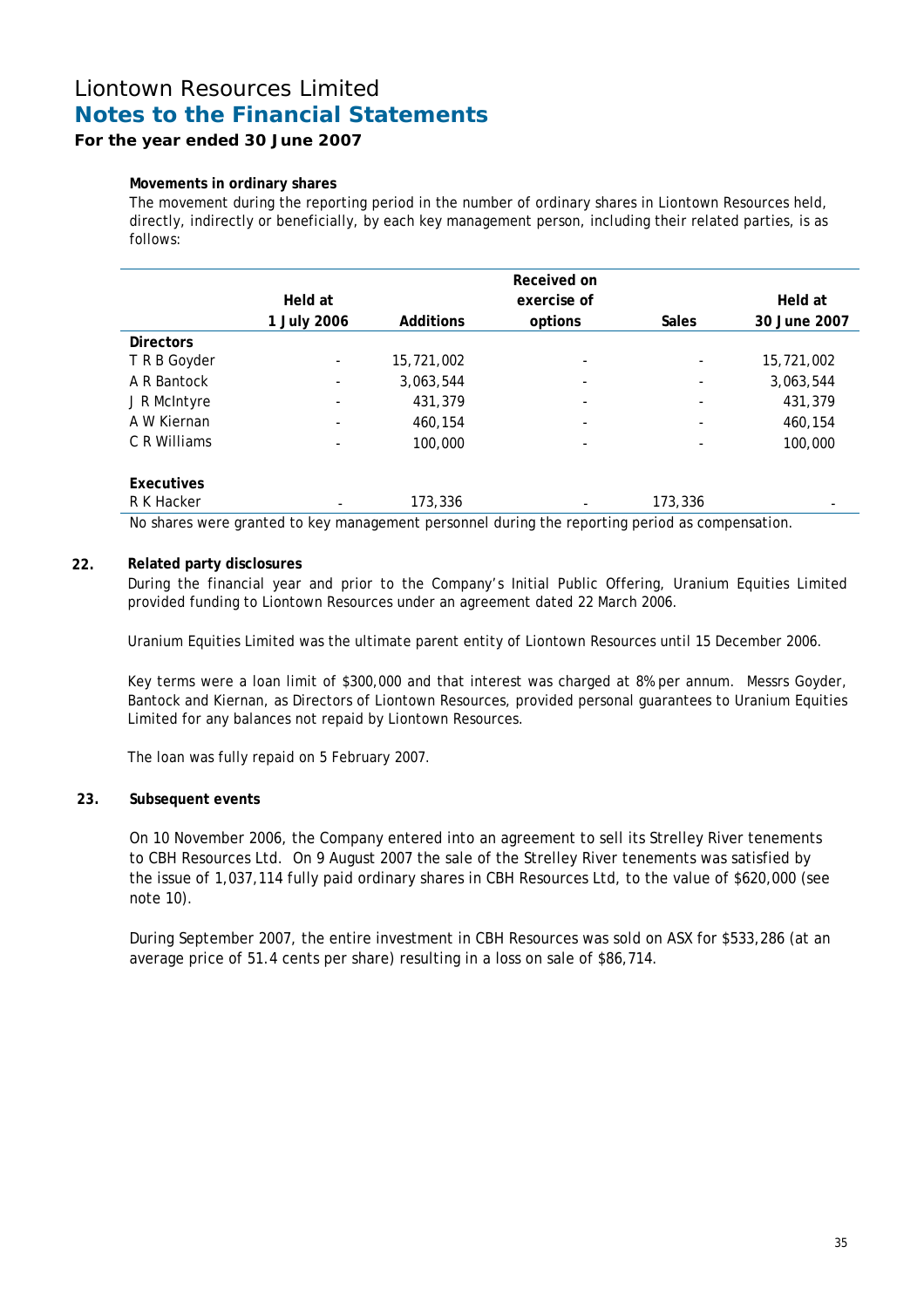### **Directors' declaration**

- 1 In the opinion of the Directors of Liontown Resources Limited ('the Company'):
	- (a) the financial statements and notes including the remuneration disclosures that are contained in sections 7.1, 7.2 and 7.3 of the Remuneration Report in the Directors' Report, set out on pages 5 to 9, are in accordance with the Corporations Act 2001, including:
		- (i) giving a true and fair view of the financial position of the Company as at 30 June 2007 and of its performance, as represented by the results of its operations and its cash flows, for the period ended on that date; and
		- (ii) complying with Australian Accounting Standards and the Corporations Regulations 2001; and
	- (b) there are reasonable grounds to believe that the Company will be able to pay its debts as and when they become due and payable.
- 2 The Directors have been given the declarations by the Chief Executive Officer (or equivalent) and Chief Financial Officer (or equivalent) for the period ended 30 June 2007 pursuant to Section 295A of the Corporations Act 2001.

Dated at Perth the 28th day of September 2007

Signed in accordance with a resolution of the Directors:

Mloyd

TIM R B GOYDER Chairman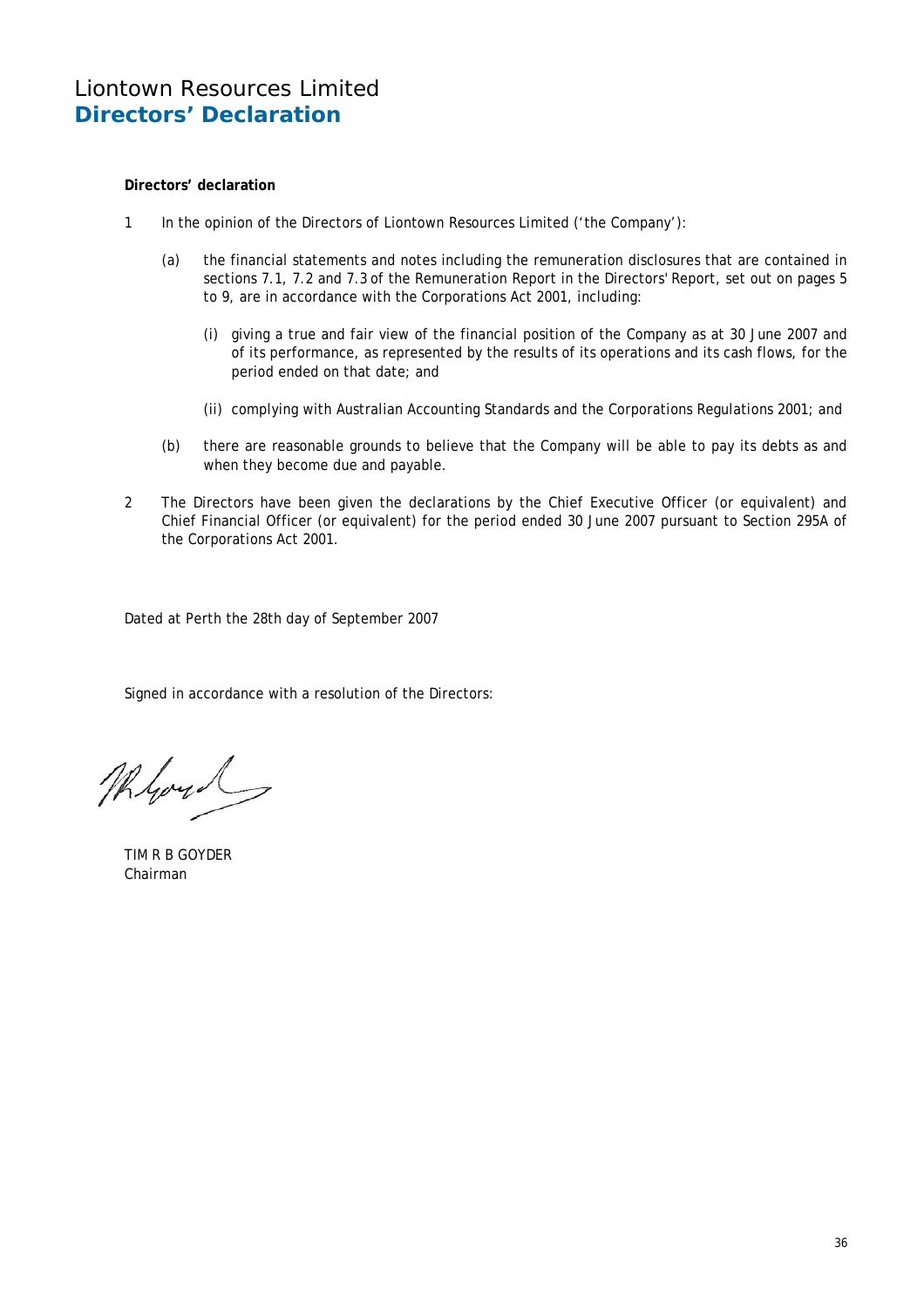

Accountants | Business and Financial Advisers

### **INDEPENDENT AUDITOR'S REPORT**

#### **To the members of LIONTOWN RESOURCES LIMITED**

We have audited the accompanying financial report of Liontown Resources Limited, which comprises the balance sheet as at 30 June 2007, the income statement, statement of changes in equity, cash flow statement and notes to the financial statements for the year then ended and the directors' declaration.

As permitted by the Corporations Regulations 2001, the company has disclosed information about the remuneration of directors and executives ("remuneration disclosures"), required by Accounting Standard AASB 124: Related Party Disclosures, under the heading "remuneration report" in the directors' report and not in the financial report. We have audited these remuneration disclosures.

#### *Directors' Responsibility for the Financial Report*

The directors of the company are responsible for the preparation and fair presentation of the financial report in accordance with Australian Accounting Standards (including the Australian Accounting Interpretations) and the Corporations Act 2001. This responsibility includes establishing and maintaining internal controls relevant to the preparation and fair presentation of the financial report that is free from material misstatement, whether due to fraud or error; selecting and applying appropriate accounting policies; and making accounting estimates that are reasonable in the circumstances.

In Note  $1(a)$ , the directors state that compliance with the Australian equivalents to International Financial Reporting Standards ensures that the financial report, comprising the financial statements and notes, complies with International Financial Reporting Standards.

The directors of the company are also responsible for the remuneration disclosures contained in the directors' report.

#### *Auditor's Responsibility*

Our responsibility is to express an opinion on the financial report based on our audit. We conducted our audit in accordance with Australian Auditing Standards. These Auditing Standards require that we comply with relevant ethical requirements relating to audit engagements and plan and perform the audit to obtain reasonable assurance whether the financial report is free from material misstatement. Our responsibility is to also express an opinion on the remuneration disclosures contained in the directors' report based on our audit.

An audit involves performing procedures to obtain audit evidence about the amounts and disclosures in the financial report and the remuneration disclosures contained in the directors' report. The procedures selected depend on the auditor's judgement, including the assessment of the risks of material misstatement of the financial report and the remuneration disclosures contained in the directors' report, whether due to fraud or error. In making those risk assessments, the auditor considers internal controls relevant to the entity's preparation and fair presentation of the financial report and the remuneration disclosures contained in the directors' report in order to design audit procedures that are appropriate in the circumstances, but not for the purpose of expressing an opinion on the effectiveness of the entity's internal controls. An audit also includes evaluating the appropriateness of accounting policies used and the reasonableness of accounting estimates made by the directors, as well as evaluating the overall presentation of the financial report and the remuneration disclosures contained in the directors' report.

Our audit did not involve an analysis of the prudence of business decisions made by directors or management.

HLB Mann Judd (WA Partnership)

**HLB Mann Judd (WA Partnership) is a member of International and the HLB Mann Judd National Association of independent accounting firms**

<sup>15</sup> Rheola Street West Perth 6005. PO Box 263 West Perth 6872 Western Australia. DX 238 (Perth) Telephone +61 (08) 9481 0977. Fax +61 (08) 9481 3686. Email: hlb@hlbwa.com.au. Website: http://www.hlb.com.au Partners: Terry M Blenkinsop, Litsa Christodulou, Wayne M Clark, Lucio Di Giallonardo, Colin D Emmott, Trevor G Hoddy, Norman G Neill, Peter J Speechley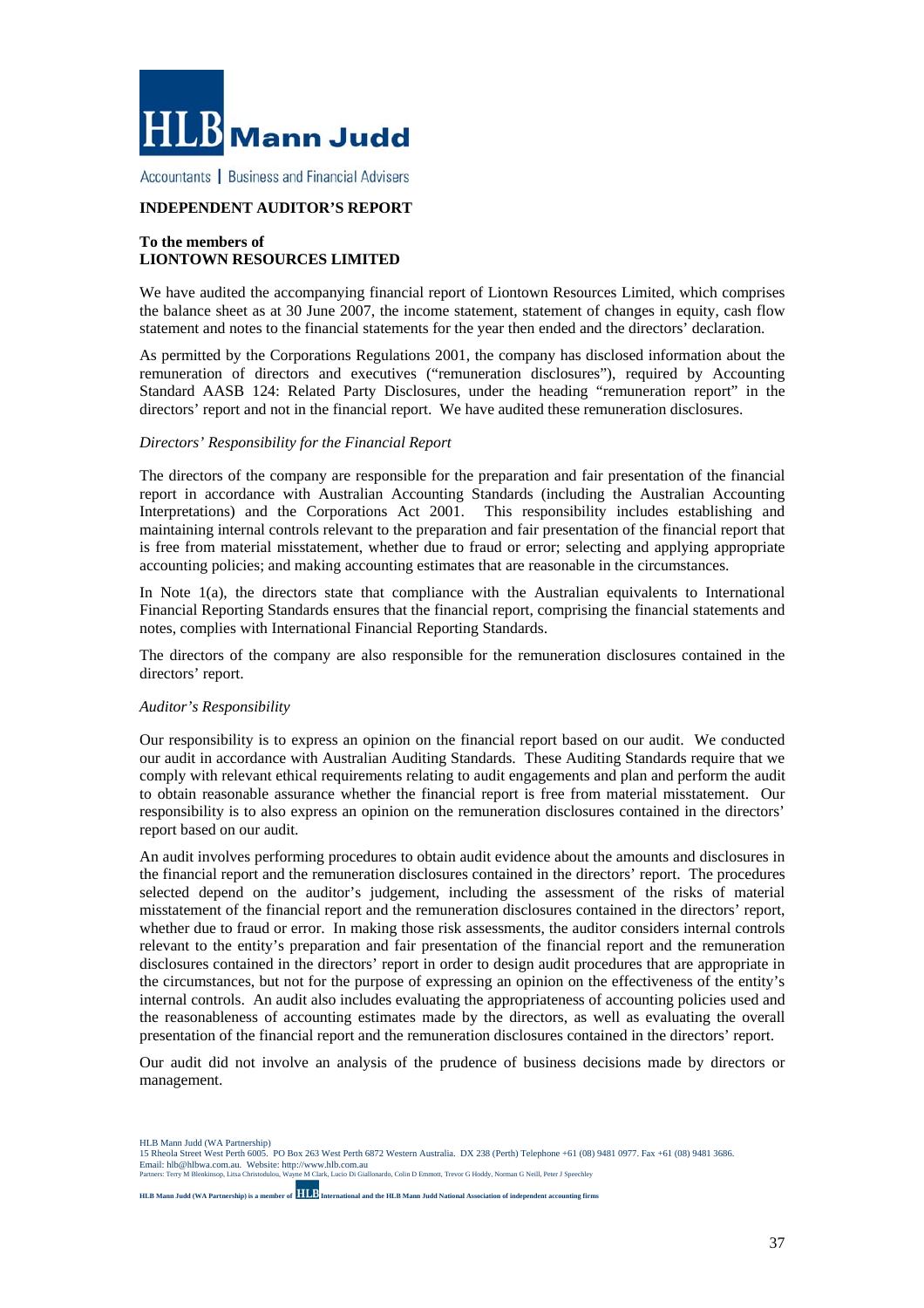We believe that the audit evidence we have obtained is sufficient and appropriate to provide a basis for our audit opinion.

#### *Independence*

In conducting our audit, we have complied with the independence requirements of the Corporations Act 2001. We confirm that the independence declaration required by the Corporations Act 2001, provided to the directors of Liontown Resources Limited and included in the directors' report, would be on the same terms if provided to the directors as at the date of this auditor's report.

#### *Auditor's Opinion*

In our opinion:

- (a) the financial report of Liontown Resources Limited is in accordance with the Corporations Act 2001, including:
	- (i) giving a true and fair view of the company's financial position as at 30 June 2007 and of its performance for the year then ended; and
	- (ii) complying with Australian Accounting Standards (including the Australian Accounting Interpretations) and the Corporations Regulations 2001; and
- (b) the financial report also complies with International Financial Reporting Standards as disclosed in Note 1(a).

*Auditor's Opinion on the AASB 124 Disclosures Contained in the Directors' Report* 

In our opinion the remuneration disclosures that are contained in the directors' report comply with Accounting Standard AASB 124.

HLB Mann Judd

**HLB MANN JUDD Chartered Accountants** 

Jiallounts.

**Perth, Western Australia L DI GIALLONARDO 28 September 2007 Partner**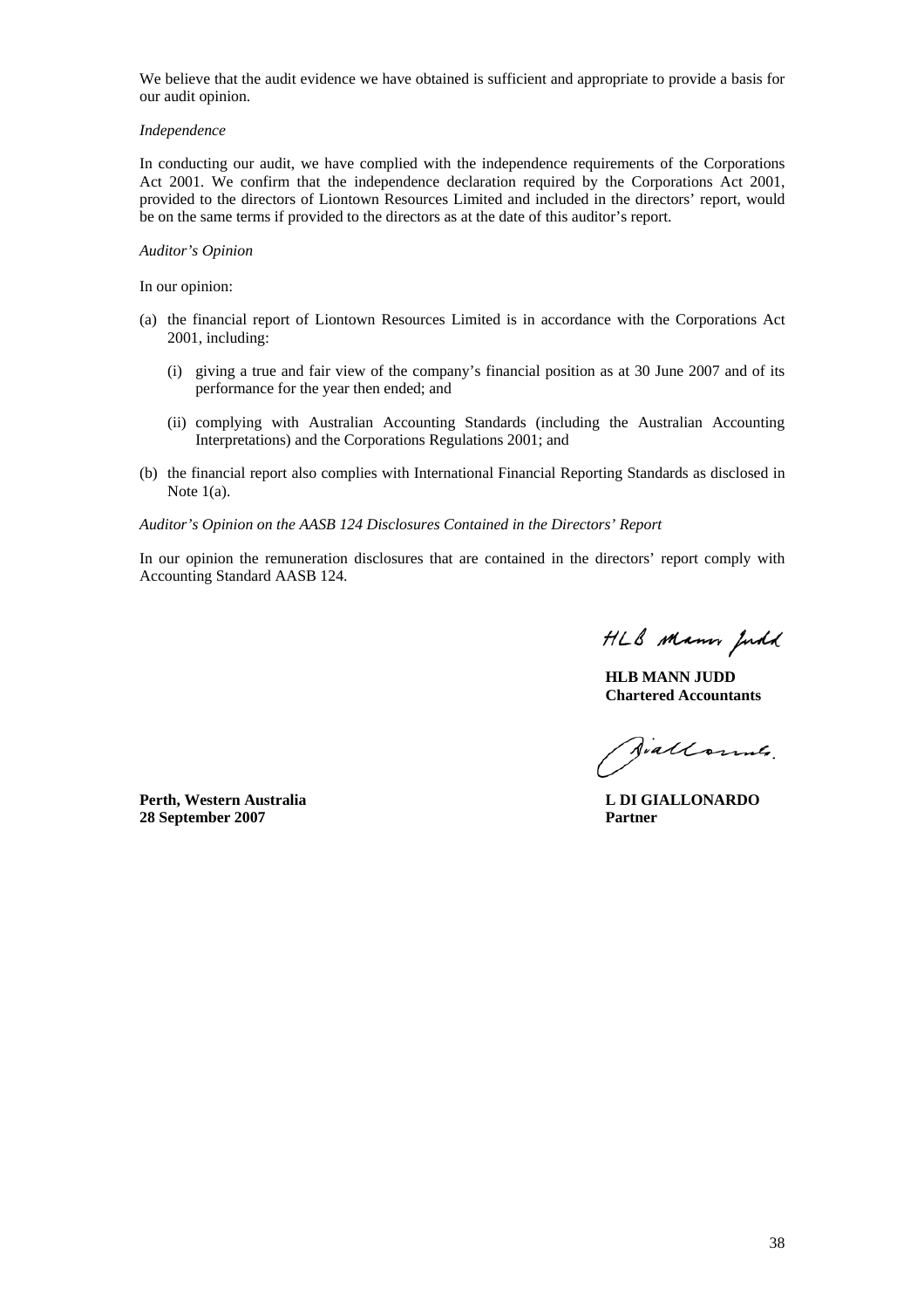Corporate Governance is a matter of high importance in the Company and is undertaken with due regard to all of the Company's stakeholders and its role in the community. The key corporate governance practices of the Company are summarised below.

### **1. Board of Directors**

### **1.1 Role of the Board and Management**

 The Board represents shareholders' interests in continuing a successful business, which seeks to optimise medium to long-term financial gains for shareholders. The Board believes that this focus will ultimately result in the interests of all stakeholders being appropriately addressed when making business decisions.

 The Board is responsible for ensuring that the Company is managed in such a way to best achieve this desired result. Given the current size and operations of the business, the Board currently undertakes an active, not passive, role.

 The Board is responsible for evaluating and setting the strategic directions for the Company, establishing goals for management and monitoring the achievement of these goals. The Managing Director is responsible to the Board for the day-to-day management of the Company.

The Board has sole responsibility for the following:

- appointing and removing the Managing Director and approving senior executive remuneration;
- determining the strategic direction of the Company and measuring performance of management against approved strategies;
- review of the adequacy of resources for management to properly carry out approved strategies and business plans;
- adopting operating and capital expenditure budgets at the commencement of each financial year and monitoring the progress against them;
- monitoring capital and cash flow requirements;
- approving and monitoring financial and other reporting to regulatory bodies, shareholders and other organisations;
- determining that satisfactory arrangements are in place for auditing the Company's financial affairs; and
- ensuring that risk management and internal controls, policies and compliance systems consistent with the Company's objectives, external best practice and the Company's size and scope of operations are in place and that the Company and its officers act legally, ethically and responsibly on all matters.

 The Board's role and the Company's corporate governance practices are being continually reviewed and improved as required.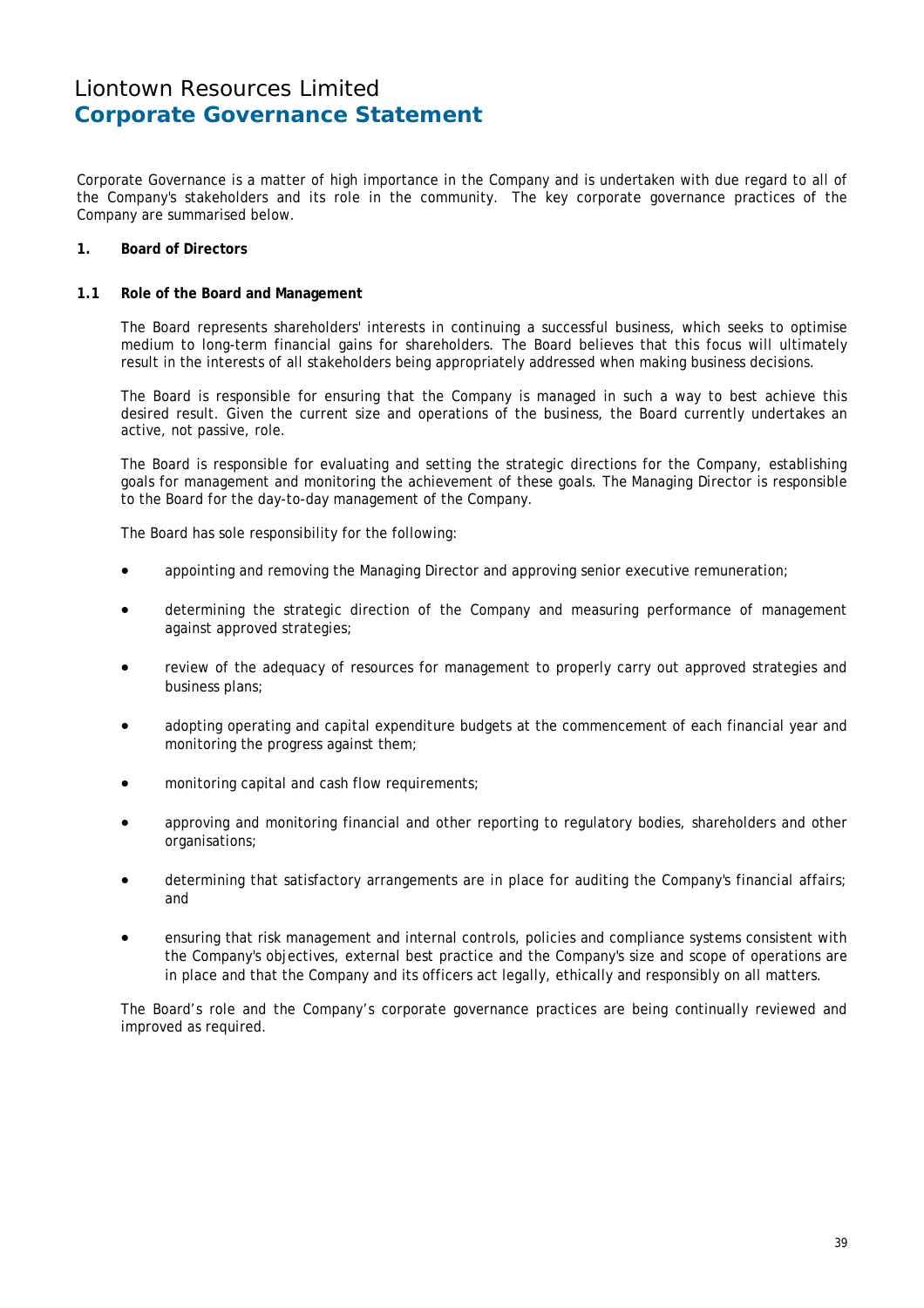### **1.2 Composition of the Board and New Appointments**

The Company's Constitution provides that the number of Directors shall not be less than three and not more than seven. There is no requirement for any share holding qualification.

 The Board considers that the Company is not currently of a size, nor are its affairs of such complexity to justify the appointment and further expense of an independent Non-executive Chairman. The Board believes that the individuals on the Board can make, and do make, quality and independent judgments in the best interests of the Company on all relevant issues.

 The composition of the Board is reviewed periodically in view of the underlying scale, scope and complexity of the Company's operations. Changes are made where appropriate.

 The membership of the Board and its activities are subject to periodic review. The criteria for determining the identification and appointment of a suitable candidate for the Board shall include quality of the individual, background of experience and achievement, compatibility with other Board members, credibility within the Company's scope of activities, intellectual ability to contribute to Board's duties and physical ability to undertake the Board's duties and responsibilities.

 Directors are initially appointed by the full Board subject to election by shareholders at the next general meeting. Under the Company's Constitution the tenure of Directors (other than Managing Director, and only one Managing Director where the position is jointly held) is subject to reappointment by shareholders not later than the third anniversary following his last appointment. Subject to the requirements of the Corporations Act 2001, the Board does not subscribe to the principle of retirement age and there is no maximum period of service as a Director. A Managing Director may be appointed for any period and on any terms the Directors think fit and, subject to the terms of any agreement entered into, the Board may revoke any appointment.

#### **1.3 Committees of the Board**

 The Board considers that the Company is not currently of a size, nor are its affairs of such complexity to justify the formation of separate or special committees at this time. The Board as a whole is able to address the governance aspects of the full scope of the Company's activities and to ensure that it adheres to appropriate ethical standards.

 The full Board currently holds meetings at such times as may be necessary to address any general or specific matters as required.

 If the Company's activities increase in size, scope and nature, the appointment of separate or special committees will be reviewed by the Board and implemented if appropriate.

### **1.4 Conflicts of Interest**

 In accordance with the Corporations Act and the Company's Constitution, Directors must keep the Board advised, on an ongoing basis, of any interest that could potentially conflict with those of the Company. Where the Board believes that a significant conflict exists, the Director concerned does not receive the relevant board papers and is not present at the meeting whilst the item is considered.

#### **1.5 Independent Professional Advice**

 The Board has determined that individual Directors have the right in connection with their duties and responsibilities as Directors, to seek independent professional advice at the Company's expense. The engagement of an outside adviser is subject to prior approval of the Chairman and this will not be withheld unreasonably. If appropriate, any advice so received will be made available to all Board members.

### **2. Ethical Standards**

The Board acknowledges the need for continued maintenance of a professional standard of corporate governance practice and ethical conduct by all Directors and employees of the Company.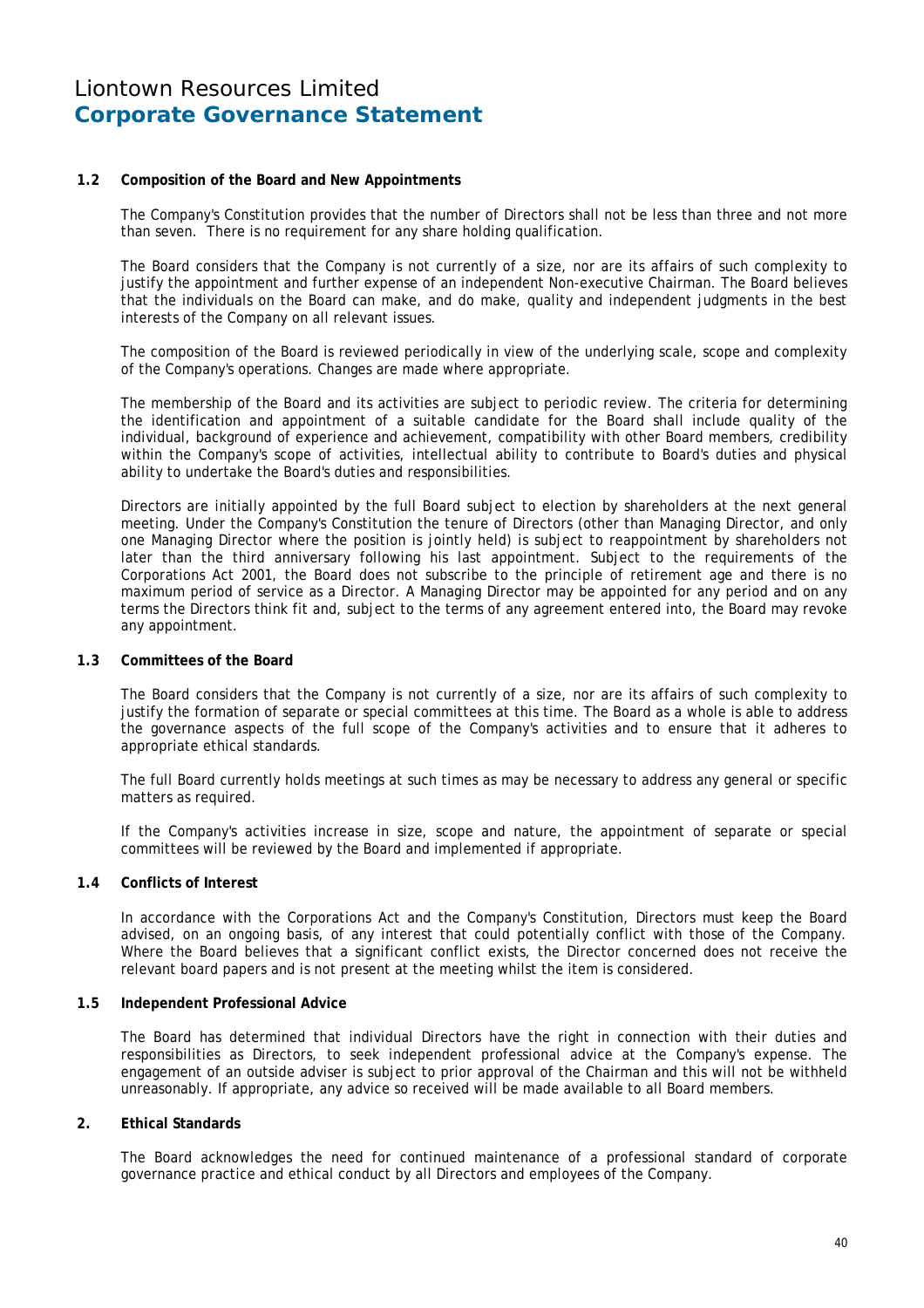### **2.1 Code of Conduct for Directors**

 The Board has adopted a Code of Conduct for Directors to promote ethical and responsible decision-making by the Directors. The code is based on a code of conduct for Directors prepared by the Australian Institute of Company Directors.

The principles of the code are:

- A Director must act honestly, in good faith and in the best interests of the company as a whole.
- A Director has a duty to use due care and diligence in fulfilling the functions of office and exercising the powers attached to that office.
- A Director must use the powers of office for a proper purpose, in the best interests of the Company as a whole.
- A Director must recognise that the primary responsibility is to the Company's shareholders as a whole but should, where appropriate, have regard for the interest of all stakeholders of the Company.
- A Director must not make improper use of information acquired as a Director.
- A Director must not take improper advantage of the position of Director.
- A Director must not allow personal interests, or the interests of any associated person, to conflict with the interests of the Company.
- A Director has an obligation to be independent in judgment and actions and to take all reasonable steps to be satisfied as to the soundness of all decisions taken as a Board.
- Confidential information received by a Director in the course of the exercise of Directorial duties remains the property of the Company and it is improper to disclose it, or allow it to be disclosed, unless that disclosure has been authorised by the Company, or the person from whom the information is provided, or is required by law.
- A Director should not engage in conduct likely to bring discredit upon the Company.
- A Director has an obligation at all times, to comply with the spirit, as well as the letter of the law and with the principles of the Code.

 The principles are supported by guidelines as set out by the Australian Institute of Company Directors for their interpretation. Directors are also obliged to comply with the Company's Code of Ethics and Conduct, as outlined below.

### **2.2 Code of Ethics and Conduct**

 The Company has implemented a Code of Ethics and Conduct, which provides guidelines aimed at maintaining high ethical standards, corporate behaviour and accountability within the Company.

All employees and Directors are expected to:

- respect the law and act in accordance with it;
- respect confidentiality and not misuse company information, assets or facilities;
- value and maintain professionalism;
- avoid real or perceived conflicts of interest;
- act in the best interests of shareholders: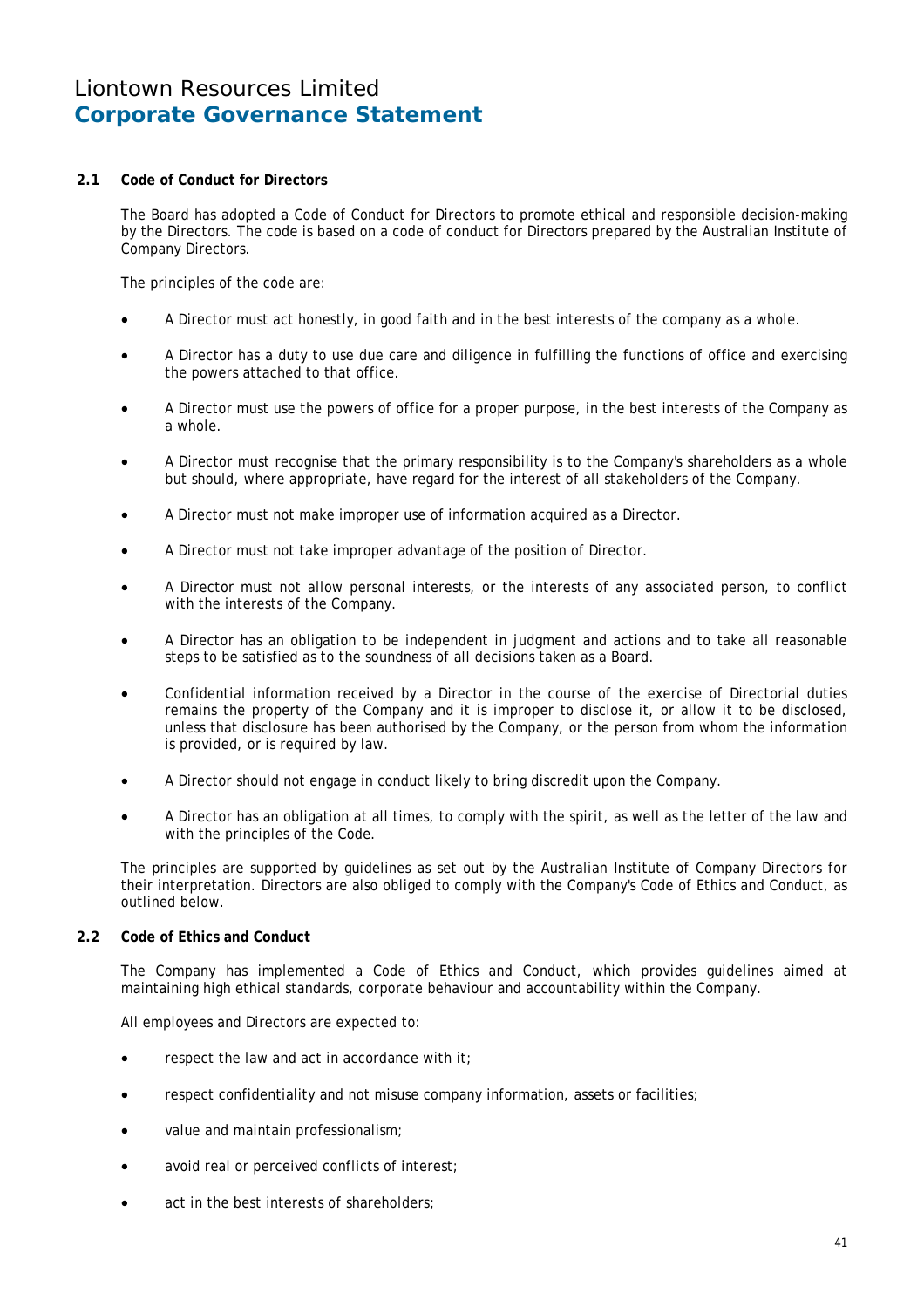- by their actions contribute to the Company's reputation as a good corporate citizen which seeks the respect of the community and environment in which it operates;
- perform their duties in ways that minimise environmental impacts and maximise workplace safety;
- exercise fairness, courtesy, respect, consideration and sensitivity in all dealings within their workplace and with customers, suppliers and the public generally; and
- act with honesty, integrity, decency and responsibility at all times.

 An employee that breaches the Code of Ethics and Conduct may face disciplinary action. If an employee suspects that a breach of the Code of Ethics and Conduct has occurred or will occur, he or she must notify that breach to management. No employee will be disadvantaged or prejudiced if he or she reports in good faith a suspected breach. All reports will be acted upon and kept confidential.

#### **2.3 Dealings in Company Securities**

 The Company's share trading policy imposes basic trading restrictions on all employees of the Company with 'inside information', and additional trading restrictions on the Directors of the Company and employees who possess inside information.

#### **'Inside information' is information that:**

- is not generally available; and
- if it were generally available, it would, or would be likely to influence investors in deciding whether to buy or sell the Company's securities.

If an employee possesses inside information, the person must not:

- trade in the Company's securities:
- advise others or procure others to trade in the Company's securities; or
- pass on the inside information to others including colleagues, family or friends knowing (or where the employee or Director should have reasonably known) that the other persons will use that information to trade in, or procure someone else to trade in, the Company's securities.

This prohibition applies regardless of how the employee or Director learns the information.

 In addition to the above, Directors must notify the Company Secretary as soon as practicable, but not later than 5 business days, after they have bought or sold the Company's securities or exercised options. In accordance with the provisions of the Corporations Act and the Listing rules of the ASX, the Company on behalf of the Directors must advise the ASX of any transactions conducted by them in the securities of the Company.

Breaches of this policy will be subject to disciplinary action, which may include termination of employment.

#### **2.4 Interests of Other Stakeholders**

 The Company's objective is to maximise returns to shareholders through the continued exploration and development of current projects and the identification and acquisition of quality mining and/or exploration projects.

 To assist in meeting its objective, the Company conducts its business within the Code of Ethics and Conduct, as outlined in 2.2 above.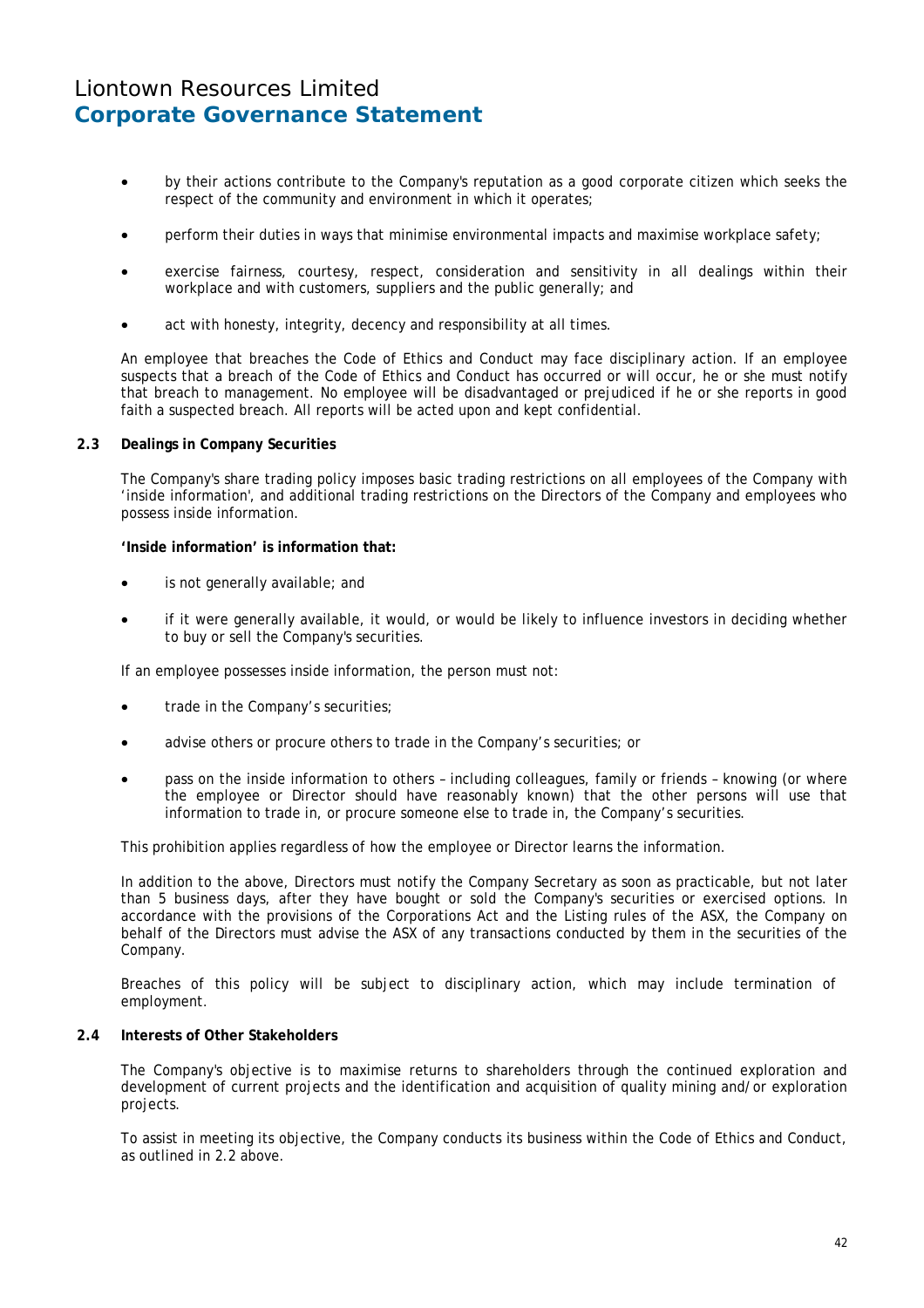**3. Disclosure of Information** 

### **3.1 Continuous Disclosure to ASX**

The continuous disclosure policy requires all executives and Directors to inform the Managing Director or in his absence the Company Secretary of any potentially material information as soon as practicable after they become aware of that information.

 Information is material if it is likely that the information would influence investors who commonly acquire securities on ASX in deciding whether to buy, sell or hold the Company's securities.

Information is not material and need not be disclosed if:

- a) a reasonable person would not expect the information to be disclosed or is material but due to a specific valid commercial reason is not to be disclosed; and
- b) the information is confidential; or

one of the following applies:

- It would breach a law or regulation to disclose the information;
- The information concerns an incomplete proposal or negotiation:
- The information comprises matters of supposition or is insufficiently definite to warrant disclosure;
- The information is generated for internal management purposes;
- The information is a trade secret:
- It would breach a material term of an agreement, to which the company is a party, to disclose the information;
- It would harm the Company's potential application or possible patent application; or
- The information is scientific data that release of which may benefit the Company's potential competitors.

 The Managing Director is responsible for interpreting and monitoring the Company's disclosure policy and where necessary informing the Board. The Company Secretary is responsible for all communications with ASX.

### **3.2 Communication with Shareholders**

The Company places considerable importance on effective communications with shareholders.

 The Company's communication strategy requires communication with shareholders and other stakeholders in an open, regular and timely manner so that the market has sufficient information to make informed investment decisions on the operations and results of the Company. The strategy provides for the use of systems that ensure a regular and timely release of information about the Company to shareholders.

Mechanisms employed include:

- announcements lodged with ASX;
- ASX Quarterly Cash Flow Reports;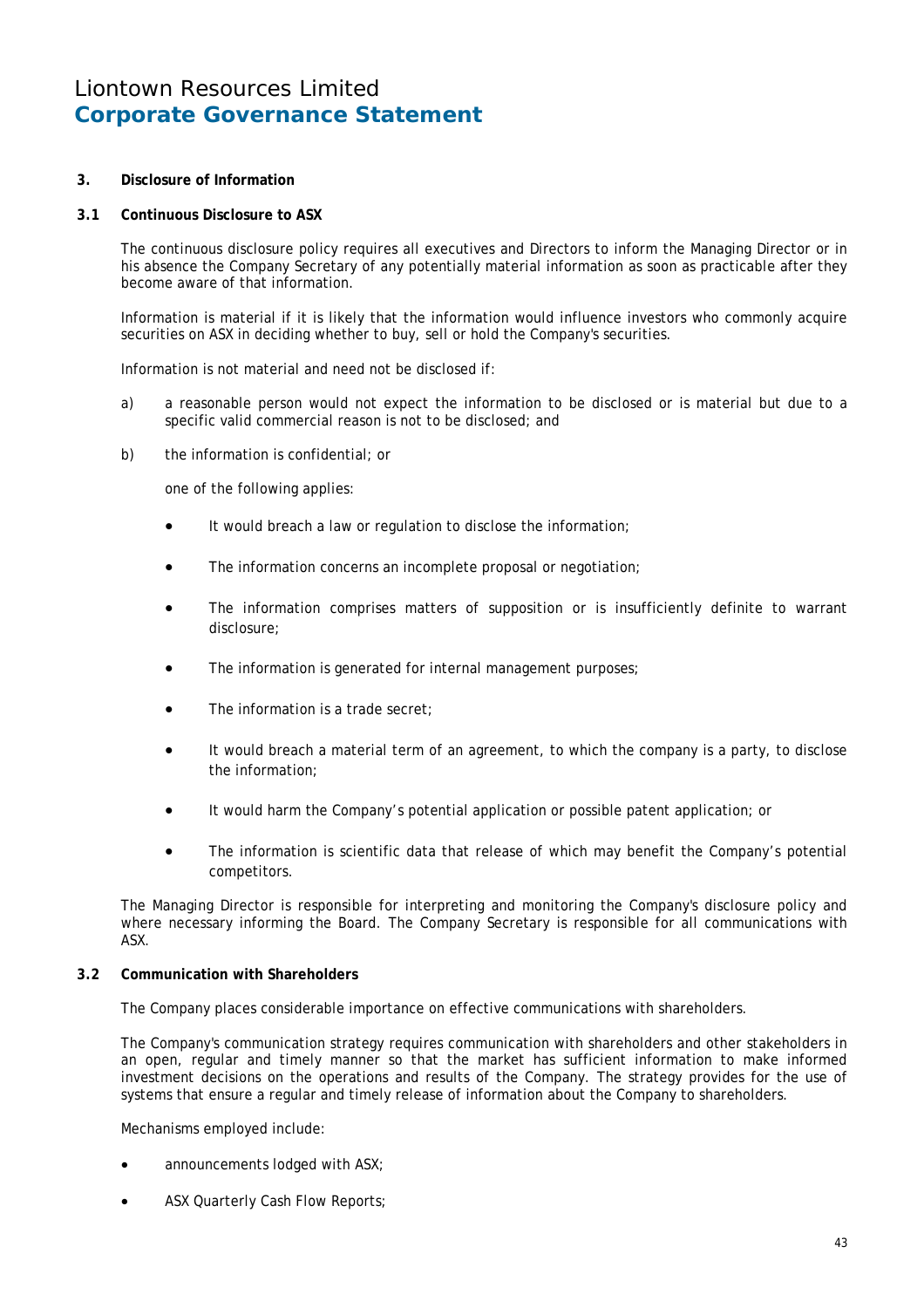- Half Yearly Report;
- presentations at the Annual General Meeting/General Meetings; and
- Annual Report.

 The Board encourages full participation of shareholders at the Annual General Meeting to ensure a high level of accountability and understanding of the Company's strategy and goals.

 The Company also posts all reports, ASX and media releases and copies of significant business presentations on the Company's website.

### **4. Risk Management**

#### **4.1 Identification of Risk**

The Board is responsible for overseeing the Company's risk management and control framework.

 Responsibility for control and risk management is delegated to the appropriate level of management within the Company with the Managing Director having ultimate responsibility to the Board for the risk management and control framework.

Arrangements put in place by the Board to monitor risk management include:

- monthly reporting to the Board in respect of operations and the financial position of the Company;
- Budgetary expenditure controls;
- Monthly reporting to the Board on status of tenure to tenements;
- Review of insurance requirements annually and as needed; and
- Regular reporting on adherence to health and safety guidelines and policies.

### **4.2 Integrity of Financial Reporting**

 From the date the Company listed on the ASX, the Company's Managing Director and Chief Financial Officer (or equivalent) will report in writing to the Board that:

- the financial statements of the Company for each half and full year present a true and fair view, in all material aspects, of the Company's financial condition and operational results and are in accordance with accounting standards;
- the above statement is founded on a sound system of risk management and internal compliance and control which implements the policies adopted by the Board; and
- the Company's risk management and internal compliance and control framework is operating efficiently and effectively in all material respects.

### **4.3 Role of Auditor**

 The Company's practice is to invite the auditor to attend the annual general meeting and be available to answer shareholder questions about the conduct of the audit and the preparation and content of the auditor's report.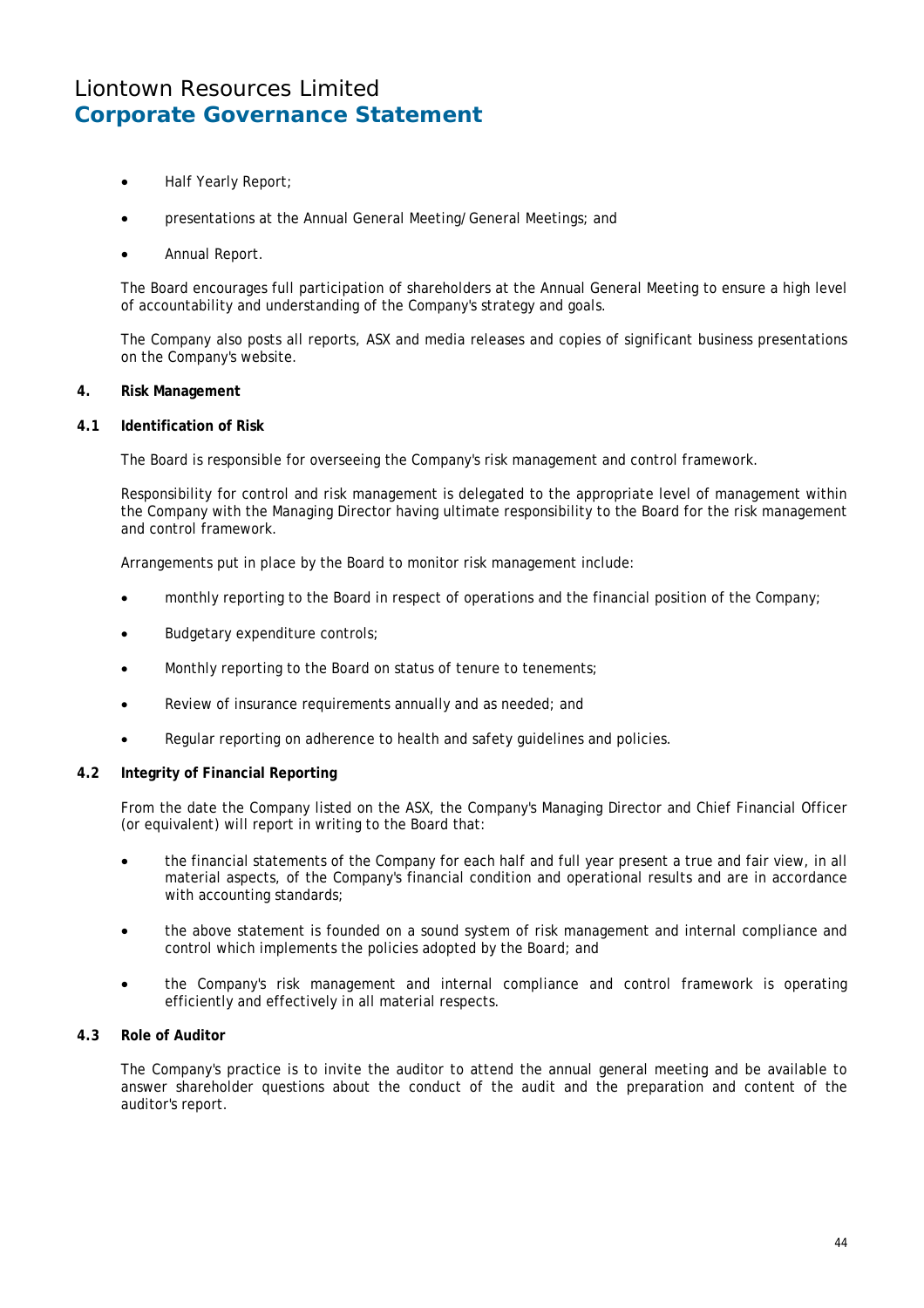#### **5. Performance Review**

 The Board has adopted a self-evaluation process to measure its own performance during each financial year. Ongoing review is undertaken in relation to the composition and skills mix of the Directors of the Company.

 Arrangements put in place by the Board to monitor the performance of the Company's executives include annual performance appraisal meetings with each individual to ensure that the level of reward is aligned with respective responsibilities and individual contributions made to the success of the Company.

#### **6. Remuneration Arrangements**

The broad remuneration policy of the Company is to ensure that remuneration levels for executive Directors, secretaries and senior managers are set at competitive levels to attract and retain appropriately qualified and experienced personnel. This is a particularly important policy in view of the strong demand for experienced technical and financial personnel currently being experienced in the Australian and international resources industry, driven by increased world demand for commodities, and the significant impact that each individual can make within a small executive team for an exploration and development company such as at Liontown Resources. In short, the labour market is tight and key people make a difference to exploration and growth outcomes.

Remuneration packages offered by Liontown Resources are therefore geared to attracting talented employees through a combination of fixed remuneration and long term incentives, calibrated and individually tailored to be competitive in the external market to offer good incentive to join and remain with the Company.

 The remuneration of Non-executive Directors is determined by the Board as a whole having regard to the level of fees paid to Non-executive Directors by other companies of similar size in the industry.

 The aggregate amount payable to the Company's Non-executive Directors must not exceed the maximum annual amount approved by the Company's shareholders.

Options may be issued under the Employee Share Option Plan to Directors, employees and consultants of the Company and must be exercised within 3 months of termination. The ability to exercise the options is usually based on the option holder remaining with the Company for at least one year. Other than the vesting period, there is no performance hurdle required to be achieved by the Company to enable the options to be exercised.

The Company believes that the issue of share options in the Company aligns the interests of Directors, employees and shareholders alike.

#### **ASX Corporate Governance Council: Principles of Good Corporate Governance and Best Practice Recommendations**

### **Council Principle 1:**

**Lay solid foundations for management and oversight** 

Council Recommendation 1.1: Formalise and disclose the functions reserved to the board and those delegated to management.

The Company complies with this recommendation. Refer Section 1.1 of Corporate Governance Statement.

### **Council Principle 2 Structure the board to add value**

Council Recommendation 2.1: A majority of the board should be independent Directors.

The Board considers that Mr Gauci, Mr Williams and Mr Kiernan are independent Directors in accordance with Recommendation 2.1. Whilst the remainder of the Board are not independent, the Board believes that all the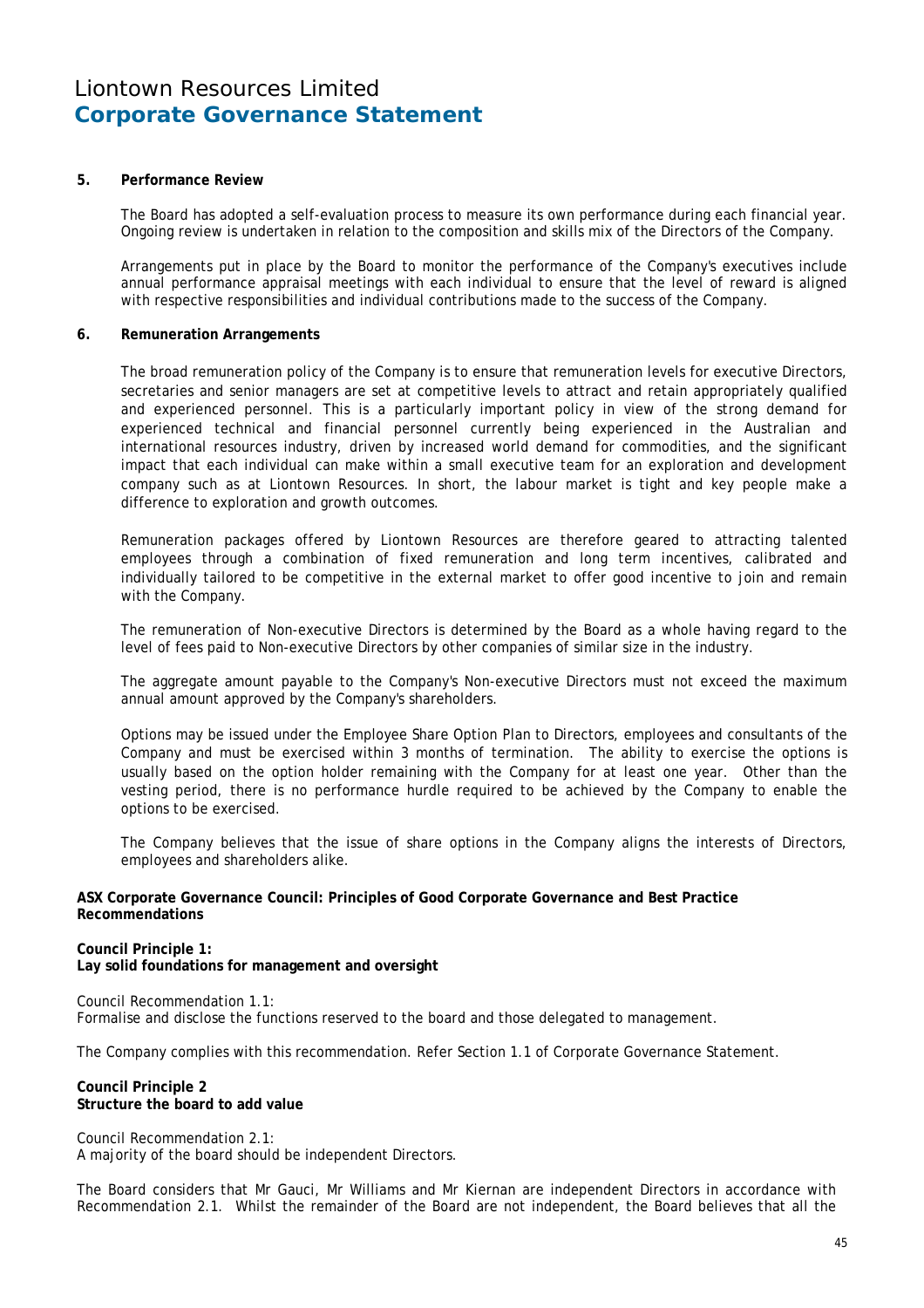individuals on the Board can make, and do make, quality and independent judgments in the best interests of the Company on all relevant issues. Directors having a conflict of interest in relation to a particular item of business must absent themselves from the Board Meeting before commencement of discussion on the topic.

Refer Section 1.2 of Corporate Governance Statement.

Council Recommendation 2.2: The chairperson should be an independent Director.

Council Recommendation 2.3: The roles of the Chairperson and Chief Executive Officer should not be exercised by the same individual.

The Company's Chairman, Mr Goyder, acts in a non-executive capacity but is considered by the Board not to be independent in terms of the ASX Corporate Governance Council's definition of independent Director. However the Board believes that the Chairman is able to and does bring quality and independent judgment to all relevant issues falling within the scope of the role of a Chairman.

The Board considers that the Company is not currently of a size, nor are its affairs of such complexity to justify the expense of the appointment of an independent Non-executive Chairman.

Refer Section 1.2 of Corporate Governance Statement.

Council Recommendation 2.4: The board should establish a nomination committee.

The Board considers that the Company is not currently of a size to justify the formation of a nomination committee. The Board as a whole undertakes the process of reviewing the skill base and experience of existing Directors to enable identification or attributes required in new Directors. Where appropriate, independent consultants are engaged to identify possible new candidates for the Board.

The Board acknowledges this does not comply with recommendation 2.4 of the ASX Corporate Governance Guidelines. If the Company's activities increase in size, scope and nature, the appointment of a nomination committee will be reviewed by the Board and implemented if appropriate.

Refer Section 1.3 of Corporate Governance Statement.

**Council Principle 3: Promote ethical and responsible decision-making** 

Council Recommendation 3.1:

Establish a code of conduct to guide the Directors, the Chief Executive Officer (or equivalent), the Chief Financial Officer (or equivalent) and any other key executives as to:

3.1.1 the practices necessary to maintain confidence in the company's integrity;

3.1.2 the responsibility and accountability of individuals for reporting and investigating reports of unethical practice.

The Company complies with this recommendation. Refer Sections 2.1 and 2.2 of Corporate Governance Statement.

Council Recommendation 3.2:

Disclose the policy concerning trading in company securities by Directors, officers and employees.

The Company complies with this recommendation. Refer Section 2.3 of Corporate Governance Statement.

**Council Principle 4: Safeguard integrity in financial reporting** 

Council Recommendation 4.1: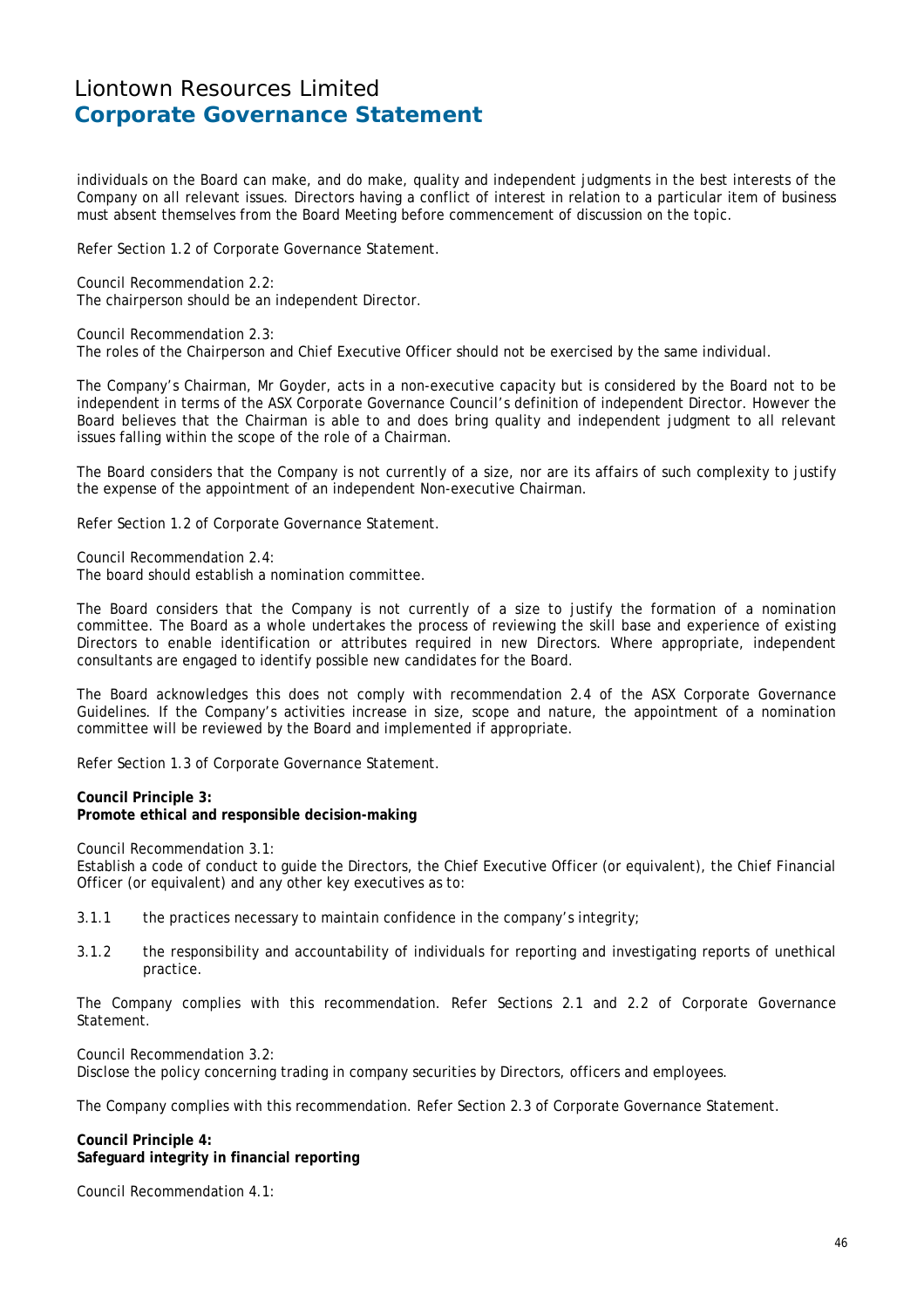Require the Chief Executive Officer (or equivalent) and the Chief Financial Officer (or equivalent) to state in writing to the board that the company's financial reports present a true and fair view, in all material respects, of the company's financial condition and operational results and are in accordance with relevant accounting standards.

The Company complies with this recommendation.

Council Recommendation 4.2: The board should establish an audit committee.

The Board considers that the Company is not currently of a size to justify the formation of an audit committee. The Board as a whole undertakes the selection and proper application of accounting policies, the identification and management of risk and the review of the operation of the internal control systems.

The Board acknowledges this does not comply with recommendation 4.2 of the ASX Corporate Governance Guidelines. If the Company's activities increase in size, scope and nature, the appointment of a audit committee will be reviewed by the Board and implemented if appropriate.

Council Recommendation 4.3: Structure the audit committee so that it consists of:

- only non-executive Directors;
- a majority of independent Directors;
- an independent chairperson, who is not chairperson of the board;
- at least three members.

Refer Recommendation 4.2.

Council Recommendation 4.4 The audit committee should have a formal operating charter.

Refer Recommendation 4.2.

**Council Principle 5: Make a timely and balanced disclosure** 

Council Recommendation 5.1: Establish written policies and procedures designed to ensure compliance with ASX Listing Rule disclosure requirements and to ensure accountability at a senior management level for that compliance.

The Company complies with this recommendation. Refer Section 3.1 of Corporate Governance Statement.

**Council Principle 6: Respect the rights of shareholders** 

Council Recommendation 6.1: Design and disclose a communications strategy to promote effective communication with shareholders and encourage effective participation at general meetings.

The Company complies with this recommendation. Refer Section 3.2 of Corporate Governance Statement.

Council Recommendation 6.2:

Request the external auditor to attend the annual general meeting and be available to answer shareholder questions about the conduct of the audit and the preparation and content of the auditor's report.

The Company complies with this recommendation. Refer Section 4.3 of Corporate Governance Statement.

**Council Principle 7: Recognise and manage risk** 

Council Recommendation 7.1: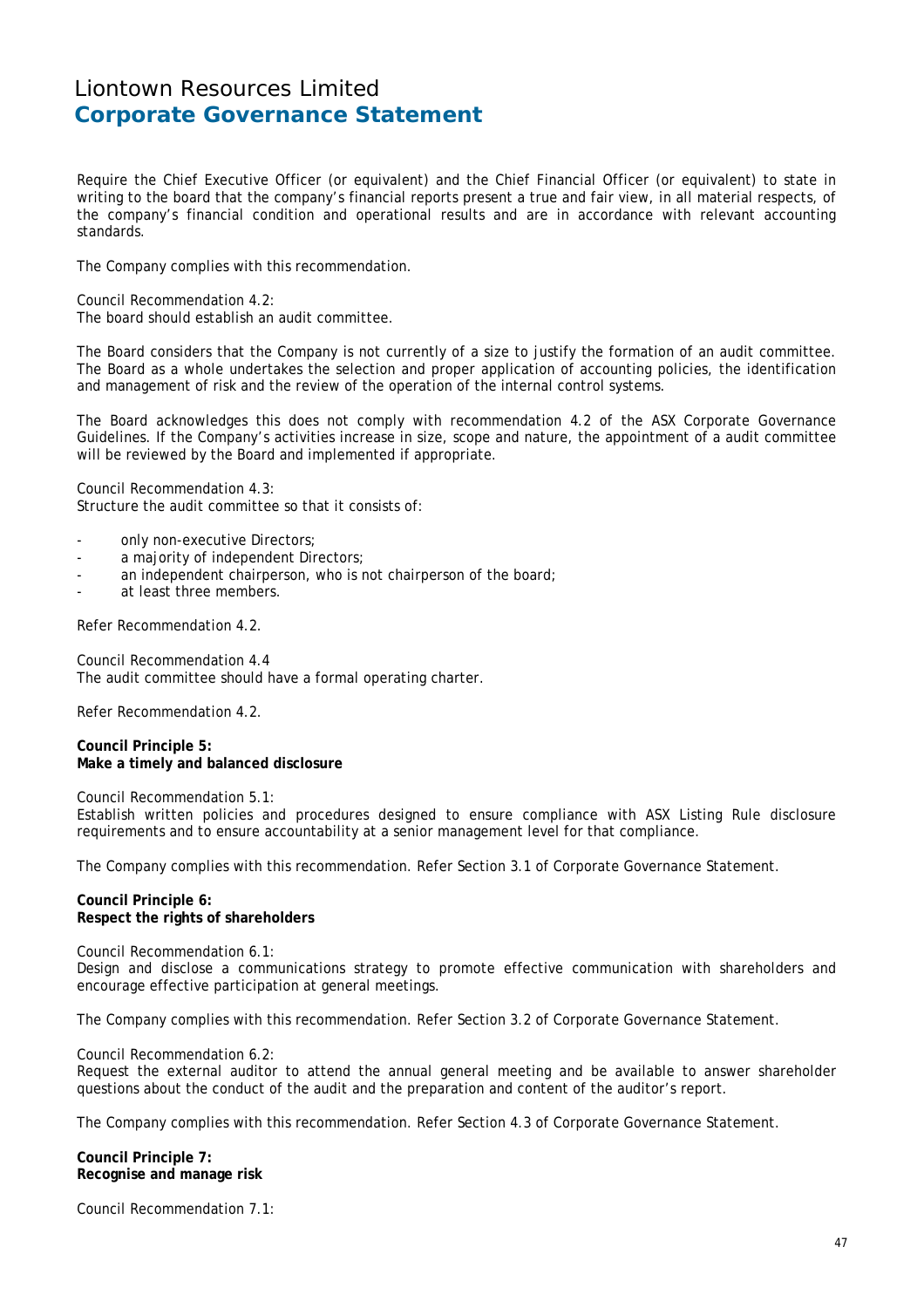The Board or appropriate board committee should establish policies on risk oversight and management.

The Company complies with this recommendation. Refer Section 4.1 of Corporate Governance Statement.

#### Council Recommendation 7.2

The Chief Executive Officer (or equivalent) and the Chief Financial Officer (or equivalent) should state in writing that:

- 7.2.1 the statement given in accordance with best practice recommendation 4.1 is founded on a sound system of risk management and internal compliance and control which implements the policies adopted by the board;
- 7.2.2 the company's risk management and internal compliance and control system is operating efficiently and effectively in all material respects.

The Company complies with this recommendation. Refer Section 4.1 of Corporate Governance Statement.

#### **Council Principle 8: Encourage enhanced performance**

Council Recommendation 8.1:

Disclose the process for performance evaluation of the board, its committees and individual Directors, and key executives.

The Company complies with this recommendation. Refer Section 5 of Corporate Governance Statement.

#### **Council Principle 9: Remunerate fairly and responsibly**

Council Recommendation 9.1:

Provide disclosure in relation to the company's remuneration policies to enable investors to understand (i) the costs and benefits of those policies and (ii) the link between remuneration paid to Directors and key executives and corporate performance.

The Company complies with this recommendation. Refer Section 6 of Corporate Governance Statement.

Council Recommendation 9.2 The board should establish a remuneration committee.

The Board considers that the Company is not currently of a size, nor are its affairs of such complexity to justify the formation of a remuneration committee. The Board as a whole is responsible for the remuneration arrangements for Directors and executives of the Company.

The Board acknowledges that this does not comply with recommendation 9.2 of the ASX Corporate Governance Guidelines. If the Company's activities increase in size, scope and nature, the appointment of a remuneration committee will be reviewed by the Board and implemented if appropriate. Refer Section 1.3 of Corporate Governance Statement.

Council Recommendation 9.3 Clearly distinguish the structure of Non-executive Directors' remuneration from that of executives.

The Company complies with this recommendation. Refer Section 6 of Corporate Governance Statement.

Council Recommendation 9.4

Ensure that payment of equity-based executive remuneration is made in accordance with thresholds set in plans approved by shareholders.

The Company complies with this recommendation. The Company currently has in place an Employee Share Option Plan. Any issue of options made to eligible participants is made in accordance with that plan.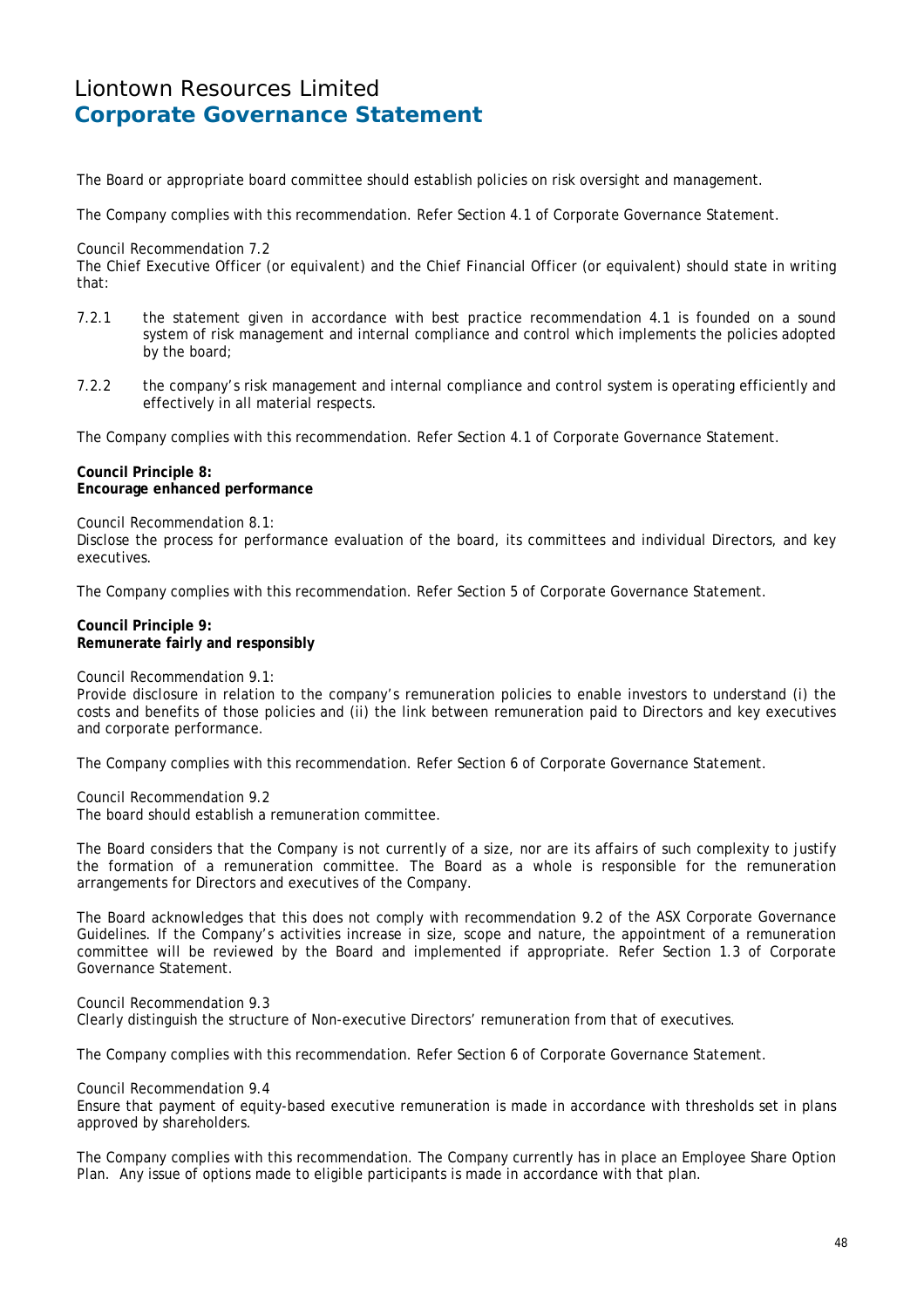**Council Principle 10: Recognise the legitimate interests of stakeholders** 

Council Recommendation 10.1:

Establish and disclose a code of conduct to guide compliance with legal and other obligations to legitimate stakeholders.

The Company complies with this recommendation. Refer Section 2.4 of Corporate Governance Statement.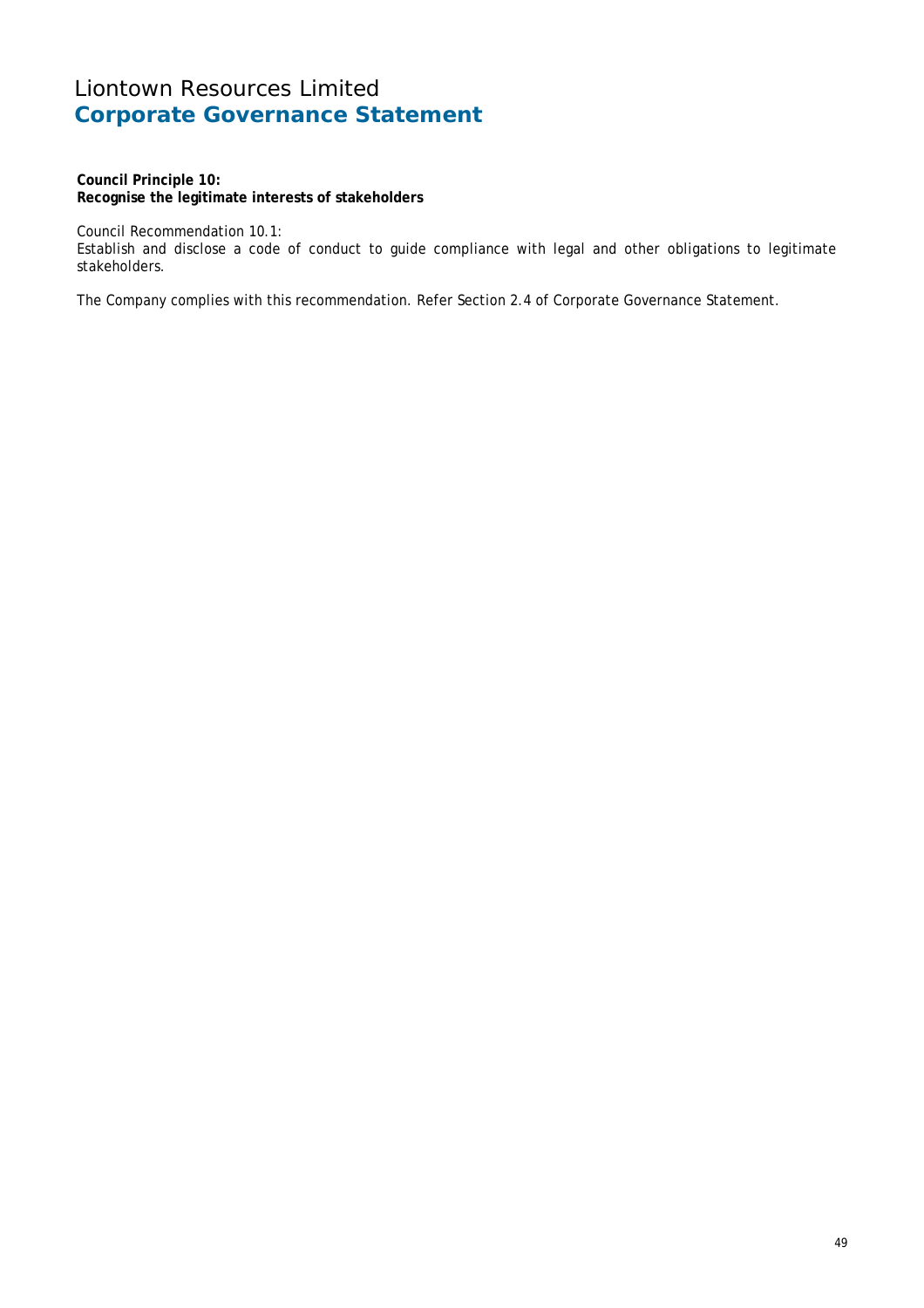# Liontown Resources Limited **ASX Additional Information**

Additional information required by the Australian Stock Exchange Limited Listing Rules and not disclosed elsewhere in this report is set out below.

### **Shareholdings**

### **Substantial shareholders**

The number of shares held by substantial shareholders and their associated interests as at 18 September 2007 were:

| Shareholder        | Number of ordinary<br>shares held | Percentage of<br>capital held<br>% |
|--------------------|-----------------------------------|------------------------------------|
| Timothy R B Goyder | 15,721,002                        | 19.90                              |
| Resolute Limited   | 12,249,094                        | 15.51                              |

#### **Class of Shares and Voting Rights**

At 18 September 2007 there were 1,017 holders of the ordinary shares of the Company.

The voting rights to the ordinary shares set out in the Company's Constitution are:

"Subject to any rights or restrictions for the time being attached to any class or Classes of shares -

- a) at meetings of members or classes of members each member entitled to vote in person or by proxy or attorney: and
- b) on a show of hands every person who is a member has one vote and on a poll every person in person or by proxy or attorney has one vote for each ordinary share held."

Holders of options do not have voting rights.

#### **Distribution of equity security holders as at 18 September 2007:**

|                    |                           | Number of equity security holders |  |  |
|--------------------|---------------------------|-----------------------------------|--|--|
| Category           | Ordinary<br><b>Shares</b> | <b>Unlisted Share Options</b>     |  |  |
| $1 - 1,000$        | 66                        |                                   |  |  |
| $1,001 - 5,000$    | 267                       |                                   |  |  |
| $5,001 - 10,000$   | 153                       |                                   |  |  |
| $10,000 - 100,000$ | 469                       | 3                                 |  |  |
| 100,001 and over   | 62                        |                                   |  |  |
| Total              | 1.017                     | 10                                |  |  |

The number of shareholders holding less than a marketable parcel at 18 September 2007 was 137.